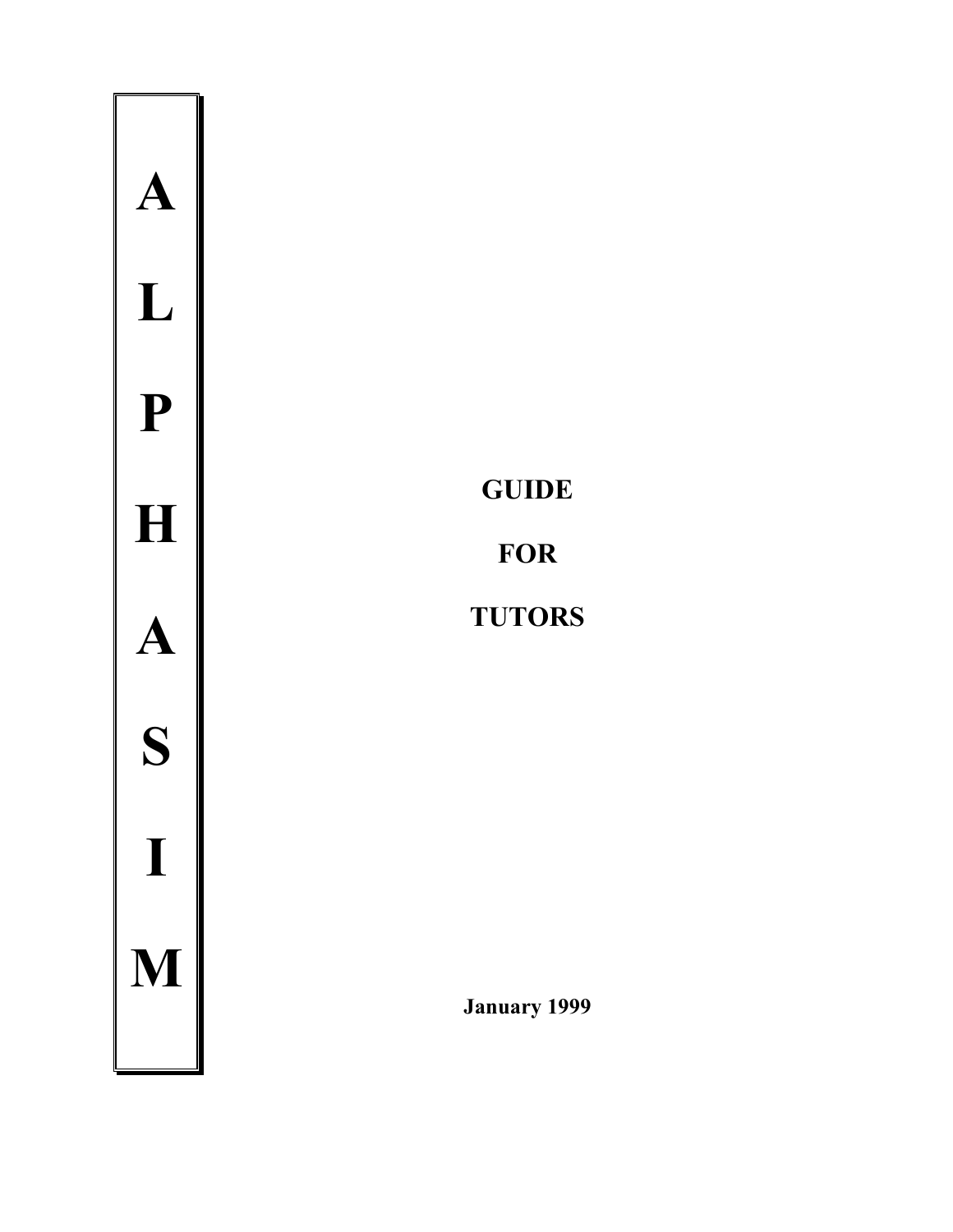#### **ACKNOWLEDGEMENTS**

The production of this guide for tutors was made possible through the participation of a number of people. We especially wish to thank the following:

The Advisory Committee:

Armand Gingras, Société québécoise de développement de la main-d'œuvre Kees Van der Heyden, Radio-Québec (1994) Jocelyne Bélec-Fafard, Commission scolaire Les Écores Louise Miller, Fédération des travailleurs et des travailleuses du Québec Marie-Paule D. Vaillancourt, Fondation québécoise pour l'alphabétisation (1994) Marie-Josée Hébert, Commission scolaire Les Écores Gilles Therrien, Commission scolaire Jérôme-Le Royer Jean-Yves Desjardins, Commission scolaire de L'Amiante Margot Désilets, Commission des écoles catholiques de Québec Marie-Paule Dumas, training consultant

Secretarial services and layout:

Brenda Allen Poitras

English translation

Leslie Macdonald

English validation of the translation

Patti Moore, Commission scolaire Central Québec

Project coordination:

Margot Désilets, CECO (1994-1997) Laila Valin, MEQ (1992-1994)

Project production:

Margot Désilets, training consultant Marie-Paule Dumas, training consultant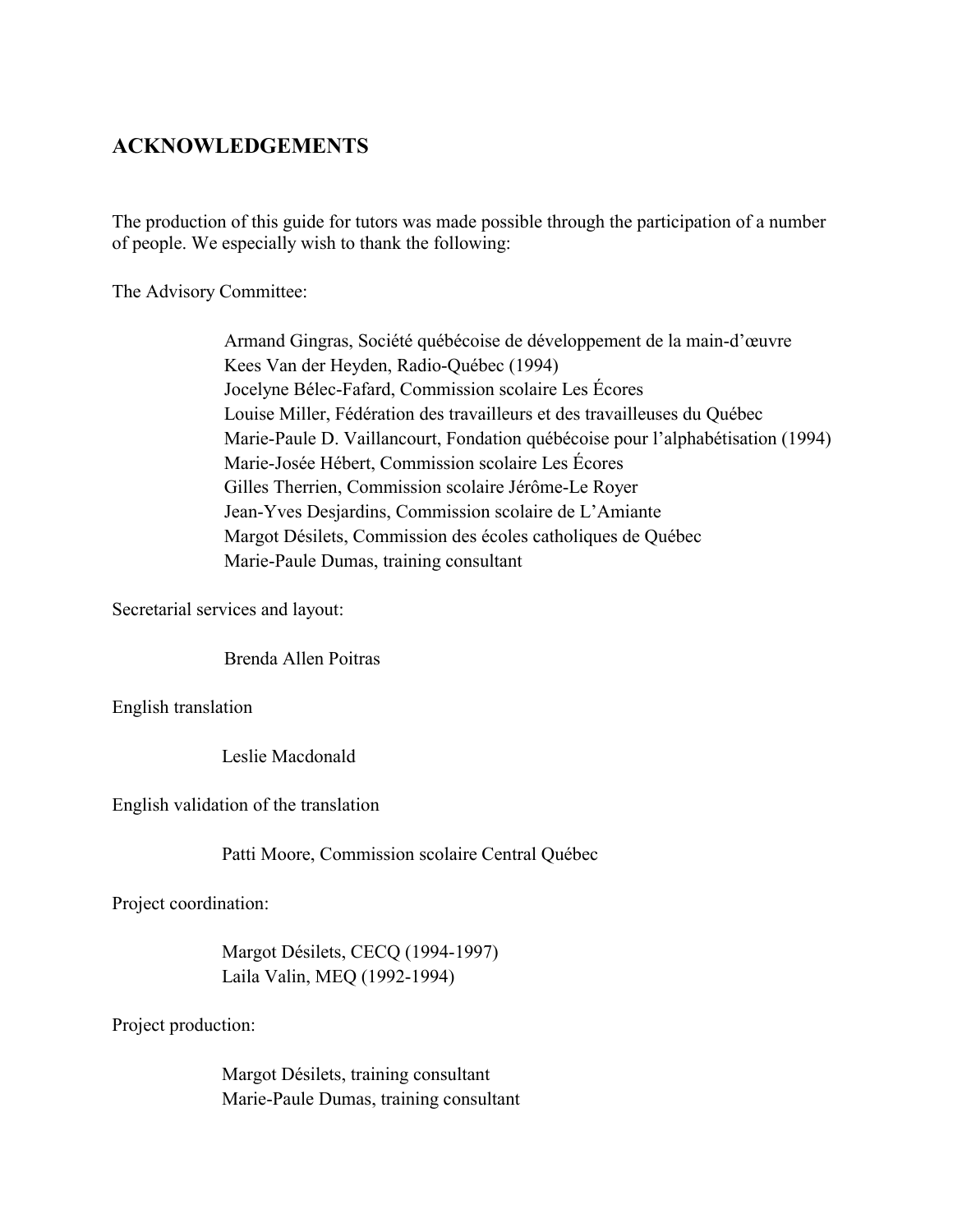School boards involved in field-testing in 1996–1997:

Commission scolaire du Sault-Saint-Louis Commission scolaire Jérôme-Le Royer Commission scolaire de L'Amiante

Project coordinator at the ministère de l'Éducation du Québec:

Michel Lauzon Direction de la formation générale des adultes (DFGA)

This project was made possible through grants received from the National Literacy Secretariat for the Federal-Provincial Literacy Initiatives Program (FPLIP)\* since 1992 and from the Société québécoise de développement de la main-d'œuvre in 1995.

\* In QuÈbec, commonly known by its French name *Initiatives fÈdÈrales-provinciales conjointes en matiËre d'alphabÈtisation (IFPCA)*.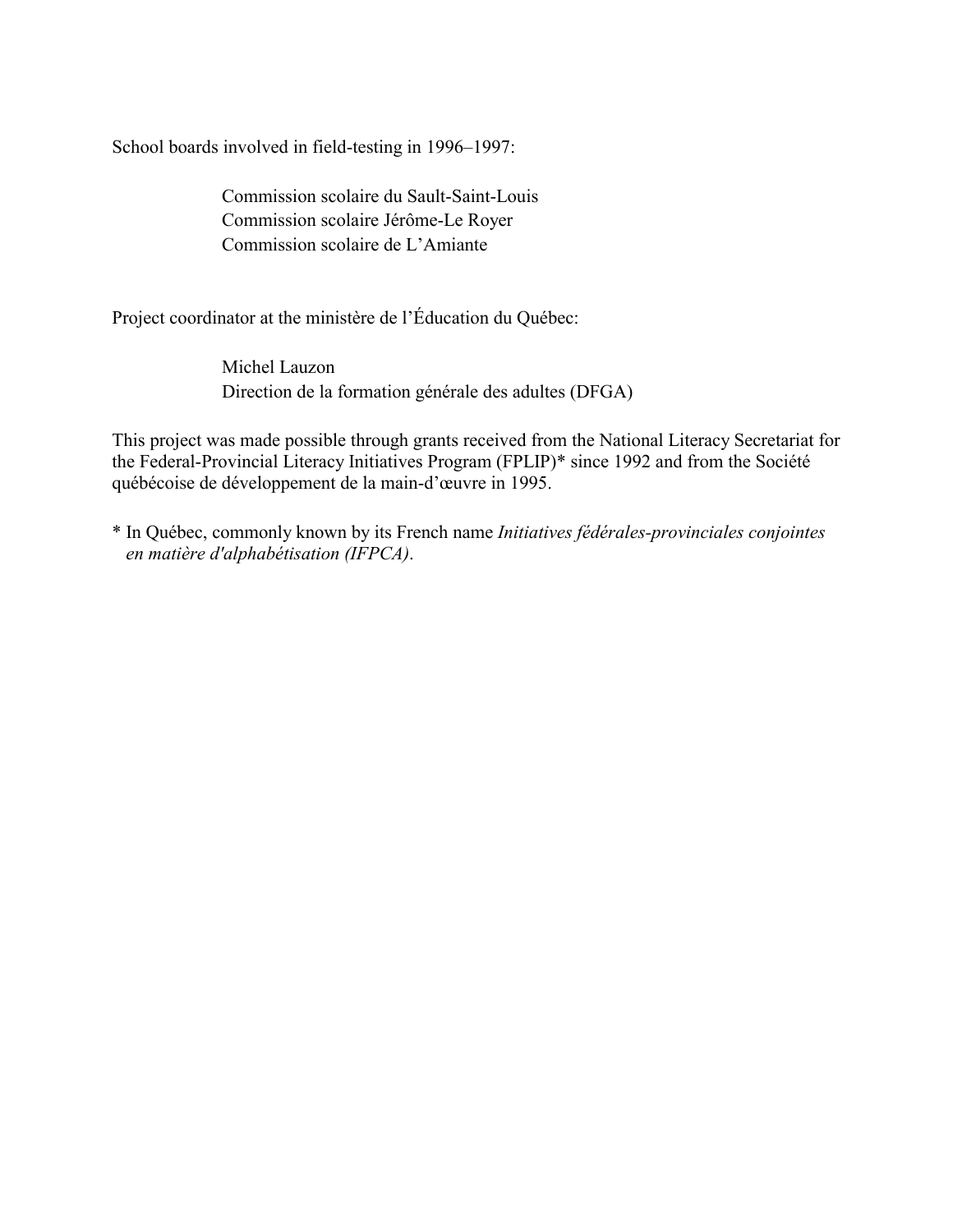## **TABLE OF CONTENTS**

|     |       |                                                                   | $\mathbf{1}$   |
|-----|-------|-------------------------------------------------------------------|----------------|
|     |       |                                                                   | $\overline{2}$ |
| 1.1 |       |                                                                   | $\overline{2}$ |
|     | 1.1.1 |                                                                   | $\overline{2}$ |
|     | 1.1.2 |                                                                   | $\overline{3}$ |
|     | 1.1.3 |                                                                   | $\overline{3}$ |
|     | 1.1.4 |                                                                   | $\overline{4}$ |
| 1.2 |       |                                                                   | 6              |
|     | 1.2.1 |                                                                   | 6              |
|     | 1.2.2 | Andragogy: a discipline at the service of adult literacy training | $\overline{7}$ |
| 1.3 |       |                                                                   | 8              |
|     | 1.3.1 |                                                                   | 8              |
|     | 1.3.2 | Indicators for verifying whether individuals who register in      |                |
|     |       | ALPHASIM have ability required to undertake training              | 9              |
|     | 1.3.3 |                                                                   | 9              |
|     | 1.3.4 |                                                                   | 10             |
| 1.4 |       |                                                                   | 11             |
|     | 1.4.1 |                                                                   | 11             |
|     | 1.4.2 |                                                                   | 11             |
|     |       |                                                                   | 13             |
| 2.1 |       |                                                                   | 13             |
| 2.2 |       |                                                                   | 15             |
|     |       |                                                                   | 15             |
|     |       |                                                                   | 16             |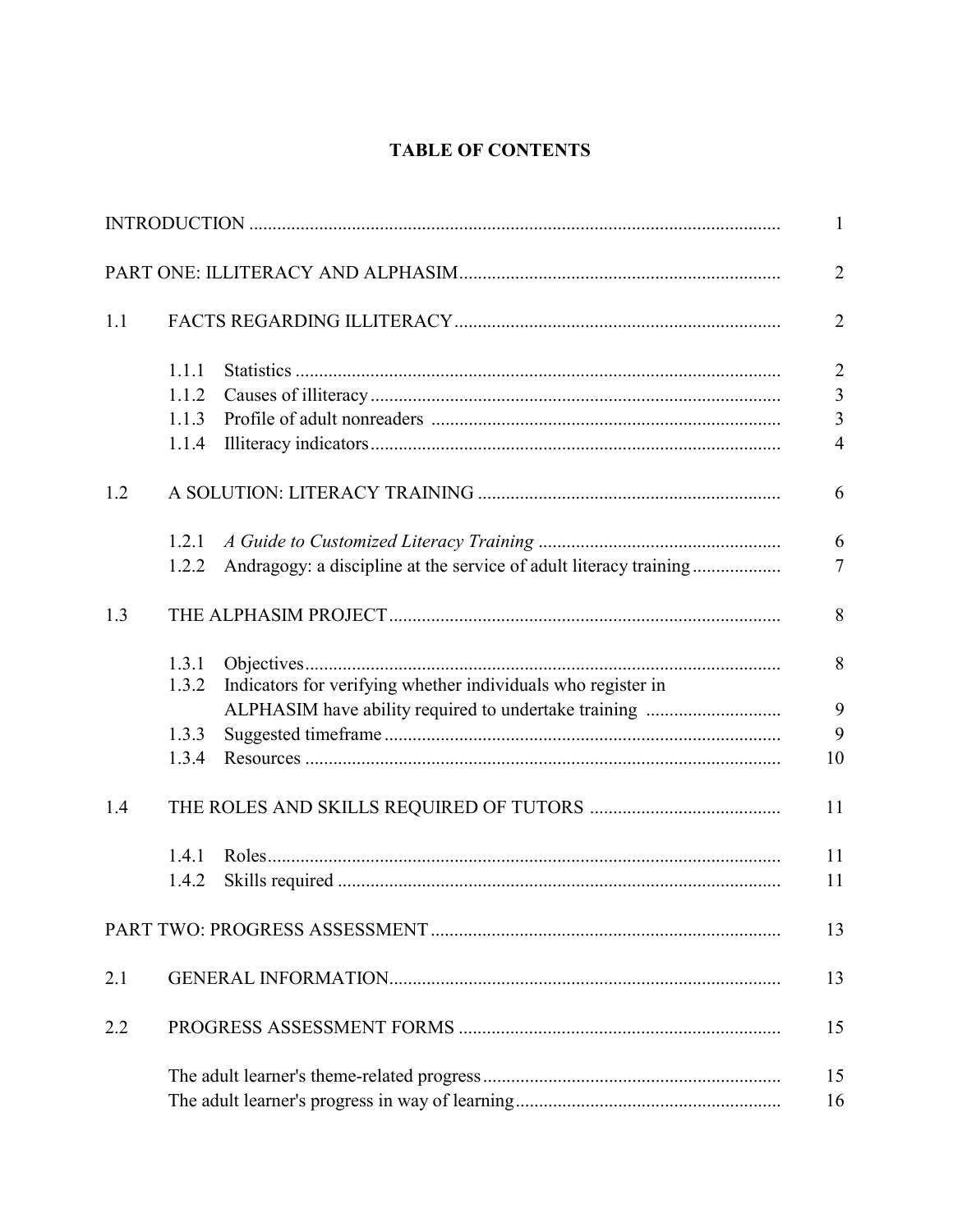|                                                         | 21       |
|---------------------------------------------------------|----------|
| <b>APPENDIX 1</b>                                       |          |
| COMPREHENSIVE TABLE OF LITERACY OBJECTIVES FOR LANGUAGE | 24       |
|                                                         | 25<br>54 |
| <b>APPENDIX 2</b>                                       |          |
| DISTRIBUTION OF ALPHANUMERICAL LITERACY CODES           | 84       |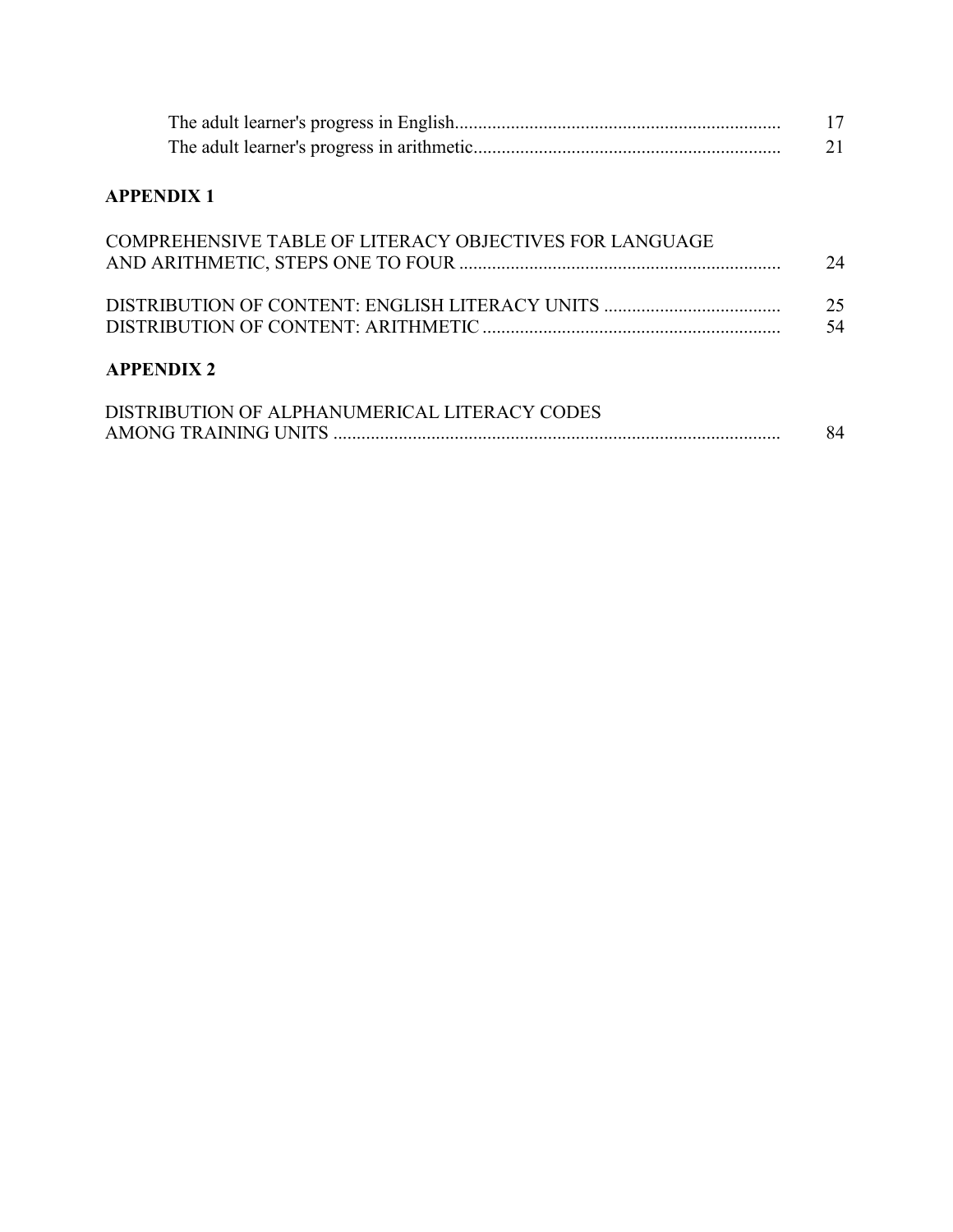#### **INTRODUCTION**

ALPHASIM is a distance education literacy project that poses a major challenge for those involved in its implementation. From past experience, we know that it is important for nonreaders\* to develop a sense of belonging to their training group and that andragogical support from the teacher or trainer is essential throughout the training process.

Moreover, school boards and community-based literacy groups are far from reaching the majority of the nonreader population through their training workshops. Many nonreaders are hindered by embarrassment, aversion toward "school," or simply personal or organizational constraints, such as distance, work or family responsibilities.

A distance education service may therefore be useful to them, provided that it takes into account their need for support and their personal, family and social profiles.

Following a QuÈbec-wide tour to present the ALPHASIM literacy tool kit, on several occasions it was suggested that ALPHASIM — especially the videotape, which clearly illustrates how to offer integrated literacy training — be used as a promotional tool.

This support guide takes a look at some of the facts regarding illiteracy in Québec in terms of statistics, the causes of illiteracy and the profiles of nonreaders. It also provides a brief overview of the literacy training available in school boards and community-based literacy groups and the andragogical approach used in this type of training. It then discusses the objectives and instruments of the ALPHASIM project along with the roles and skills required of tutors.

<sup>\*</sup> The term *nonreaders* is used throughout this document to refer to nonreaders, nonwriters and people with low literacy skills in general.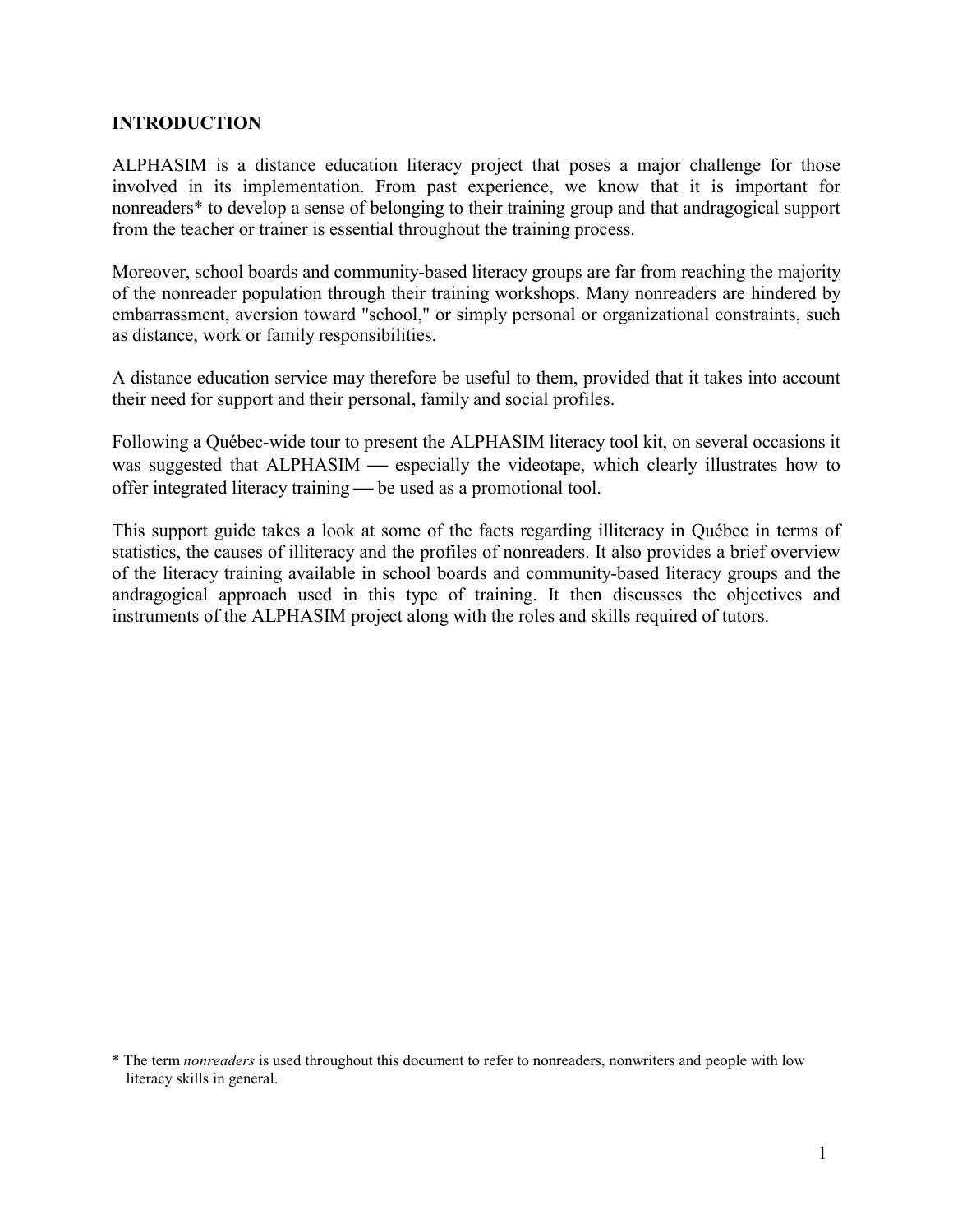#### **PART ONE**

#### **ILLITERACY AND ALPHASIM**

#### **1.1 FACTS REGARDING ILLITERACY**

#### **1.1.1 Statistics**

Apart from its obvious meaning of the absence of a written code, the general meaning of the word *illiteracy* is a social reality that prevents a person who is experiencing that reality from playing full family, social, economic and cultural roles. Illiteracy affects all age groups of the population and women as well as men.

In QuÈbec, close to 900 000 adults from ages 16 to 69 have been officially identified in censuses as nonreaders. However, it is important to point out that this group can be broken down into four skill levels, which were determined by Statistics Canada. These levels make it possible to estimate the number of people with a relatively strong aptitude for reading, writing and basic calculations. These levels are described in the following paragraphs.

Level 1 includes 6% of the adult population in Ouébec, or 283 000 people, who have major difficulty reading. In concrete terms, these are people who can neither read a word nor write a sentence. They have great difficulty recognizing certain letters of the alphabet, and this is assuming that they do not have any learning difficulties, which in actual fact are quite prevalent among such individuals.

Again according to Statistics Canada, 13% of adult Quebecers, or 606 000 people, are able to recognize one familiar word in a simple text and can only use written material to carry out the most elementary tasks. These people fall into level 2. They will grasp the meaning of a sentence because of a specific word that they have often seen before and that has been brought to their attention. These individuals may be able to write certain visual information that they have learned through automatic reflex, such as signing their name or writing their address on a form.

Level 3 includes adult Quebecers who are able to use written material provided that it is clearly written and deals with simple tasks. These are people who can read generously spaced text written in large type and very simple language. For example, the sports section of the newspaper would be easier for them to read than a novel. They are able to write short messages to their children, shopping lists and greeting cards. However, it would be very difficult for them to keep a diary or to respond to a job offer in writing.

Lastly, level 4 characterizes 57% of adult Quebecers, namely, those who have sufficient reading skills to perform routine reading tasks. Their skill level is such that they can acquire new knowledge from written material. These are people who are able to read with relative ease and can write texts from one to five pages long. However, they are not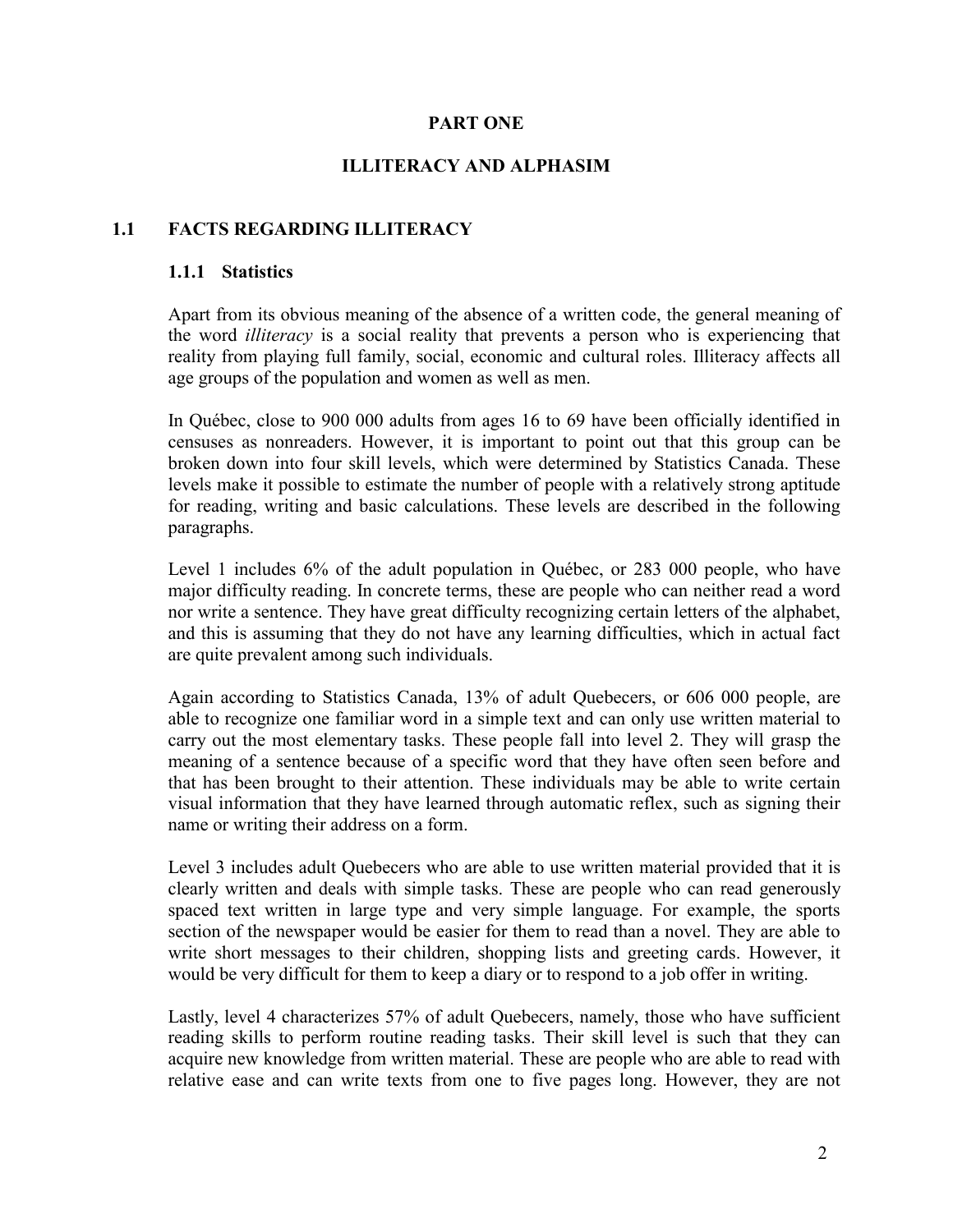inclined either to choose reading material that contains unfamiliar vocabulary or to write for pleasure<sup>1</sup>.

#### **1.1.2 Causes of illiteracy**

Illiteracy is rarely associated with only one cause, but rather with several, often interrelated, causes. Five categories of causes have been identified in the main studies conducted on illiteracy2:

- physical causes: severe learning difficulties related to a dysfunction of the central nervous system;
- psychological causes: a permanent state of anxiety, chronic insecurity;
- family causes: family violence, alcoholism, a death in the family that shifts certain responsibilities onto the children (having to work at a young age outside the home, taking care of younger siblings);
- school-related causes: poor integration at school, excessive performance demands made by parents;
- economic, social and cultural causes: unemployment, poverty, negative misconceptions regarding school, different cultural origins.

When we look at these causes, we cannot help but notice striking similarities to the profile frequently painted of socially disadvantaged classes. However, it is also apparent that some of these causes can be found in all stratas of Québec society. It is therefore important to remember that nonreaders are simply human beings with potential who, like most other people, are seeking to develop and fulfill themselves.

#### **1.1.3 Profile of adult nonreaders**

 $\overline{a}$ 

Nonreaders live in a very particular world. To understand how it works, it is important first to become familiar with their personal characteristics. Nonreaders are people who resolve PROBLEMS and carry out PROJECTS just like other people in society. What sets them apart, however, is one of the problems they have to resolve: the fact that, to varying degrees, they have difficulty or are unable to read, write and do basic calculations, and are thus deprived from living like those who do not have this problem and from the many advantages and opportunities offered by society.

<sup>&</sup>lt;sup>1</sup> Statistique Canada, *L'alphabétisation des adultes au Canada*, Résultats d'une enquête nationale.

<sup>&</sup>lt;sup>2</sup> Margot Désilets and Jean Patry, *La formation des enseignantes et des enseignants en alphabétisation*, Direction de la formation du personnel scolaire, Québec, 1993.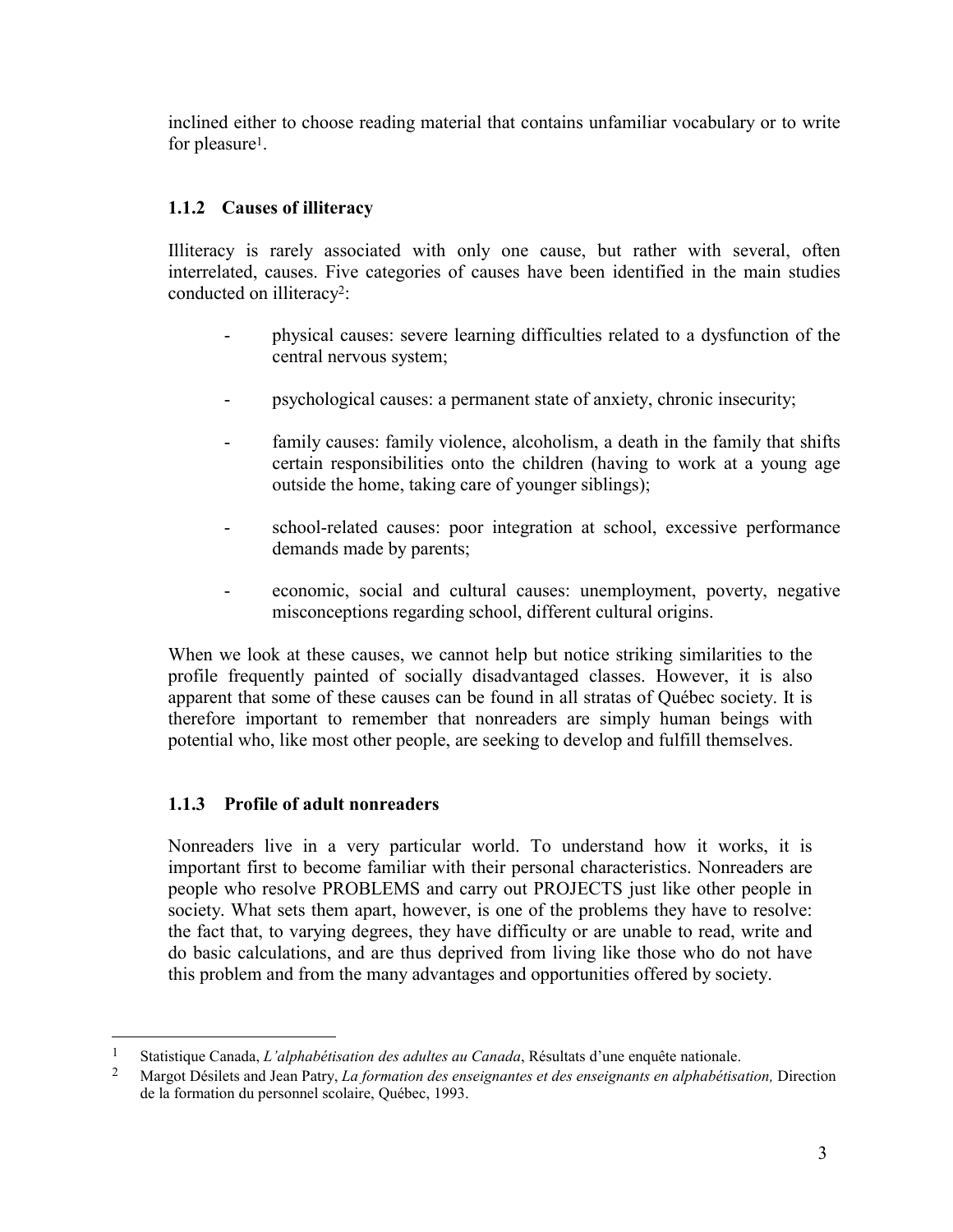#### *- Sociological profile*

Nonreaders may have experienced or still be experiencing long-term situations involving social assistance, unemployment, outdoor work, domestic work, acting as head of the household and running it on a daily basis. We find a variety of people living in these situations, including young people ages 16 to 18, women, men, immigrants, individuals who are physically or intellectually challenged, people living in nursing homes and even ex-psychiatric patients.

#### *- Personal profile*

Nonreaders are often deprived of the minimal skills needed to function socially, such as being able to read instructions, fill in a questionnaire or understand dosages on prescriptions. In most cases, they have developed very few, if any, of the prerequisite skills - for example, developing learning strategies such as gathering and organizing information - needed to acquire these minimal functional skills. This lack of prerequisite skills and hence of minimal functional skills prevents them from acquiring other skills which would in turn allow them to enhance their initial skills themselves. For example, if we know how to do basic calculations and we actually perform such operations, we practice and improve our calculation skills. Lastly, one of the most disturbing characteristics of nonreaders is their low self-esteem and the accompanying loneliness. Even though these individuals have always somehow managed, they have usually not been able to go beyond "just managing" to the feeling that they are progressing. Nonreaders often feel that they are simply treading water, that they are just managing to keep themselves and their families afloat and that they are often losers in the eyes of those around them, sometimes even their own children who, occasionally have the means to move forward.

#### **1.1.4 Illiteracy indicators**

As already mentioned, nonreaders expend a great deal of energy trying to cover up their situation. Yet it is possible to detect illiteracy in an individual, using certain indicators, in order to subsequently establish interpersonal relations with that person and cultivate an atmosphere of trust and respect. Below is a list of the most obvious indicators that identify a person as having problems relating to illiteracy. Needless to say, these indicators are not necessarily related to the problem of illiteracy, but they may often be indicative of it<sup>3</sup>:

- camouflage: this indicator is evident in phrases like "I don't have my glasses", "My hands are dirty", "I hurt my hand", "I'm in too much of a rush", "I don't hear well" (when in fact the person does not understand) or "The bell hasn't rung." Unfortunately, the camouflage strategy may also come across as deceit.

 $\overline{a}$ 

<sup>3</sup> *Ibid*.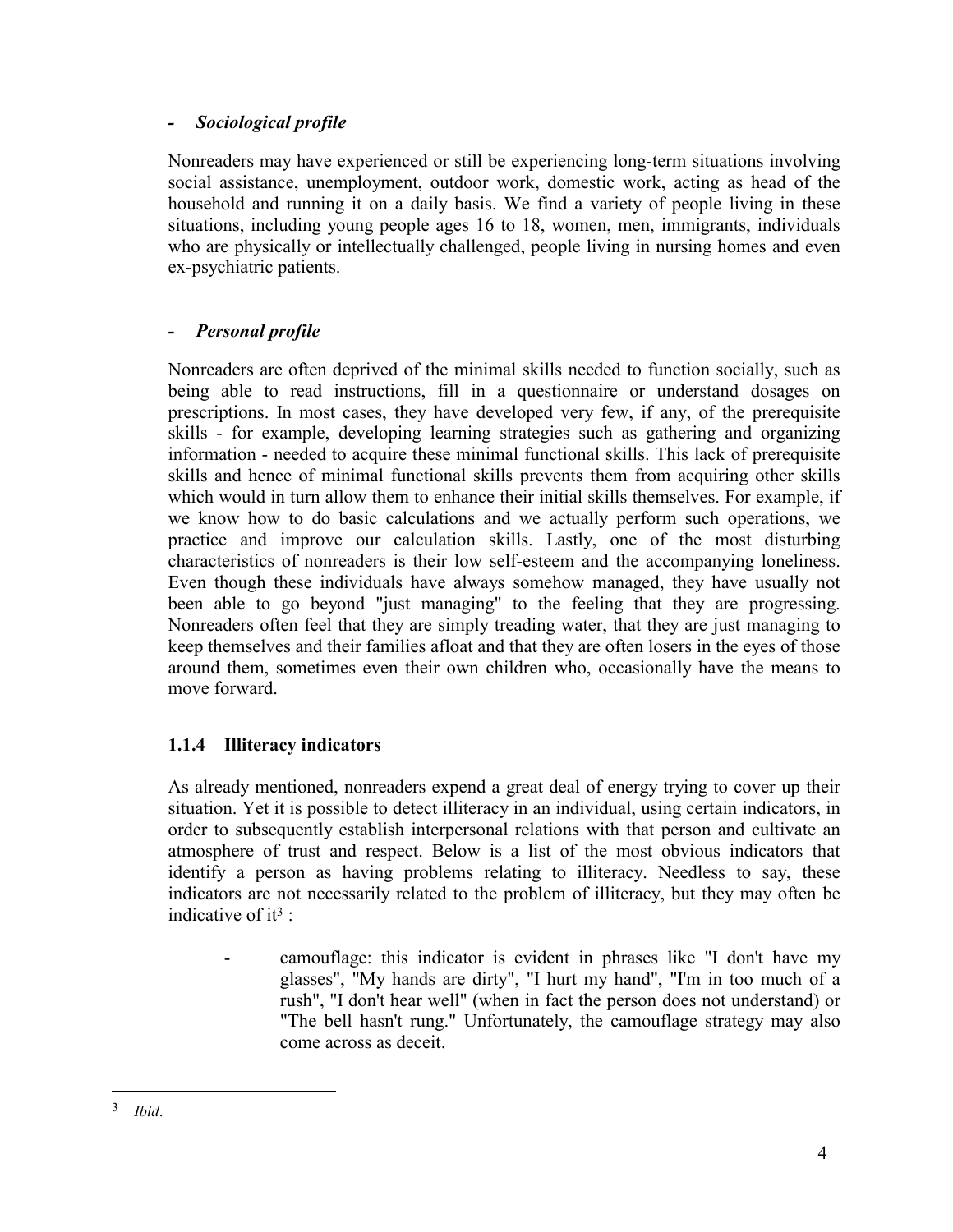- language used: problems in oral communication, while not exclusive to nonreaders, are somewhat particular in their case. Language deficits indicate that their oral communication skills have never been supported by reading or writing behaviors and that they cannot be reinforced by any concrete material representation.
- Major lacks in terms of basic social skills, e.g. disregard for oral and written instructions; misunderstanding of labels (toxic products, dosages); difficulty finding the right information in the right places at the right time; assertiveness replaced by aggressiveness, manipulativeness and submissiveness.
- Social dependency: this is evident in their relationships with parents, friends and the institutions on which certain people are "chronically dependent." This dependency is often ongoing.
- Confusion and aggressiveness, which result from this social dependency: social situations frequently constitute events that reactivate past traumas which, in turn, bring certain defense mechanisms into play. For instance, in a public place when something is explained quickly and nonreaders do not understand, they may feel humiliated and get angry (asserting and protecting themselves by becoming aggressive).
- Lateness or over-punctuality caused by orientation problems regarding time and space.
- Exaggerated sense of the value of "instruction," in which the person idealizes what he or she does not have.
- Exaggerated disdain for "instruction," reflected in indifference or contempt.
- Refusal of a job, new job or promotion.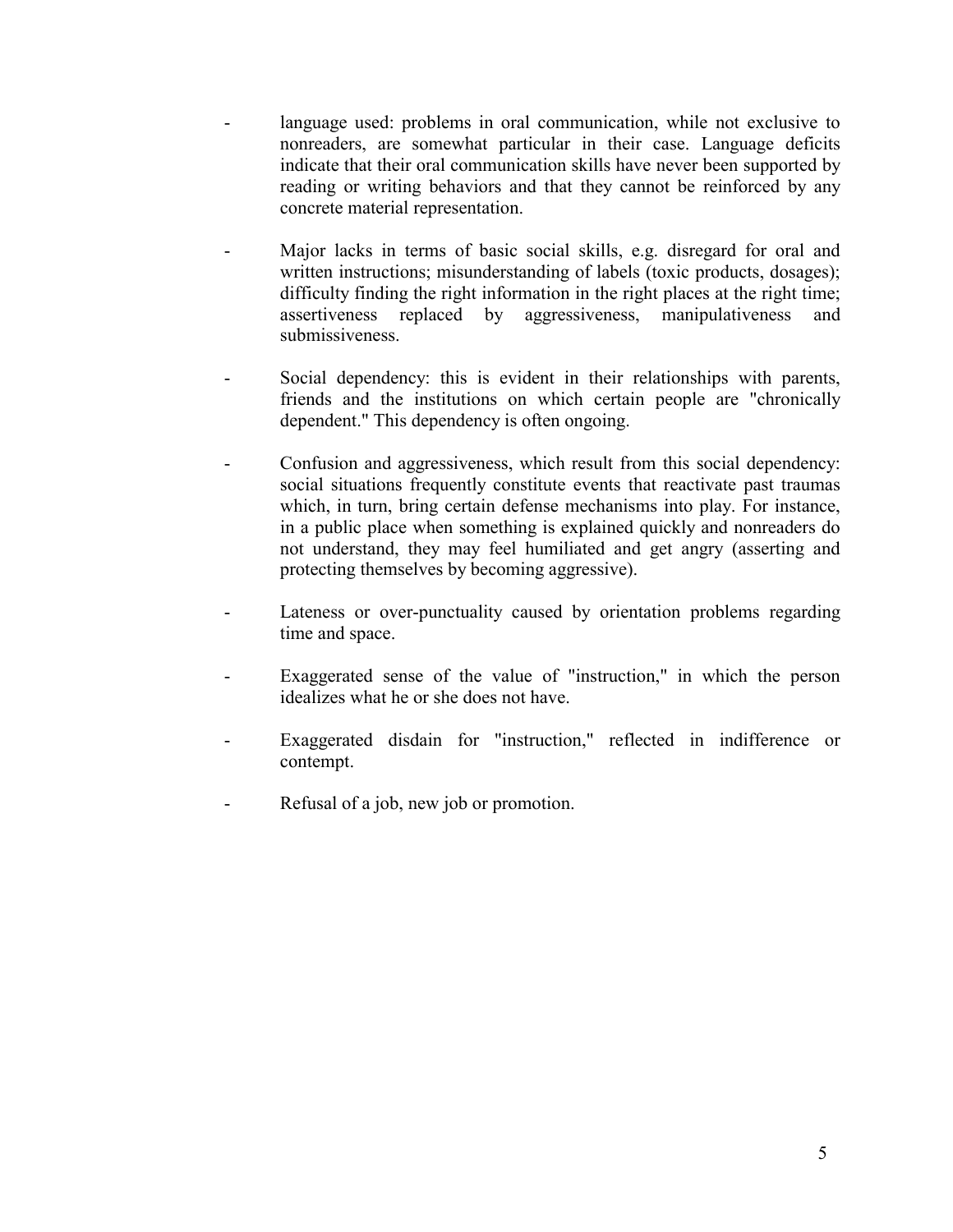#### **1.2 A SOLUTION: LITERACY TRAINING**

While nonreaders are often isolated and resigned to their predicament, if they are sensitized to the solutions that can change their situation, and, above all, if they undergo some positive training experiences, they will then be very motivated to try out and often adopt these solutions. The main solution is literacy training, which is offered in both school boards and community-based literacy groups.

According to section 11 of the *Basic school regulation respecting educational services for adults in general education,* "literacy services are designed to enable an adult to increase his functional abilities through the acquisition of listening, oral expression, reading, writing and arithmetic skills based on his everyday activities and needs and, where applicable, to make it possible for him to pursue further studies."<sup>4</sup>

#### **1.2.1** *A Guide to Customized Literacy Training*

In both school boards and community-based literacy groups, literacy training is based on the specific needs and goals of individual adult learners and groups of adults learners, in order to help them to acquire basic knowledge of reading, writing and arithmetic skills and ultimately live fuller lives as both individuals and members of society.

The ministère de l'Éducation du Québec has defined a number of literacy training guidelines and produced a training guide entitled *A Guide to Customized Literacy Training*, especially for school boards. This guide proposes training objectives and teaching/learning content based on practices that are centered on the needs of adult nonreaders and that heavily emphasize the transfer of learning (i.e. skills and knowledge) to the everyday situations that gave rise to the needs in the first place.

The fundamental characteristics of literacy training are summarized below. It must comprise:

- a learning experience that focuses on the language of instruction and arithmetic and that is integrated into themes, projects or functional situations related to daily life;
- a customized training process that expressly acknowledges the abilities of each adult learner and each group of adults, identifies their educational needs, and helps them define and plan their own learning projects;
- a functional learning process that takes into account the fundamental aspects of the person (emotional, perceptual, cognitive and active) by describing the latter as modes of interacting with the environment, and that is consistent with the customized training process.

 $\overline{a}$ 

<sup>&</sup>lt;sup>4</sup> Ministère de l'Éducation du Québec, *Basic school regulation respecting educational services for adults in general education,* May 1994.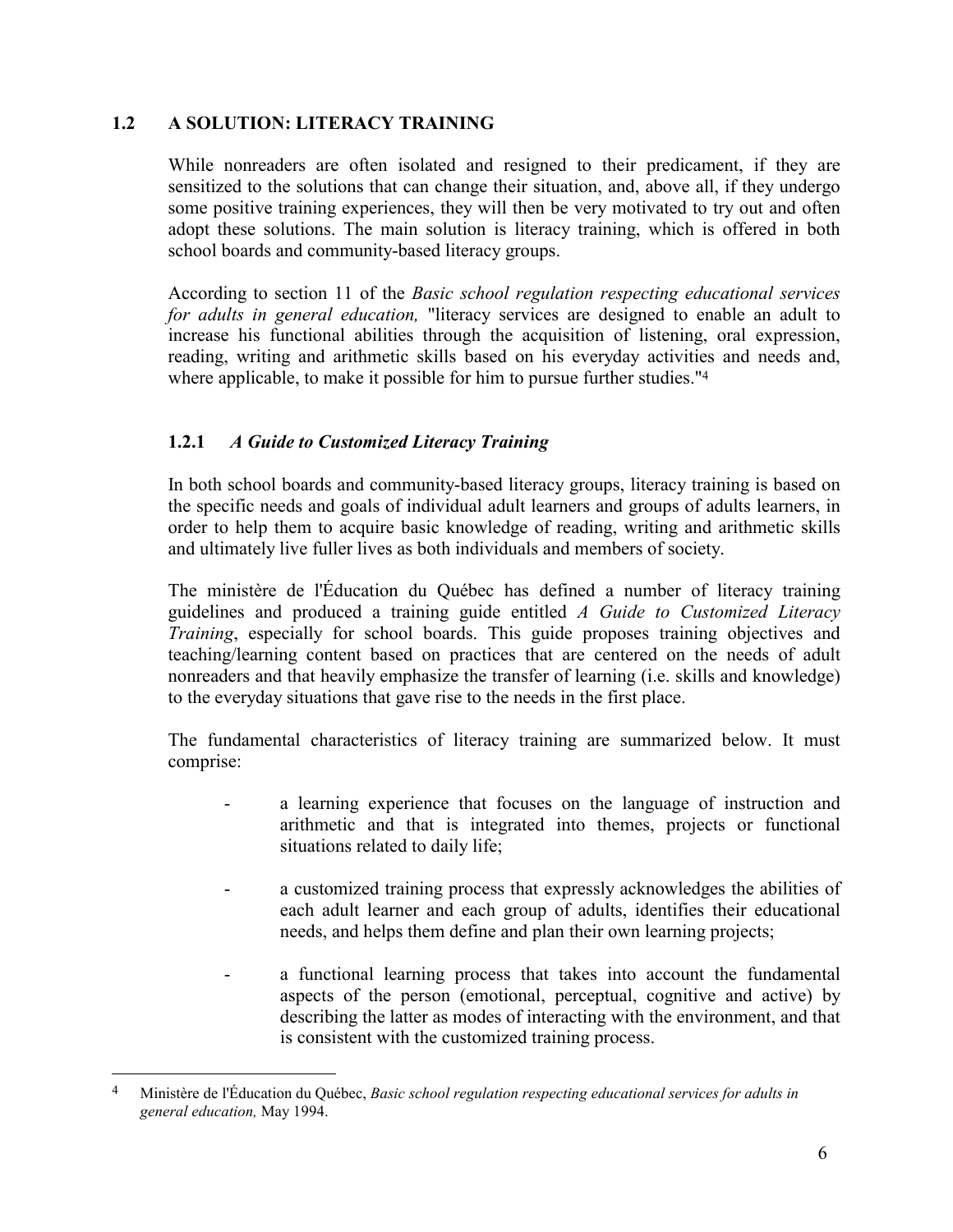Taking this into account, adult learners can be said to have finished their literacy training when they have achieved all the objectives that will enable them to reach the goals they set themselves when they first registered in literacy training activities.

In community-based literacy groups, it is the responsibility of each group to define its own orientations and how they will apply them. Given the cultural, economic and political dimension of literacy training, training workshops are sometimes made up of social groups that share goals on empowering themselves and playing more active roles in society. In such instances, it is easier to assess the transfer of learning, which is essentially determined by the learning progress made in terms of basic literacy skills.

#### **1.2.2 Andragogy: a discipline at the service of adult literacy training**

In the context of a return to school (reentry education), adult learners clearly do not feel the same as young children do when they first venture out to school. While adults who left school some years before are, of course, unsure of themselves as they face an essentially new situation, they do have past experiences to refer to. This is why we have a separate discipline for adult education known as andragogy.

Inspired by the Greek term *androusthai*, which means, "wanting to achieve maturity", andragogy is based first and foremost on respect for the experience acquired by the adult throughout his or her life. We will therefore speak of program and material content that respects the principles of andragogy. These have been formulated by various authors, of whom the best-known - Pine and Horner - reiterate, based on the components of an adult's life, a number of guiding principles that must underly any form of adult education activity.

In other words, whether in the context of workshops, individual monitoring or tutoring, anyone whose task is to pass skills and knowledge on to adult learners must bear the following principles in mind:

- The training given must be something that can be continued and fit in with everyday life.
- The training must take into account the psychological characteristics particular to adults.
- The training must be geared to adult learners' daily activities.
- The training must have some cultural value.
- The teaching/learning experience must be built on cooperation.

Starting from these principles, the individuals who interact with adults in any teaching/learning context should be able to provide conditions that will generate interest and foster maximum learning.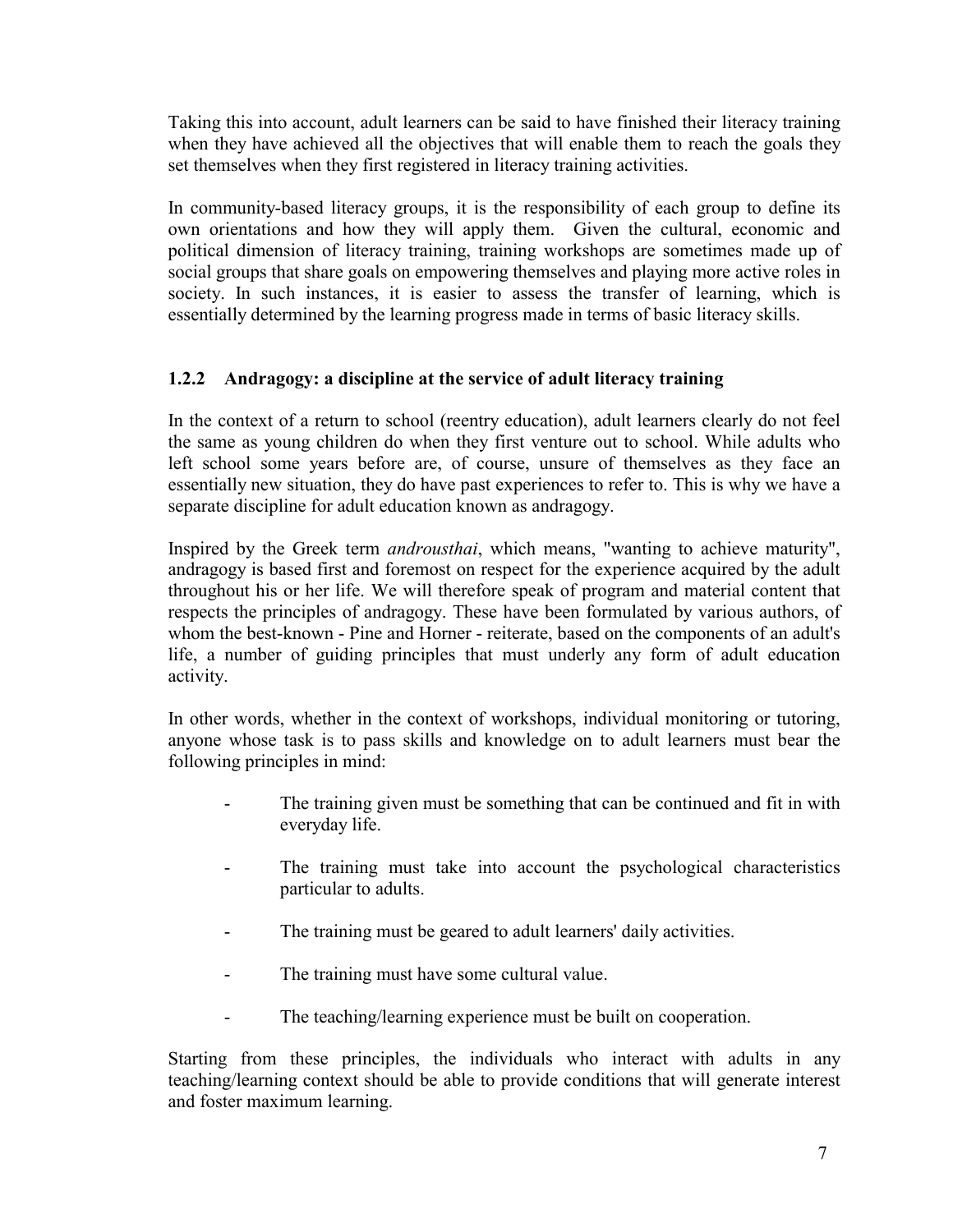#### **1.3 THE ALPHASIM PROJECT**

The ALPHASIM project was mainly implemented to meet the needs of adult nonreaders who do not wish, or are unable, to register in literacy workshops in school boards or community-based literacy organizations, but who nonetheless wish to acquire additional reading, writing and arithmetic skills and transfer this learning in such a way that they are able to modify some of their reading, writing and arithmetic-related behaviors in real-life situations.

#### **1.3.1 Objectives**

The main purpose of ALPHASIM is to give adults the desire to read, write and do arithmetic by helping them regain confidence in their ability to do so. As literacy training is functional in nature, it is important to verify the needs that motivate adults to undertake such training, and that tutors take these needs into account when doing follow-up. ALPHASIM is also intended to give adults the desire, where applicable, to continue their training with other adults in an adult education center. ALPHASIM — especially the videotape, which clearly shows how to carry out integrated literacy training — may also serve as a useful promotional tool. The specific objectives of ALPHASIM are the following:

- to give adults the skills needed to do a few simple reading, writing and arithmetic exercises related to the theme presented in the video;
- to introduce adults to the resources available to help them continue their training in a training centre or with a group of adult learners if they so wish;
- to enable them to develop greater autonomy in the way they use the resources available to them for meeting their training needs;
- to enable them to derive enjoyment from learning exercises, to increase and maintain this enjoyment, and as a result, to transfer these positive feelings to the learning process in general;
- to provide complementary instructional tools for training groups that are currently in operation;
- where applicable, to allow those responsible for literacy training in school boards and community-based literacy groups to use the ALPHASIM kit as a promotional tool.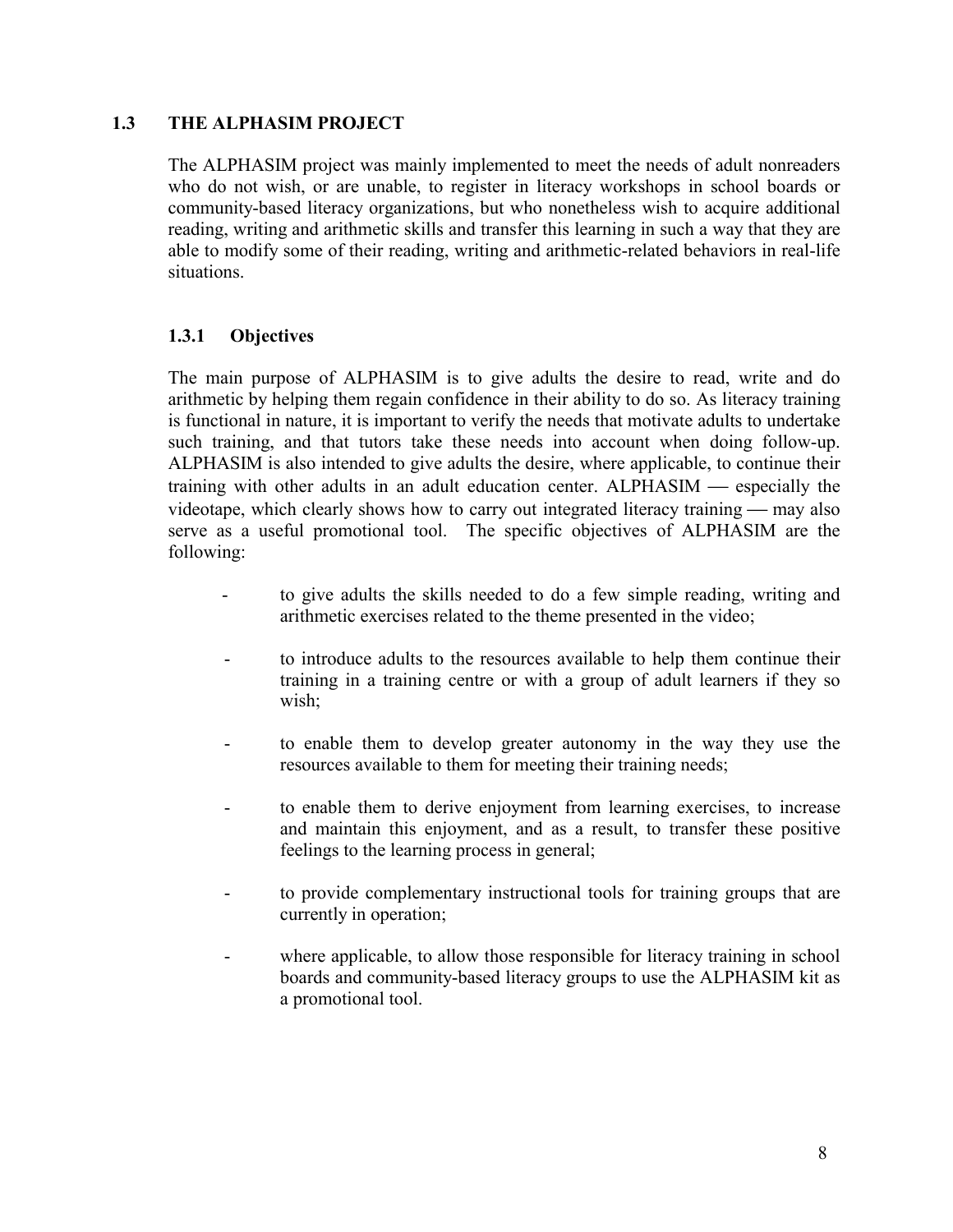#### **1.3.2 Indicators for verifying whether individuals who register in ALPHASIM have ability required to undertake training**

#### **Reading**

- able to read meaningful<sup>5</sup> common words;
- able to read and understand short meaningful sentences (containing from 8 to 10) words).

#### **Vocabulary**

**-** able to understand meaningful words.

#### **Oral communication**

- **-** able to understand the meaning of a message or short text that is presented orally;
- **-** able to perform the oral instructions given by a speaker (for example, the tutor);
- **-** able to express themselves in English in a way that is intelligible to a listener for example, the tutor).

#### **Personal skills**

- **-** have good visual and auditory acuity;
- **-** able to access a VCR and operate it correctly (fast forward, rewind, pause, etc.);
- **-** prepared to organize themselves and sufficiently disciplined to set aside periods for working with the tools in the ALPHASIM kit (videotape, printed material, etc.);
- **-** willing to ask the tutor who is supervising their training for assistance as often as necessary;
- **-** ready to assess their own learning progress with the assistance of a tutor.

#### **1.3.3 Suggested timeframe**

 $\overline{a}$ 

The learning pace of each adult who registers in the ALPHASIM process determines the completion timeframe, which can range from three to six weeks, depending on the themes presented and the individual learner's needs.

<sup>5</sup> Meaningful: Common familiar words that are used in everyday situations.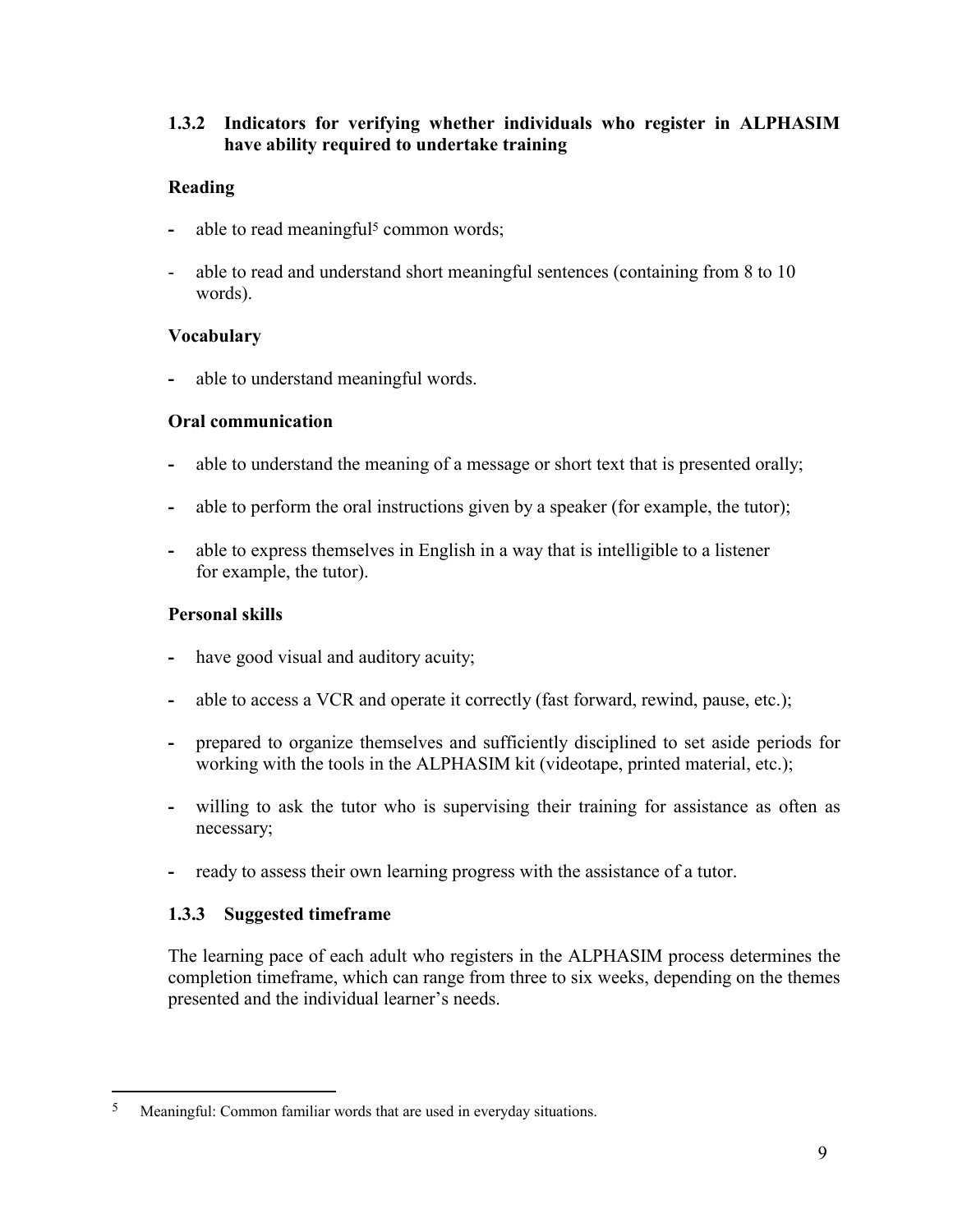#### **1.3.4 Resources**

- 1. The VIDEO, which depicts a real-life scene related to **time management.** The scene involves Suzanne, Félix (Suzanne's son), and Rachel, her neighbor. It presents various learning opportunities that involve reading, writing and arithmetic. During these learning activities, the adult learner is asked to do appropriate exercises that are indicated in the VIDEO and explained in the ADULT LEARNER'S WORKBOOK.
- 2. The ADULT LEARNER'S WORKBOOK, which has seven parts: an initial selfassessment exercise dealing with how each person learns, followed by five parts that include exercises on the themes dealt with in the VIDEO, namely, **shopping, messages, receipts, recipes, and organizing a day's activities**; the last part provides a summary of the overall theme: **time management.**
- 3. The TUTOR, who assists the adult learner and answers his or her questions throughout the training process. The tutor gives the learner his or her telephone number so that he or she can be reached throughout the training.
- 4. The last section of the ADULT LEARNER'S WORKBOOK, which includes additional exercises that enable adults who wish to do so to take a closer look at a number of concepts involving reading, writing and arithmetic and related to the themes presented in the VIDEO.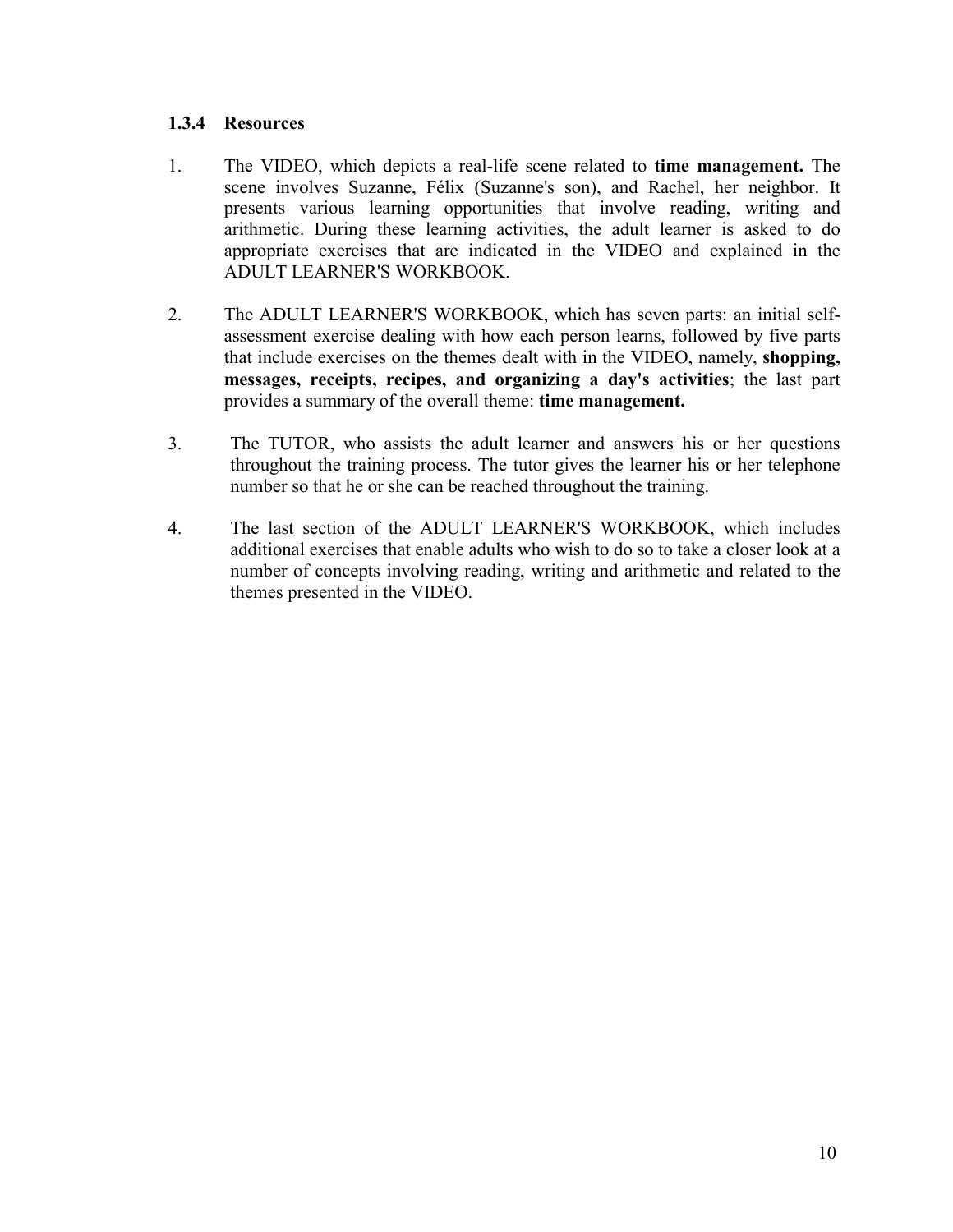#### **1.4 THE ROLES AND SKILLS REQUIRED OF TUTORS**

#### **1.4.1 Roles**

Above all, tutors must provide guidance and support. In a distance education process, adult learners carry out their learning activities on their own. However, they may require the services of tutors, who will then have to help them overcome any difficulties they may be having with the content, exercises and learning process. The contacts between adult learners and tutors take place over the telephone. It is often during the first phone conversation that the two decide on how they are going to function and when the tutor will be available. This first call is therefore crucial in establishing a positive contact with the learner. It will set the tone for all subsequent interaction and will allow the tutor to verify what has motivated the adult to register in the ALPHASIM process.

Tutors must provide adult learners with reliable support throughout the training program in order to **help them overcome any difficulties they may have organizing their work and managing their time** and in terms of motivation**.** Yet the support they offer must be flexible and minimally constraining.

Tutors also play the role of **evaluators**. It is important to involve adult learners in the assessment6 process and to make them aware of the progress made and objectives attained.

Sample evaluation forms and checklists are included in Section 2.2.

#### **1.4.2 Skills required**

Previous studies7 have made it possible to define the skills required of trainers and teachers working with adult nonreaders. A brief presentation of these skills may provide a few guidelines regarding the behaviours and attitudes to be developed in adult nonreaders.

Three types of skills have been identified:

1. **Andragogical skills.** For example, *designing an overall plan of teaching/learning activities, helping the adult to identify his or her personal needs, designing and adapting learning materials, and preparing assessment activities* are the key educational skills involved in adult education and literacy training. These skills are associated with tasks of a more general nature: organizing the overall training project, carrying out the teaching/learning activities using an appropriate andragogical approach and teaching/learning process, and interacting with the learner as a partner in a privileged relationship.

 $\overline{a}$ 

<sup>6</sup> In the literacy field, "assessment" is generally used in reference to learning progress and "evaluation" in reference to programs or projects.

<sup>7</sup> Margot DÈsilets and Jean Patry, *op.cit*.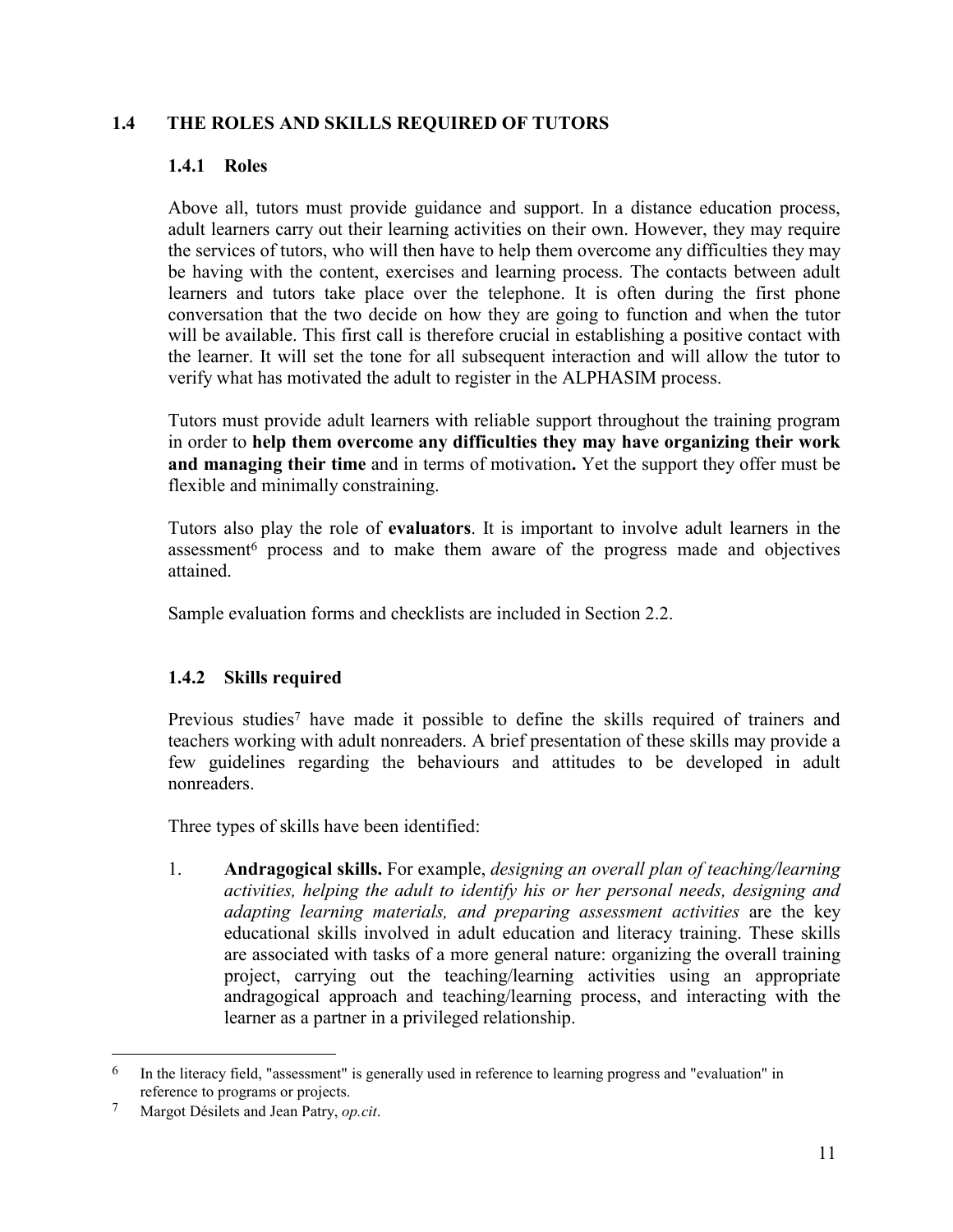- 2. **Skills related to the subject matter.** For example, *seeing the possible links between the acquisition of concepts and their usefulness in real-life situations, and mastering the concepts to be taught* require trainers to act as content specialists as needed. In literacy training, the subject matters are the language of instruction and arithmetic.
- 3. **Psychosocial skills.** For example, *knowing the psychology of the adult learner and understanding illiteracy as a social phenomenon* enable trainers and teachers to see their role within the broader context of the environmental conditions that either help or hinder learning.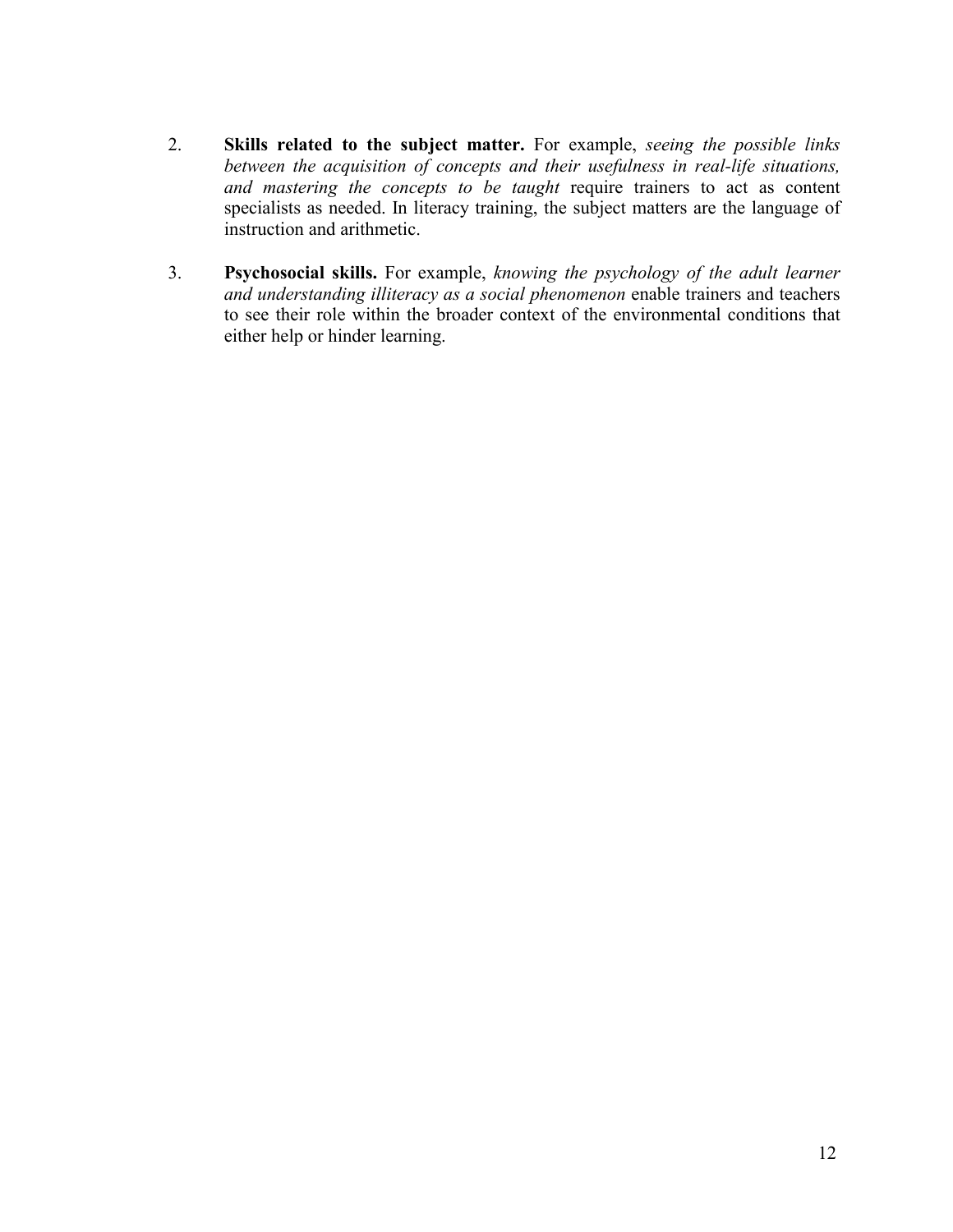#### **PART TWO**

#### **PROGRESS ASSESSMENT**

#### **2.1 GENERAL INFORMATION**

 $\overline{a}$ 

Using the exercises suggested in the ALPHASIM *Adult Learner's Workbook,* it is possible to verify the extent to which the conceptual objectives corresponding to the prerequisites for Step 2 as presented in Book 2, "English," of *A Guide to Customized Literacy Training* have been achieved. It is in Step 2 that most of the objectives are found, and theoretically after Step 2 that the adult learner has completed his or her literacy training. A number of summative evaluation tests have been prepared by the MEQ to be administered after Step 2 for adult learners who wish to assess their progress at the end of this stage8. These documents are also available for community-based literacy groups.

The literacy training approach is a functional one: the learning activities pertaining to reading, writing and arithmetic skills are integrated into themes, real-life situations or projects relevant to adult learners' needs. It is important to verify both the adult's themerelated learning, and the progress made in terms of the actual learning process. The latter makes it possible to gauge the adult's capacity for "learning how to learn", a skill which is very important in the distance education context.

**The adult learner's progress should be assessed at the end of all the exercises in the** *Adult Learner's Workbook***. The tutor will determine the level to be attained in terms** of evaluation, based on the adult learner's needs and ability to transfer the learning **to real-life situations. Based on the corrections the tutor makes to the learner's exercises and on their telephone conversations, the tutor can do a formative evaluation using the instruments that are suggested in this guide as a means of facilitating assessment of the three types of learning:**

- **1. To assess the adult's progress regarding the theme, see the checklist entitled "The adult learner's theme-related progress";**
- **2. To assess the adult's progress in terms of the actual learning process, see the checklist entitled "The adult learner's progress in way of learning";**
- **3. To assess the adult's progress in terms of reading, writing and arithmetic skills, see the checklists entitled "The adult learner's progress in English" and "The adult learner's progress in arithmetic."**

<sup>&</sup>lt;sup>8</sup> These evaluation documents can be obtained by contacting the Service de l'évaluation of the Direction de la formation générale des adultes (DFGA).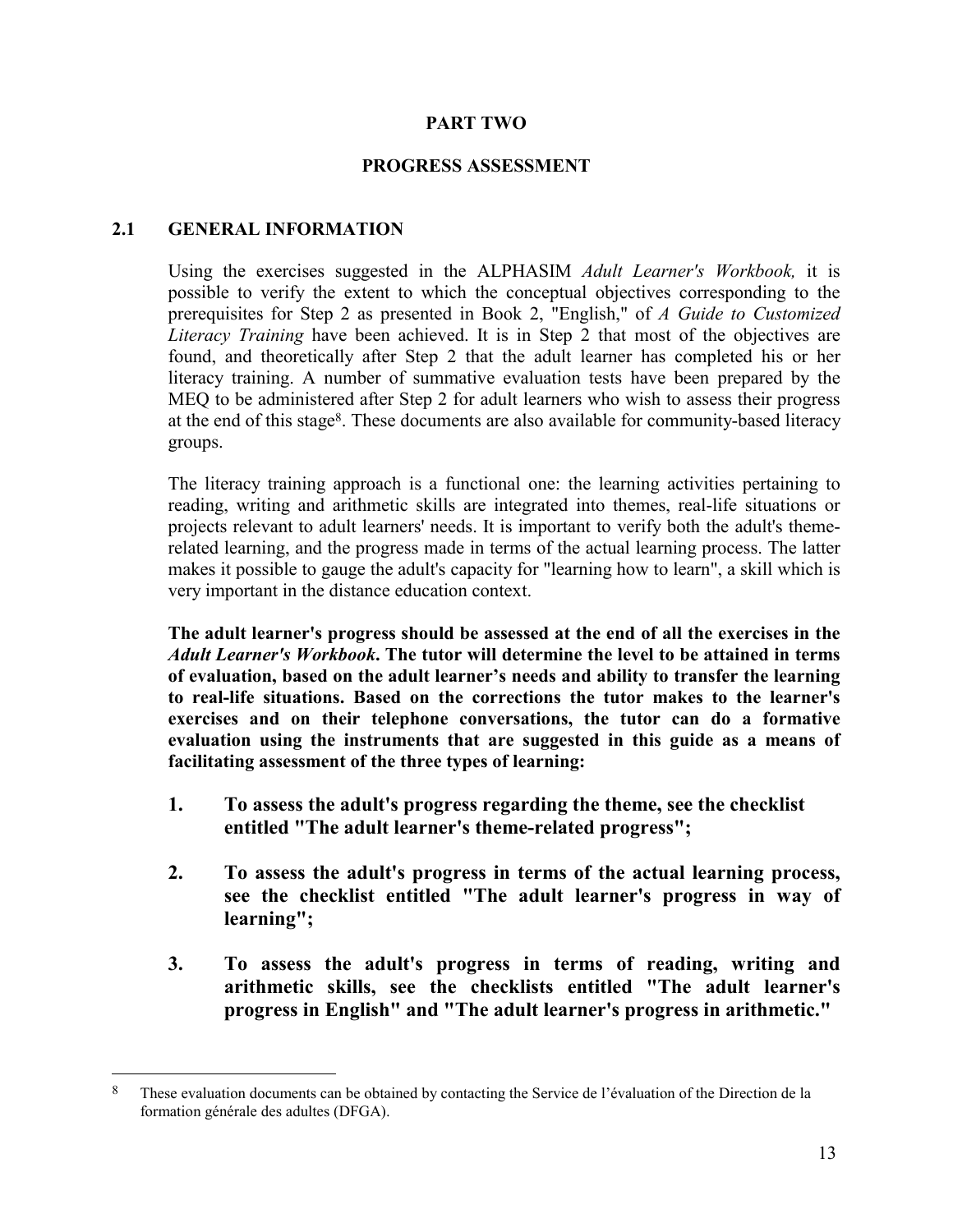These checklists and forms are found in this chapter immediately after the introductory text.

Tutors must also ensure follow-up after receiving each exercise from the learners in order to guide them through the various stages in the process.

In order to help tutors orient adult learners as they work towards achieving the prerequisites, a list of objectives for Steps One to Four is presented in Appendix 4 entitled "Alphanumerical Literacy Codes" of A Guide to Customized Literacy Training.

By way of information, Appendix 2 of the present document provides a table showing the content distribution for the various training units in Step 2.

Lastly, page 16 of this Guide presents guidelines pertaining to the first contact with the adult learner. This contact must establish the groundwork of trust that is essential between tutor and learner. If possible and if the learner agrees, the first contact may take place in person. A meeting with the adult will make it easier for the tutor to assess his or her learning progress by providing guidance in the self-assessment exercise presented in the *Adult Learner's Workbook* and by administering a placement test. The literacy placement test of the ministère de l'Éducation du Québec can be used for this purpose. This test includes exercises for each of the four learning steps and is available in all school boards that offer literacy services.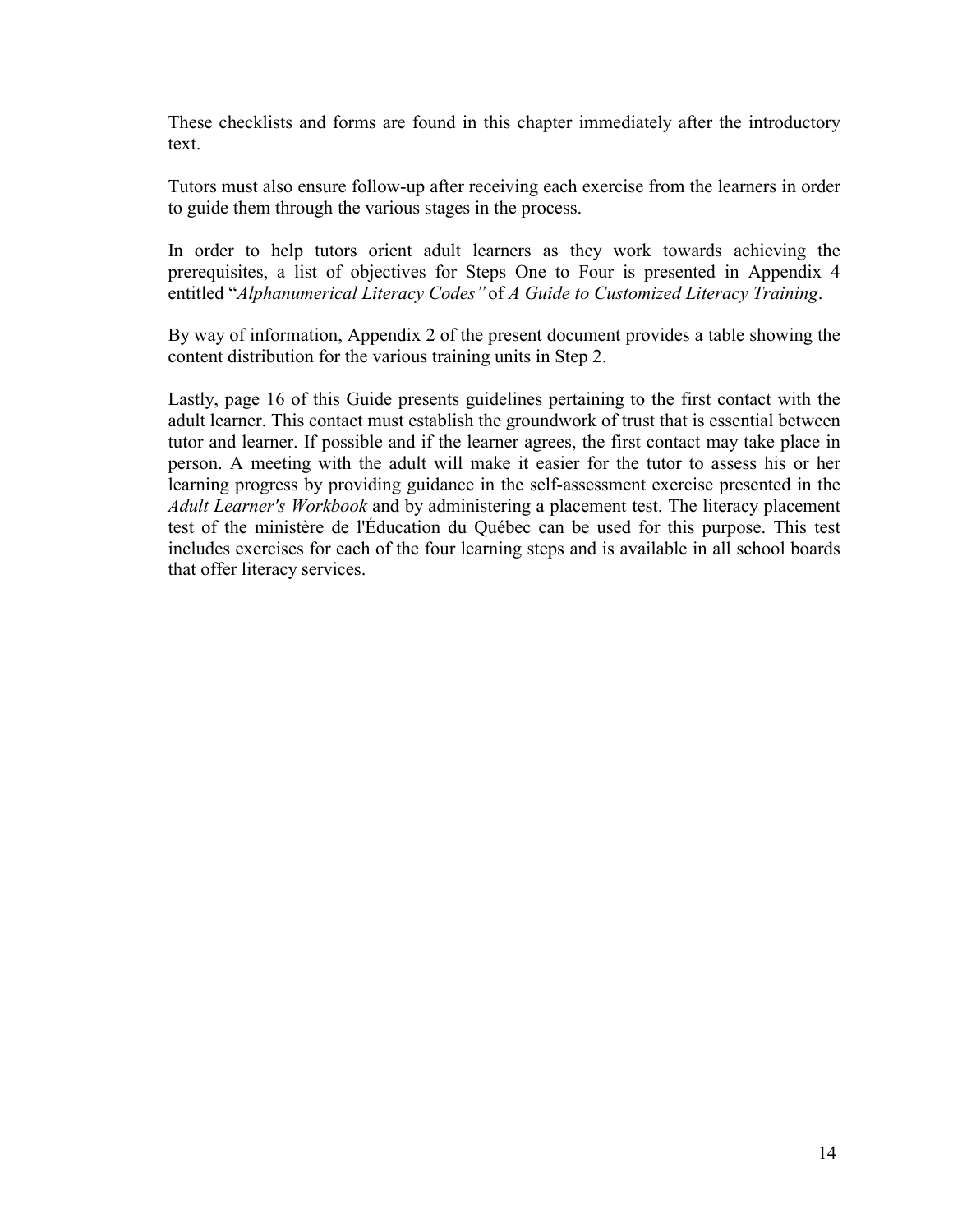#### **2.2 PROGRESS ASSESSMENT FORMS**

#### **THE ADULT LEARNER'S THEME-RELATED PROGRESS**

| <b>TIME MANAGEMENT</b>        |  |  |
|-------------------------------|--|--|
| <b>SHOPPING</b>               |  |  |
|                               |  |  |
|                               |  |  |
|                               |  |  |
| <b>MESSAGES</b>               |  |  |
|                               |  |  |
|                               |  |  |
|                               |  |  |
| <b>RECEIPTS</b>               |  |  |
|                               |  |  |
|                               |  |  |
| <b>RECIPES</b>                |  |  |
|                               |  |  |
|                               |  |  |
|                               |  |  |
| ORGANIZING A DAY'S ACTIVITIES |  |  |
|                               |  |  |
|                               |  |  |
|                               |  |  |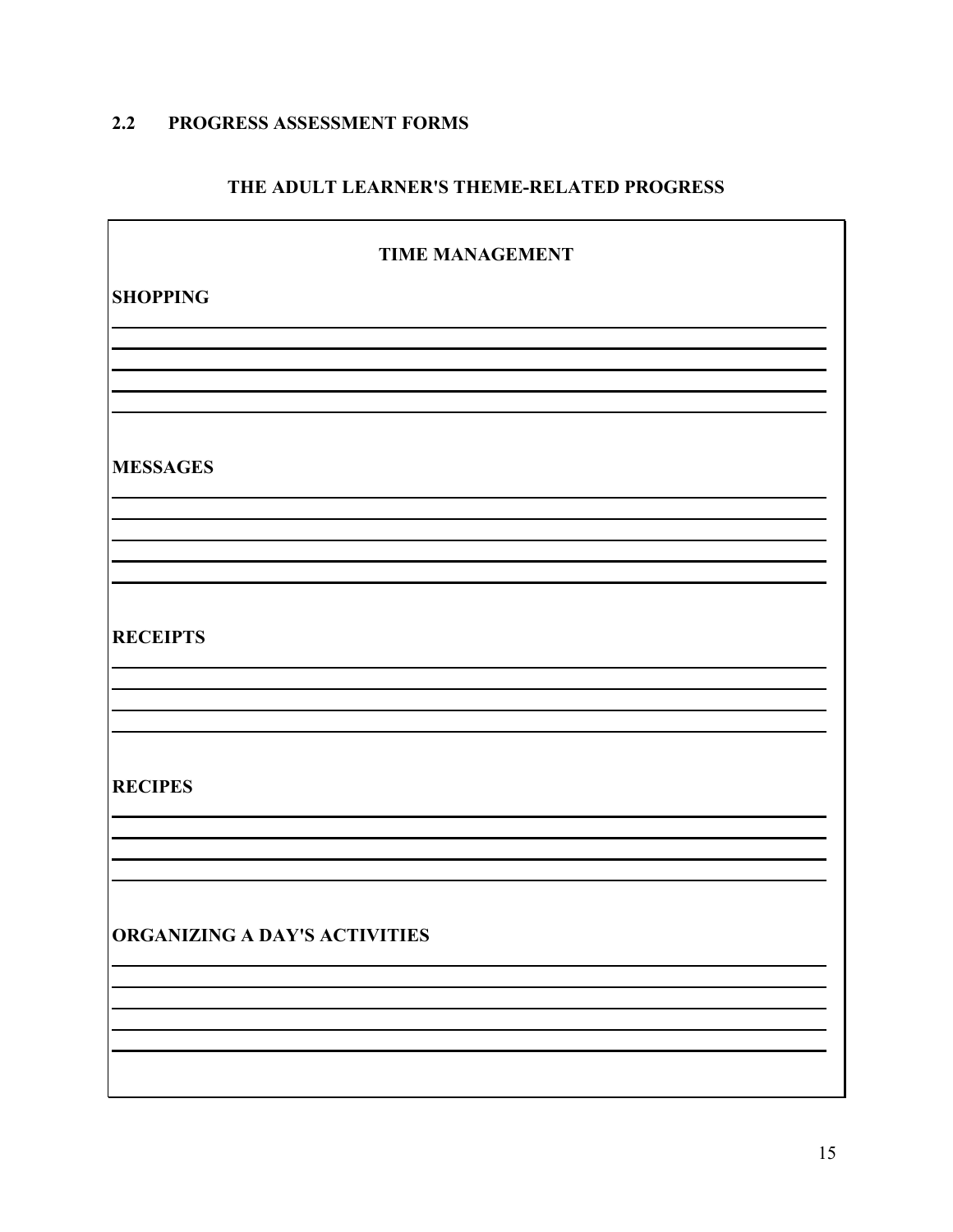|    |                                                                                                                                                                                  | Yes | Some-<br>what | N <sub>0</sub> |
|----|----------------------------------------------------------------------------------------------------------------------------------------------------------------------------------|-----|---------------|----------------|
| 1. | The adult showed that he/she was able to assess his/her<br>learning progress:                                                                                                    |     |               |                |
|    | by openly manifesting the desire to learn.<br>by expressing his/her impressions in writing or over the<br>phone.                                                                 |     |               |                |
| 2. | The adult showed that he/she was able to explore the<br>information related to the learning activity:                                                                            |     |               |                |
|    | by collecting it in the proper manner.<br>by choosing the information that was useful to him/her.<br>by classifying it correctly.<br>by making personal comments.                |     |               |                |
| 3. | The adult showed that he/she was able to understand the<br>information that he/she collected:                                                                                    |     |               |                |
|    | by using the right words.<br>by making judgments based on the correct information.<br>by reasoning in a logical way.<br>by deciding when and how to use what he/she had learned. |     |               |                |
| 4. | The adult showed that he/she was able to actively apply what<br>he/she had learned:                                                                                              |     |               |                |
|    | by taking risks.<br>by relating it to real-life situations in his/her own life.<br>by commenting on his/her efficiency, satisfaction or<br>dissatisfaction.                      |     |               |                |

#### **THE ADULT LEARNER'S PROGRESS IN WAY OF LEARNING**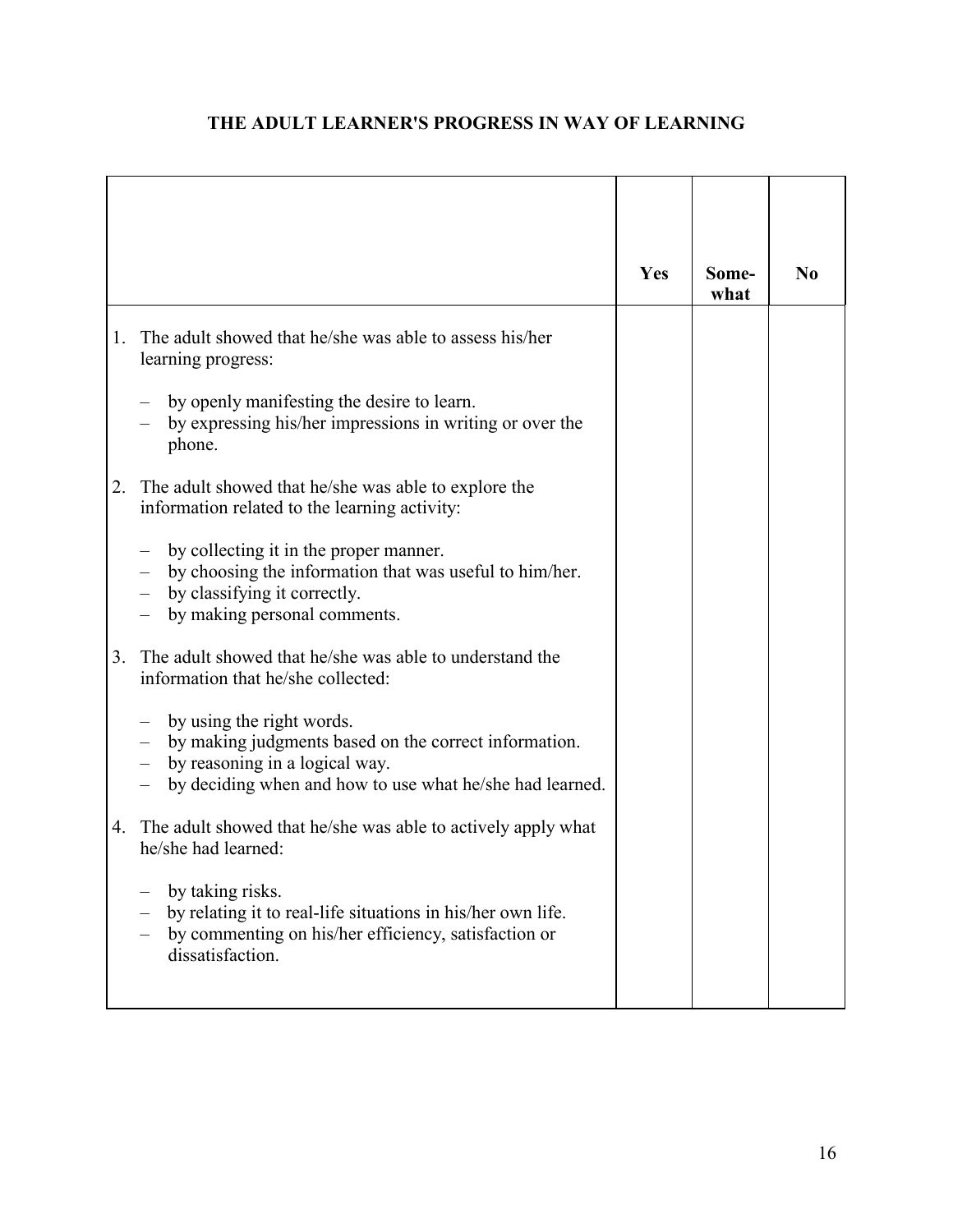#### **THE ADULT LEARNER'S PROGRESS IN ENGLISH**

The objectives in the tables below correspond to the following courses (codes), depending on the progression followed:

#### **ENG-B011-4 / ENG-B012-4 / ENG-B013-4 / ENG-B014-4**

The following legend is given in the *"Alphanumerical Codes for English Literacy Training*": ENG (English), B (base), 01 (Step One), from 1 to 4 (first code to fourth code), 1 or 2 or 3 or 4 (number of units, each unit corresponds to 25 hours of training).

The distribution of all the literacy objectives among the various training units is given in Appendix 4 entitled "Alphanumerical Codes for English Literacy Training", of A Guide to *Customized Literacy Training*, which should be available to school boards as of early fall 1999.

The skills to be evaluated, as shown in the checklist below, are based on the prerequisites identified in the "Comprehensive Table of Literacy Objectives for Language and Arithmetic, Steps One to Four", found in Appendix 1 of this *Guide for Tutors*.

| <b>Listening and Speaking Skills</b>                |               |                 |         |  |
|-----------------------------------------------------|---------------|-----------------|---------|--|
| <b>Skills</b>                                       | <b>Easily</b> | With difficulty | Not yet |  |
| The adult can answer specific factual questions.    |               |                 |         |  |
| The adult can provide personal information clearly. |               |                 |         |  |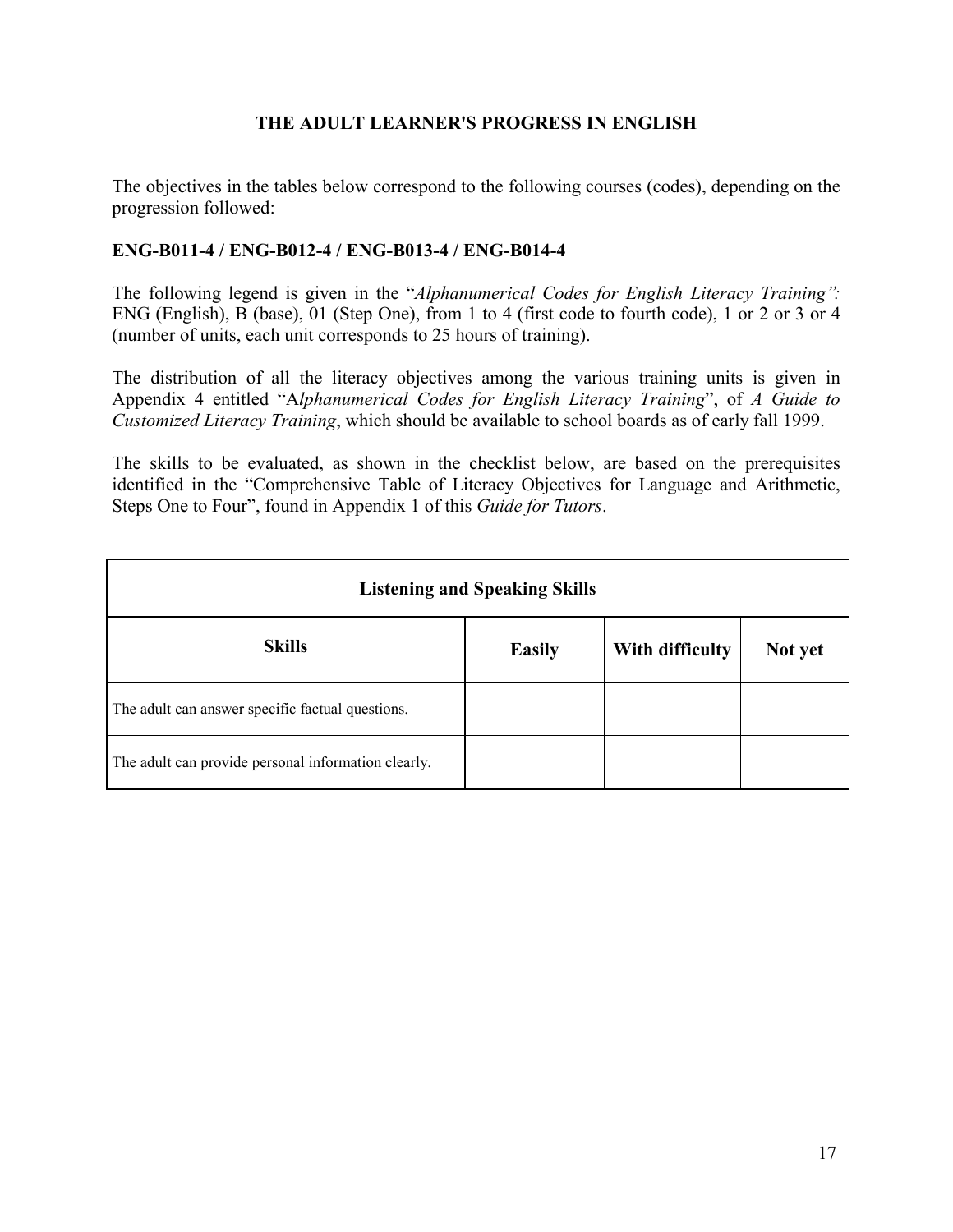| <b>Reading Skills</b>                                                   |               |                 |         |  |  |
|-------------------------------------------------------------------------|---------------|-----------------|---------|--|--|
| <b>Skills</b>                                                           | <b>Easily</b> | With difficulty | Not yet |  |  |
| The adult has developed an advanced sight-reading<br>vocabulary.        |               |                 |         |  |  |
| The adult has met basic reading requirements.                           |               |                 |         |  |  |
| The adult can recognize consonant sounds including<br>consonant blends. |               |                 |         |  |  |
| The adult can read possessives correctly.                               |               |                 |         |  |  |
| The adult can use alphabetical order.                                   |               |                 |         |  |  |
| The adult can tell time.                                                |               |                 |         |  |  |
| The adult can use calendars.                                            |               |                 |         |  |  |
| The adult can recognize common symbols.                                 |               |                 |         |  |  |
| The adult can use a dictionary to find the meaning of a<br>word.        |               |                 |         |  |  |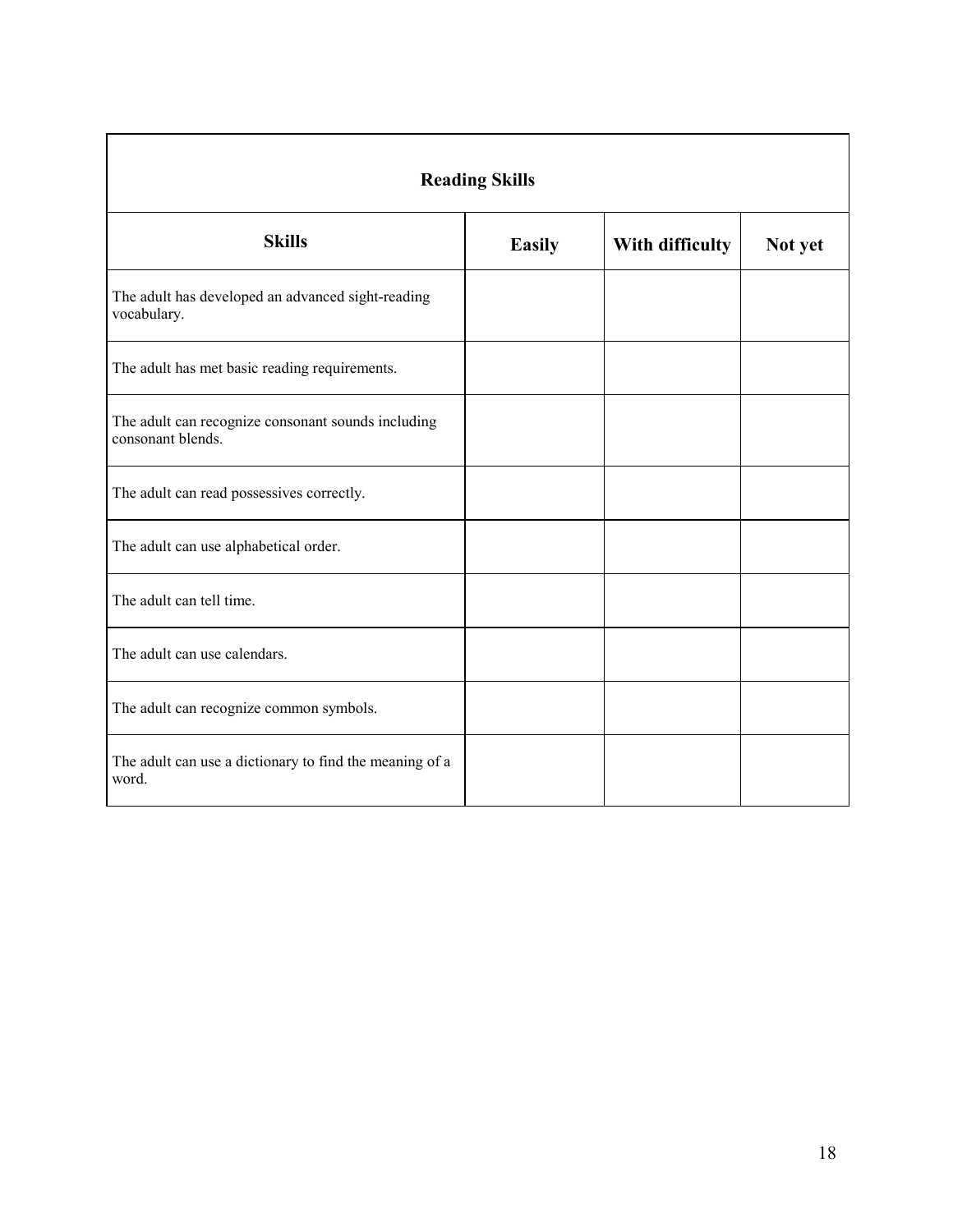| <b>Writing Skills</b>                                                                                                             |               |                        |         |  |  |
|-----------------------------------------------------------------------------------------------------------------------------------|---------------|------------------------|---------|--|--|
| <b>Skills</b>                                                                                                                     | <b>Easily</b> | <b>With Difficulty</b> | Not yet |  |  |
| The adult can spell and use words related to personal<br>information.                                                             |               |                        |         |  |  |
| The adult can form complete sentences.                                                                                            |               |                        |         |  |  |
| The adult capitalizes the first word in a formal piece of<br>writing.                                                             |               |                        |         |  |  |
| The adult capitalizes calendar divisions.                                                                                         |               |                        |         |  |  |
| The adult can write for content and meaning.                                                                                      |               |                        |         |  |  |
| The adult knows the required format for a letter.                                                                                 |               |                        |         |  |  |
| The adult can use regular verbs in the past tense.                                                                                |               |                        |         |  |  |
| The adult can use the appropriate format and style to<br>complete different types of forms.                                       |               |                        |         |  |  |
| The adult uses initial capitals for names of buildings,<br>places and geographical features, and organizations<br>and businesses. |               |                        |         |  |  |
| The adult can use and spell correctly common plural<br>forms of nouns.                                                            |               |                        |         |  |  |
| The adult can use the present tense correctly in the<br>third person singular.                                                    |               |                        |         |  |  |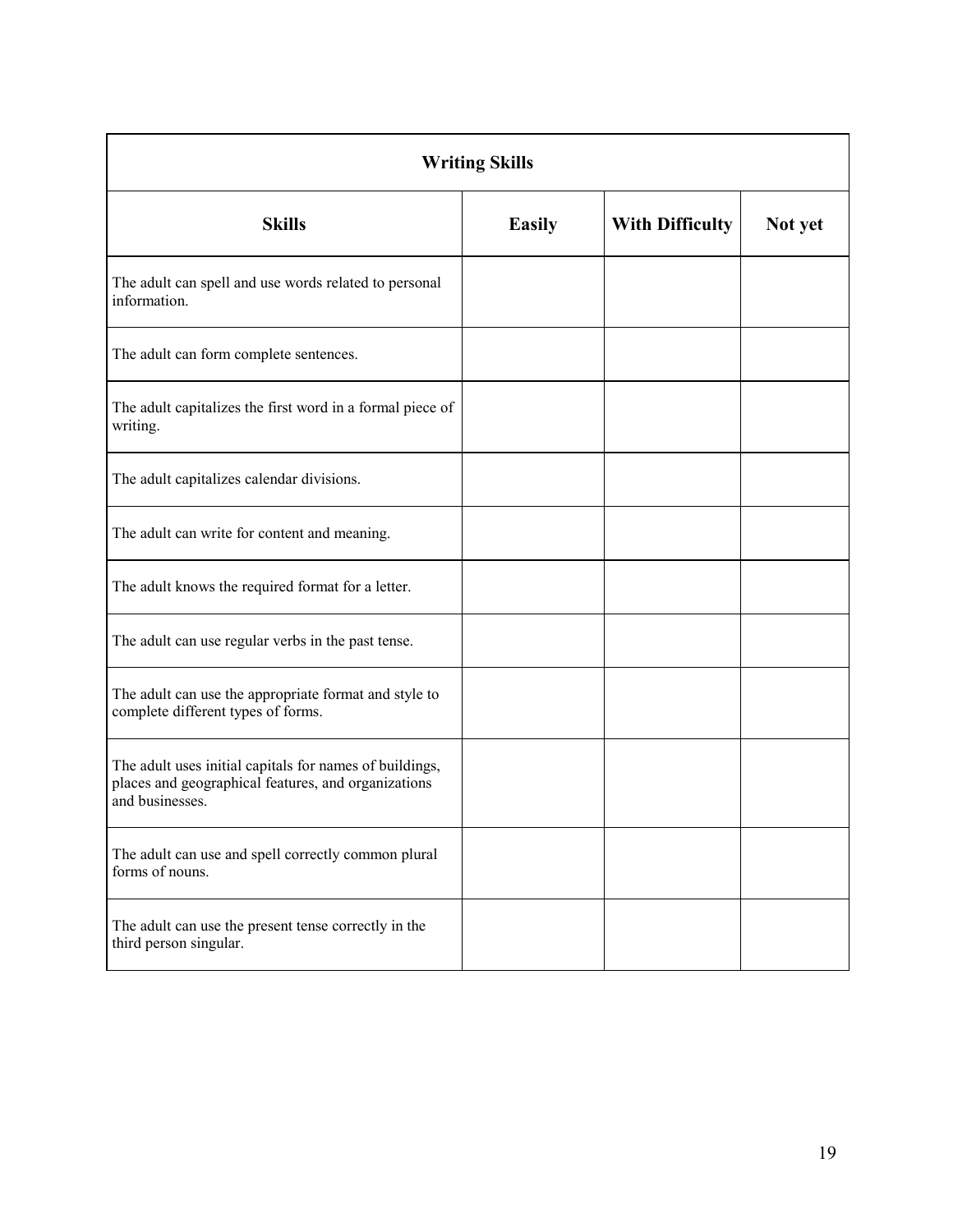| <b>Vocabulary Skills</b>                |               |                        |         |  |
|-----------------------------------------|---------------|------------------------|---------|--|
| <b>Skills</b>                           | <b>Easily</b> | <b>With Difficulty</b> | Not yet |  |
| The adult can recognize compound words. |               |                        |         |  |

| <b>Thinking Skills</b>            |               |                        |         |
|-----------------------------------|---------------|------------------------|---------|
| <b>Skills</b>                     | <b>Easily</b> | <b>With Difficulty</b> | Not yet |
| The adult can understand analogy. |               |                        |         |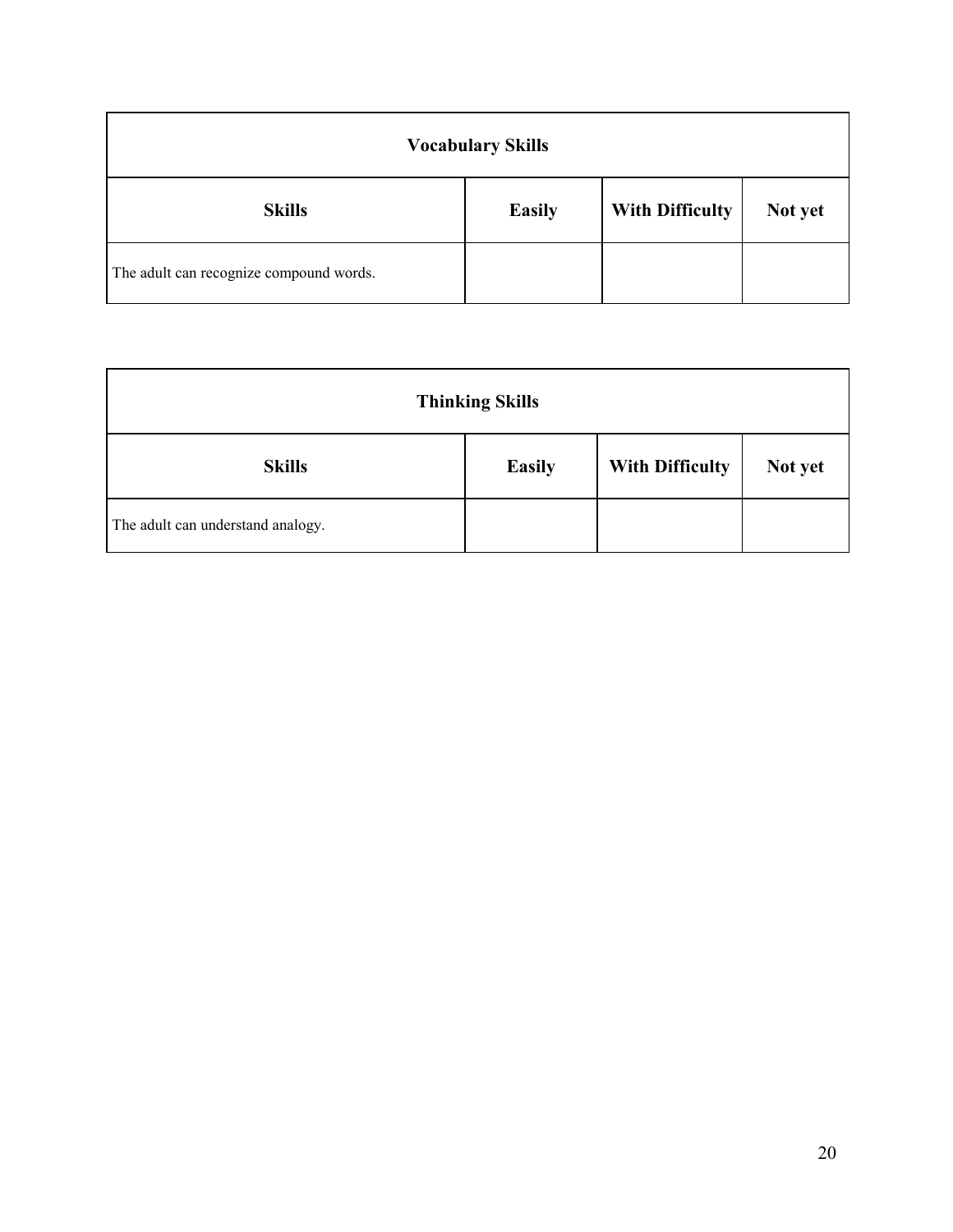#### **THE ADULT LEARNER'S PROGRESS IN ARITHMETIC**

The objectives in the tables below correspond to the following courses (codes) of Step Two, depending on the progression followed:

#### **MTH-B011-2 / MTH-B012-2 / MTH-B013-1 / MTH-B014-3**

The following legend is given in the *''Alphanumerical Codes for English Literacy Training*''. MTH (mathematics), B (base), 01 (Step One), from 1 to 4 (first code to fourth code), 1 or 2 or 3 or 4 (number of units, each unit corresponds to 25 hours of training).

The distribution of all the literacy objectives among the various training units is given in Appendix 4, entitled *ìAlphanumerical Codes for English Literacy Trainingî,* of *A Guide to Customized Literacy Training,* which should be available to school boards as of early fall 1999.

The skills to be evaluated, as shown in the checklist below, are based on the prerequisites identified in the "Comprehensive Table of Literacy Objectives for Language and Arithmetic, Steps One to Four", found in Appendix 1 of this *Guide for Tutors*.

| Learning progress regarding fractions                                           |               |                 |         |  |
|---------------------------------------------------------------------------------|---------------|-----------------|---------|--|
|                                                                                 | <b>Easily</b> | With difficulty | Not yet |  |
| The adult understands the basic concepts of fractions.                          |               |                 |         |  |
| The adult can use the basic concepts of fractions, in<br>his/her everyday life. |               |                 |         |  |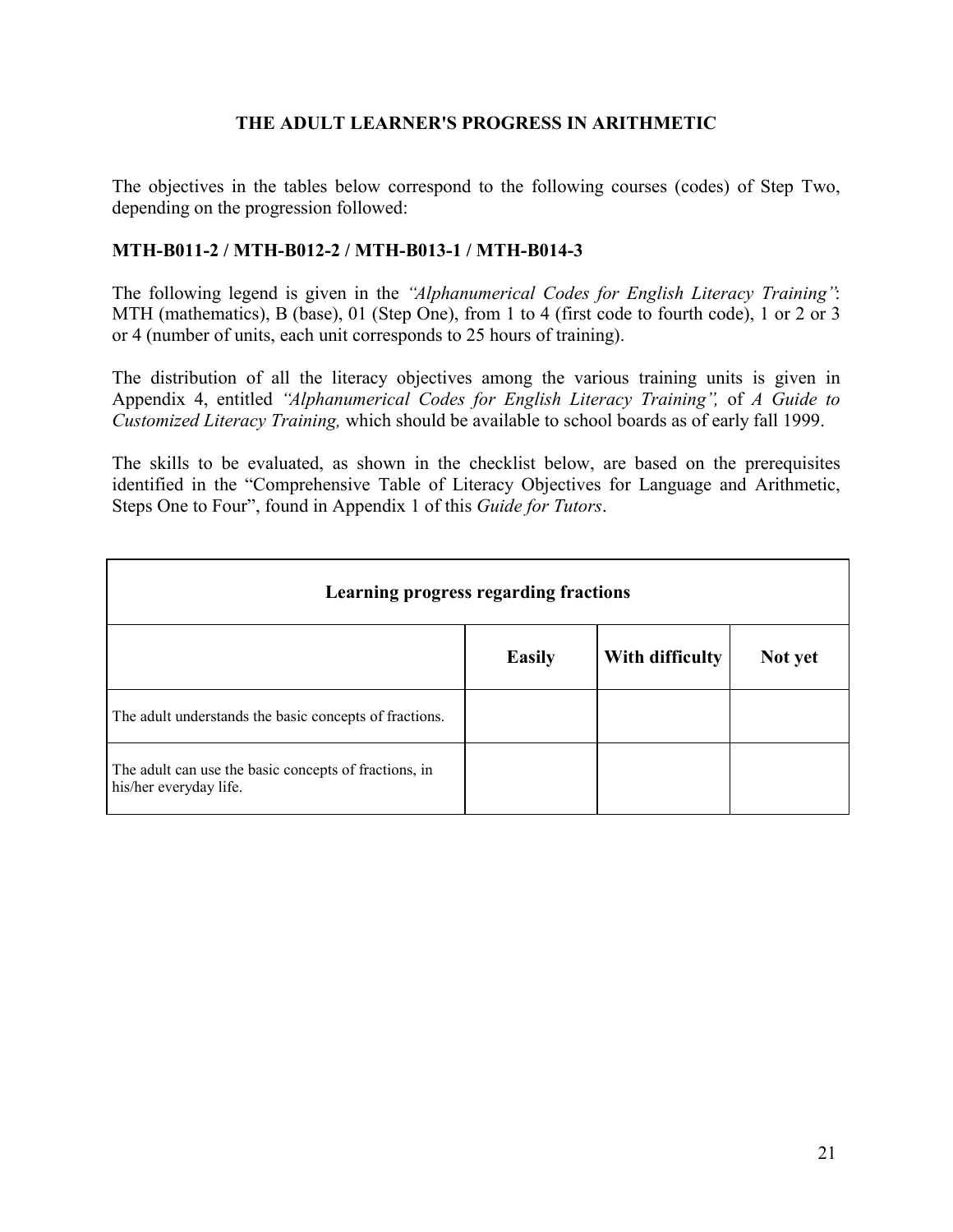| Learning progress regarding the four operations                              |               |                 |         |  |
|------------------------------------------------------------------------------|---------------|-----------------|---------|--|
|                                                                              | <b>Easily</b> | With difficulty | Not yet |  |
| The adult recognizes the plus sign.                                          |               |                 |         |  |
| The adult recognizes the minus sign.                                         |               |                 |         |  |
| The adult uses the vocabulary associated with addition.                      |               |                 |         |  |
| The adult uses the vocabulary associated with<br>subtraction.                |               |                 |         |  |
| The adult can add numbers without carrying over.                             |               |                 |         |  |
| The adult can subtract numbers without borrowing.                            |               |                 |         |  |
| The adult adds numbers by carrying over.                                     |               |                 |         |  |
| The adult can subtract numbers by borrowing.                                 |               |                 |         |  |
| The adult can add sums of money.                                             |               |                 |         |  |
| The adult can subtract sums of money.                                        |               |                 |         |  |
| The adult can solve problems of addition and<br>subtraction in daily life.   |               |                 |         |  |
| The adult can use a calculator.                                              |               |                 |         |  |
| The adult can use a calculator to check his/her addition<br>and subtraction. |               |                 |         |  |
| The adult recognizes the multiplication sign.                                |               |                 |         |  |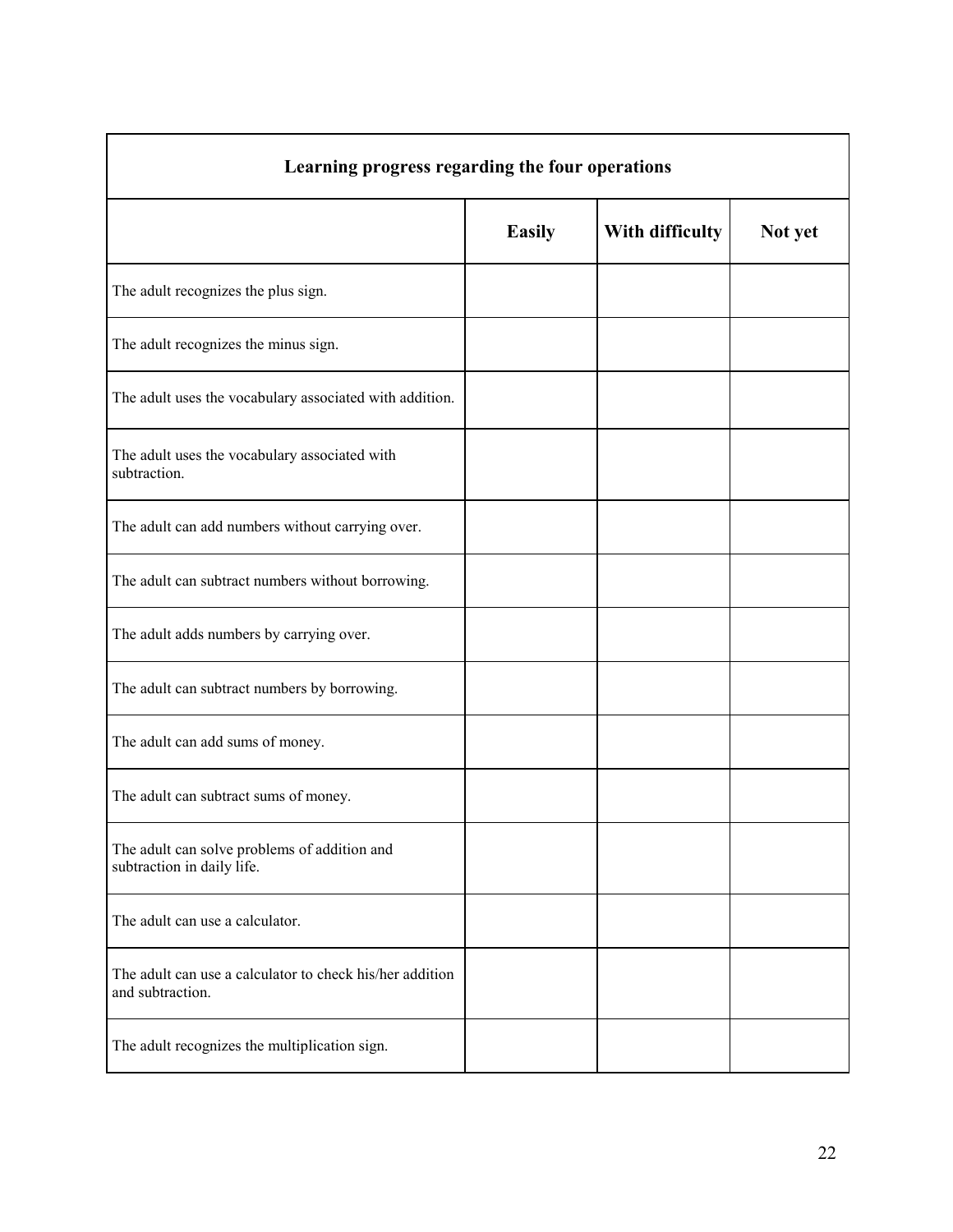|                                                                                             | <b>Easily</b> | With difficulty | Not yet |
|---------------------------------------------------------------------------------------------|---------------|-----------------|---------|
| The adult recognizes the division sign.                                                     |               |                 |         |
| The adult can use the vocabulary for multiplication.                                        |               |                 |         |
| The adult can use the vocabulary for division.                                              |               |                 |         |
| The adult can multiply by a one-digit multiplier.                                           |               |                 |         |
| The adult can multiply by a multiplier with at least two<br>digits.                         |               |                 |         |
| The adult can divide by a divisor with at least two<br>digits.                              |               |                 |         |
| The adult can multiply sums of money.                                                       |               |                 |         |
| The adult can divide sums of money.                                                         |               |                 |         |
| The adult can check his/her multiplication and division<br>calculations using a calculator. |               |                 |         |
| The adult can solve multiplication and division<br>problems in everyday life.               |               |                 |         |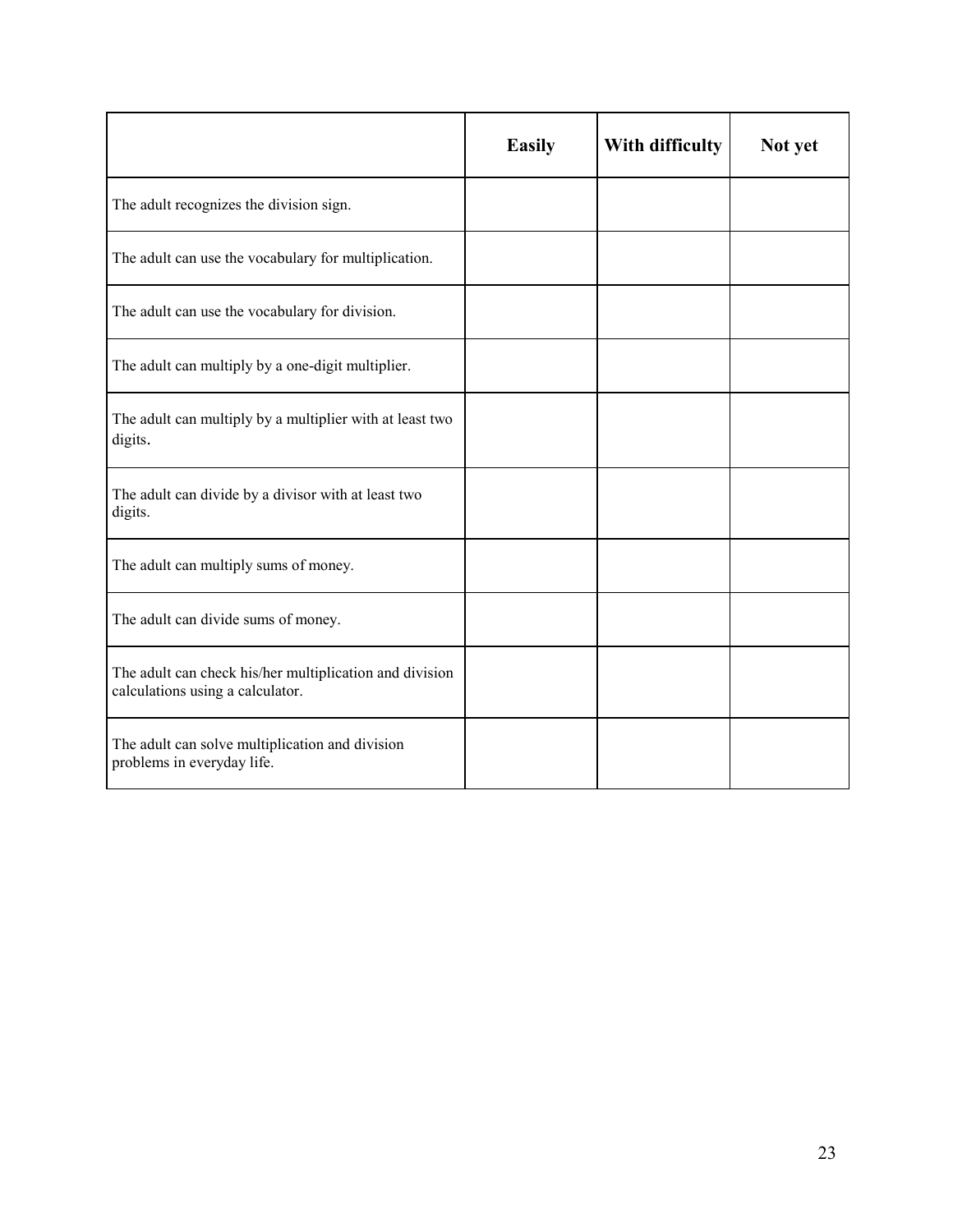**APPENDIX 1**

# **COMPREHENSIVE TABLE OF LITERACY OBJECTIVES FOR LANGUAGE AND ARITHMETIC, STEPS ONE TO FOUR**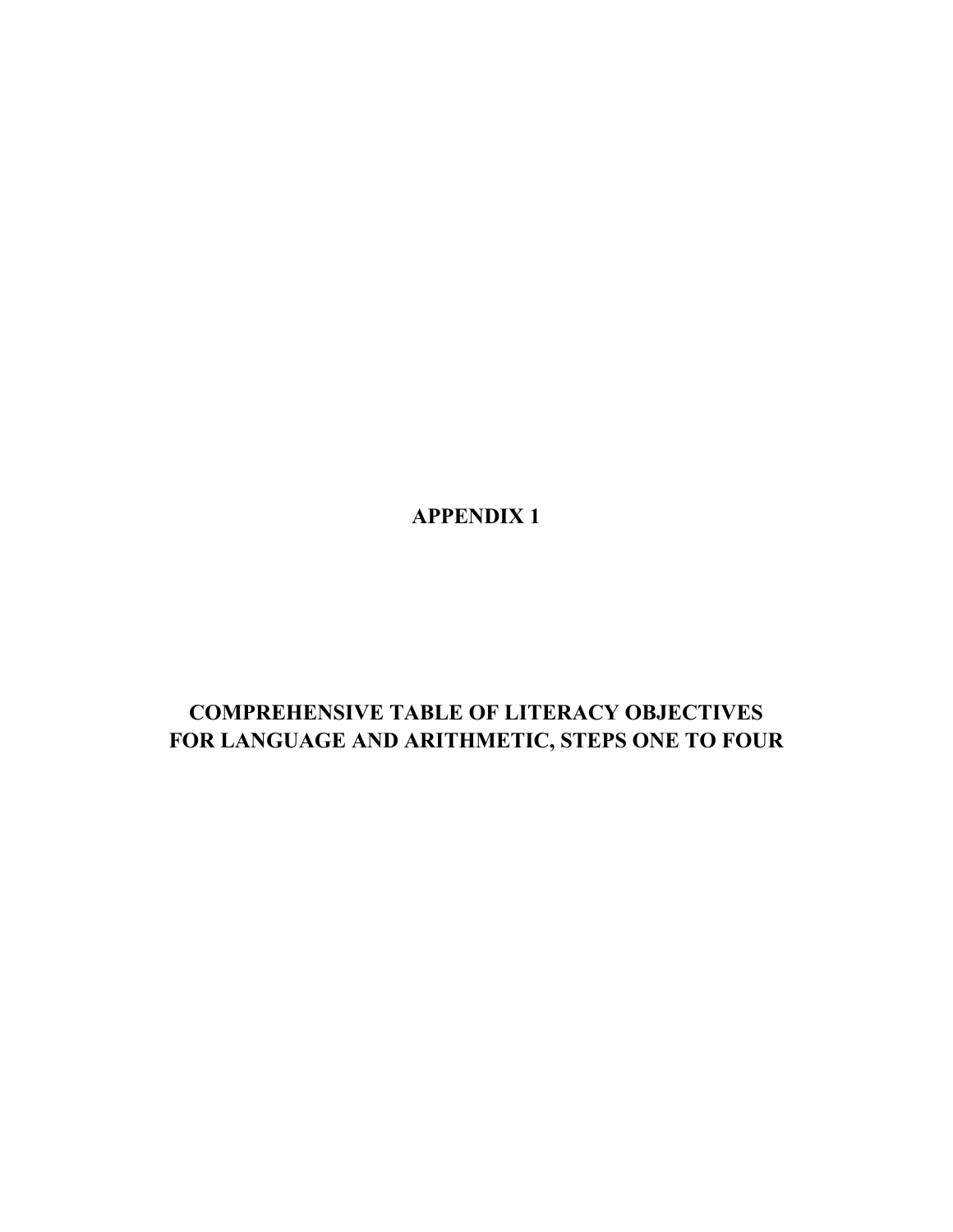# DISTRIBUTION OF CONTENT :

English Literacy Units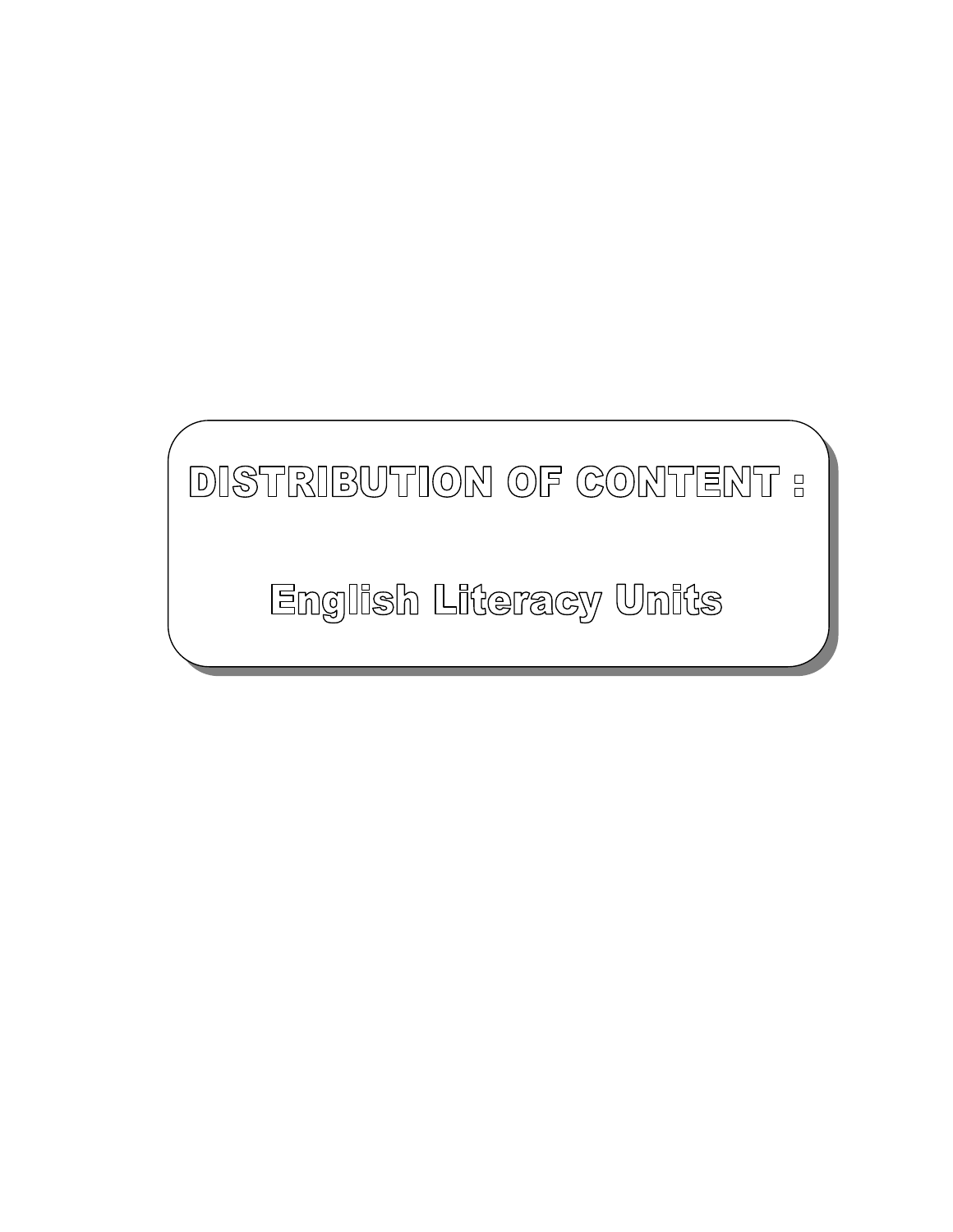| <b>Introduction of the English Literacy Units</b> |  |  |
|---------------------------------------------------|--|--|
|---------------------------------------------------|--|--|

|           | <b>Step One</b> | 29 |
|-----------|-----------------|----|
| $\bullet$ | ENG-B011-4      |    |
| $\bullet$ | ENG-B012-4      |    |
| $\bullet$ | ENG-B013-4      |    |
| $\bullet$ | ENG-B014-4      | 34 |
|           |                 |    |

|           | <b>Step Two</b> |    |
|-----------|-----------------|----|
| $\bullet$ | ENG-B021-4      | 36 |
| $\bullet$ | ENG-B022-4      |    |
| $\bullet$ | ENG-B023-4      | 38 |
| $\bullet$ | ENG-B024-4      | 40 |
|           |                 |    |

|           | <b>Step Three</b> |    |
|-----------|-------------------|----|
| $\bullet$ | ENG-B031-4        |    |
| $\bullet$ | ENG-B032-4        | 44 |
| $\bullet$ | ENG-B033-4        | 45 |
| $\bullet$ | ENG-B034-4        | 46 |
|           |                   |    |

|           | <b>Step Four</b>  |    |
|-----------|-------------------|----|
| $\bullet$ | ENG-B041-4        |    |
| $\bullet$ | ENG-B042-4        | 50 |
| $\bullet$ | ENG-B043-4        |    |
| $\bullet$ | <b>ENG-B044-4</b> |    |
|           |                   |    |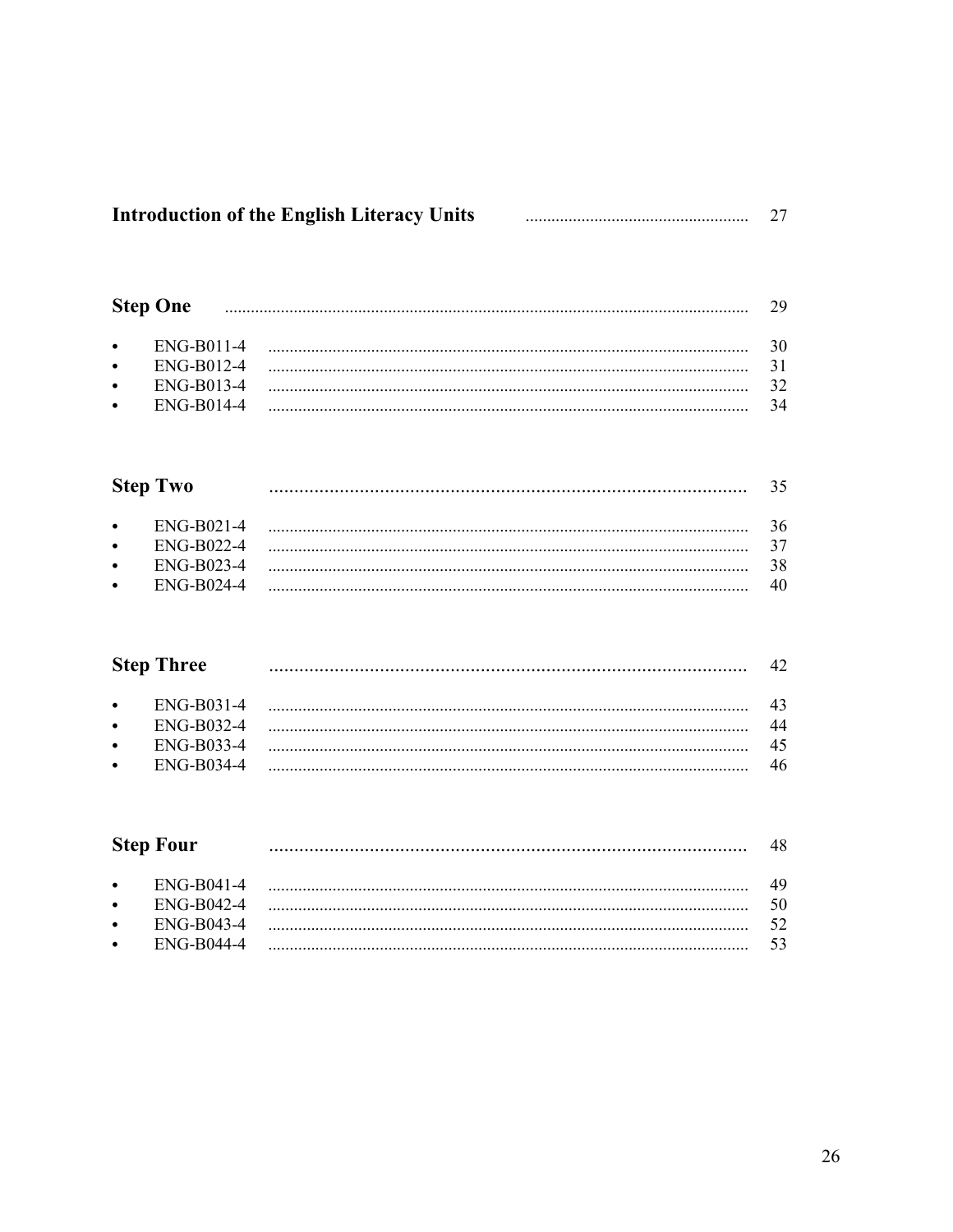#### **INTRODUCTION OF THE ENGLISH LITERACY UNITS**

According to Section 34 of the *BASIC SCHOOL REGULATION RESPECTING EDUCATIONAL SERVICES FOR ADULTS IN GENERAL EDUCATION*, literacy is the first of the four learning phases in general education for adults. Each phase comprises a series of learning activities or courses which are broken down into units. The system used to define units under the literacy program is school boards takes into account the characteristics of literacy learners and the guidelines presented in *A Guide to Customized Literacy Training*.

The creation of units, which bear codes corresponding to specific learning content, should in no way suggest a purely academic or theme-related approach to literacy training.<sup>9</sup> Although schooling is an important part of the learning process, it must always be integrated into functional learning situations which are closely linked to the real needs of adult learners and which are essential to the transfer of learning. Theme-related objectives are designed to meet functional needs.

In this part of the document, the literacy objectives are grouped under four learning phases, or steps, comprised of a total of 27 codes. The letter "p" in the right hand column indicates that mastery of the code is a prerequisite for the adult to progress to the next step.

A letter accompanied by an asterisk indicates content which will be studied at the pre-secondary level.

#### **The English Adaption**

In keeping with the work done on the original version of this document in French, we have opted to maintain a similar format by including (to the best of our abilities) only those objectives which are measurable and/or observable (for testing and placement test purposes). Contrary to the order presented in Book 2, (the English objectives) we have presented the "writing" objectives first, as they are the most measurable.

 $\overline{a}$ 

<sup>9</sup> Remember to consult *A Guide to Customized Literacy Training* so as not to lose sight of the spirit in which theme-related content should be learned.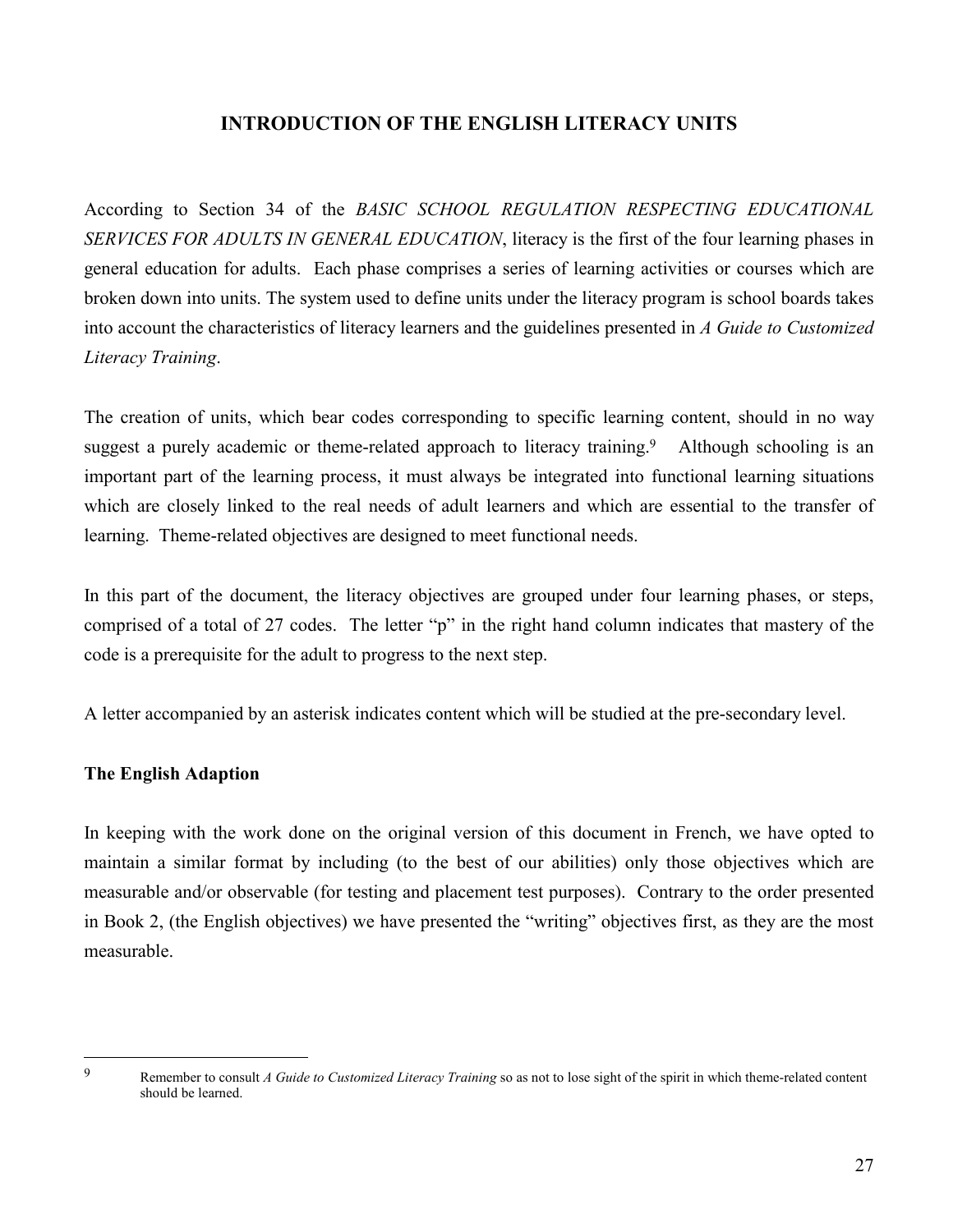Please keep in mind that the objectives from the *Guide* which are identifiable as learning strategies or functional objectives are not included in the codes, although they continue to play a primary role in the orientations of the *Guide*. We have included any of those objectives which are more concrete and measurable, but we wish to remind the teacher that many whole-language objectives may and should be reviewed repeatedly, and must be reviewed and expanded upon from level to level, (most especially, in the "Listening and Speaking" and "Thinking" categories). Also, it is expected that the objectives from previous codes and steps will be elaborated on and be reviewed and tested before progressing to the next step.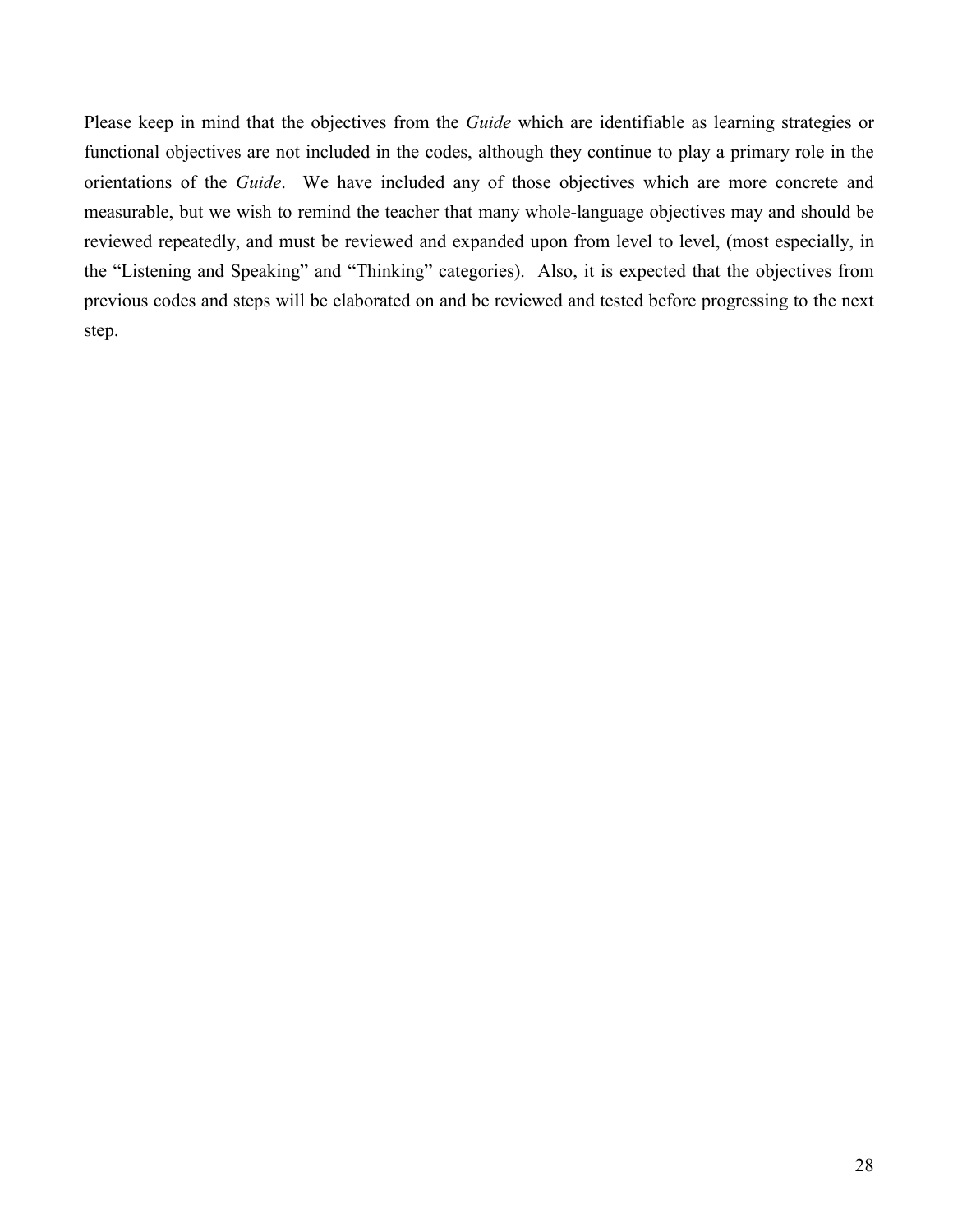# **STEP ONE**

**ENG-B011-4 ENG-B012-4 ENG-B013-4 ENG-B014-4**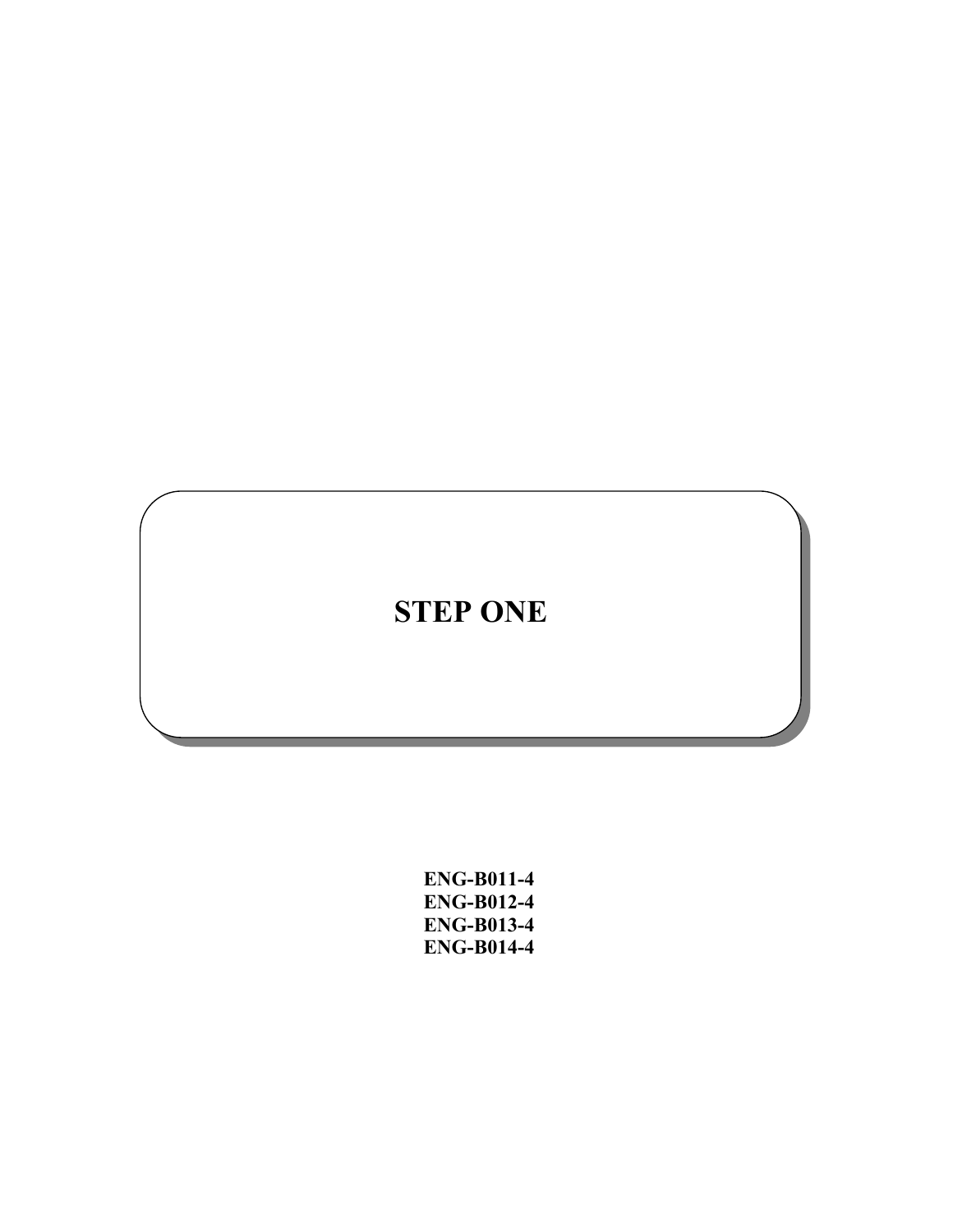### **STEP ONE**

# **ENG-B011-4**

| W. 1.1   |                                                               | 2.73 | $\mathbf{P}$ |
|----------|---------------------------------------------------------------|------|--------------|
| W. 1.2   |                                                               |      | $\mathbf{P}$ |
| W. 1.3   |                                                               | 2.75 | $\mathbf{P}$ |
| W. 1.8   |                                                               | 2.80 | $\mathbf{P}$ |
| W. 1.9   | To distinguish between a complete sentence and a sentence     | 2.81 |              |
| W. 1.10  |                                                               | 2.82 | P            |
| W. 1.11  |                                                               | 2.83 | $\mathbf{P}$ |
| W. 1.12  |                                                               | 2.84 | $\mathbf{P}$ |
| R. 1.7   |                                                               | 2.33 | $\mathbf{P}$ |
| R. 1.8   | To recognize the difference between capital and lower-case    | 2.34 | $\mathbf{P}$ |
| R. 1.11  |                                                               |      |              |
| R. 1.12  |                                                               | 2.38 | $\mathbf{P}$ |
| R. 1.13  |                                                               | 2.39 | $\mathbf{P}$ |
| R. 1.14  | To recognize two-consonant digraphs as representing one sound | 2.40 |              |
| R. 1.15  |                                                               |      |              |
| R. 1.16  |                                                               | 2.42 | P            |
| R. 1.17  |                                                               |      | $\mathbf{P}$ |
| L.S. 1.2 |                                                               |      |              |
| L.S. 1.3 |                                                               |      |              |

*Note: It is expected that the objectives from previous codes and steps will be reviewed and tested.*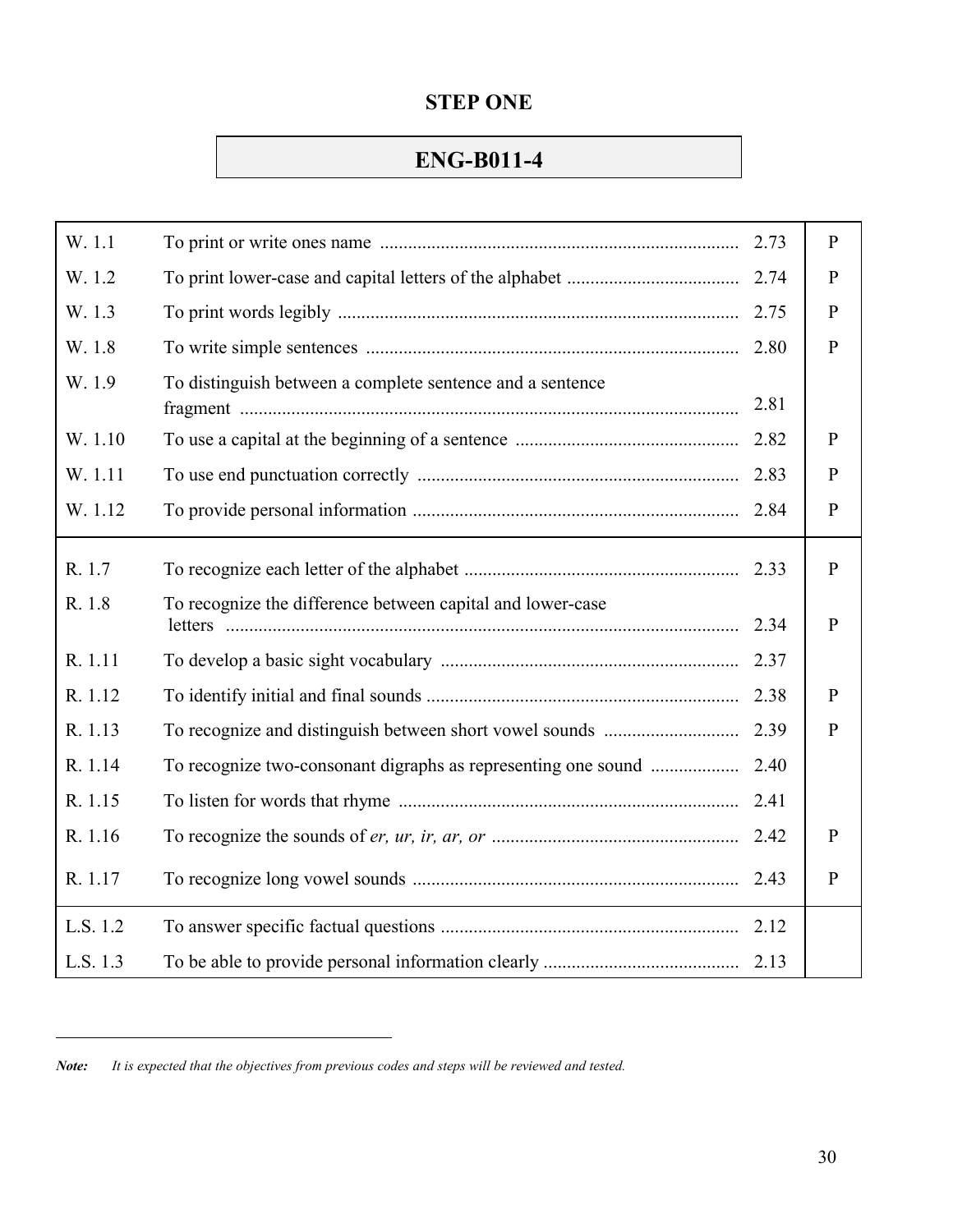# **STEP ONE**

# **ENG-B012-4**

| W. 1.13   |                                                                      | 2.85  |   |
|-----------|----------------------------------------------------------------------|-------|---|
| W. 1.14   |                                                                      | 2.86  |   |
| W. 1.21   |                                                                      | 2.93  |   |
| W. 1.22   |                                                                      | 2.94  |   |
| W. 1.23   |                                                                      | 2.95  |   |
| W. 1.24   |                                                                      | 2.96  |   |
| W. 1.25   |                                                                      | 2.97  |   |
| W. 1.26   |                                                                      | 2.98  |   |
| R. 1.18   |                                                                      | 2.44  |   |
| R. 1.19   |                                                                      | 2.45  |   |
| L.S. 1.4  |                                                                      | 2.14  |   |
| L.S. 1.5  |                                                                      | 2.15  |   |
| L.S. 1.6  |                                                                      | 2.16  |   |
| L.S. 1.7  |                                                                      | 2.17  | P |
| L.S. 1.8  | To relate one's own experiences to ideas and concepts heard and read | 2.18  |   |
| V. 1.1    |                                                                      |       |   |
| V. 1.2    |                                                                      |       |   |
| V. 1.3    |                                                                      |       |   |
| V. 1.4    |                                                                      |       |   |
| T.S. 1.11 |                                                                      | 2.160 |   |
| T.S. 1.13 |                                                                      | 2.162 |   |
| T.S. 1.14 |                                                                      | 2.163 |   |
|           |                                                                      |       |   |

*Note: It is expected that the objectives from previous codes and steps will be reviewed and tested.*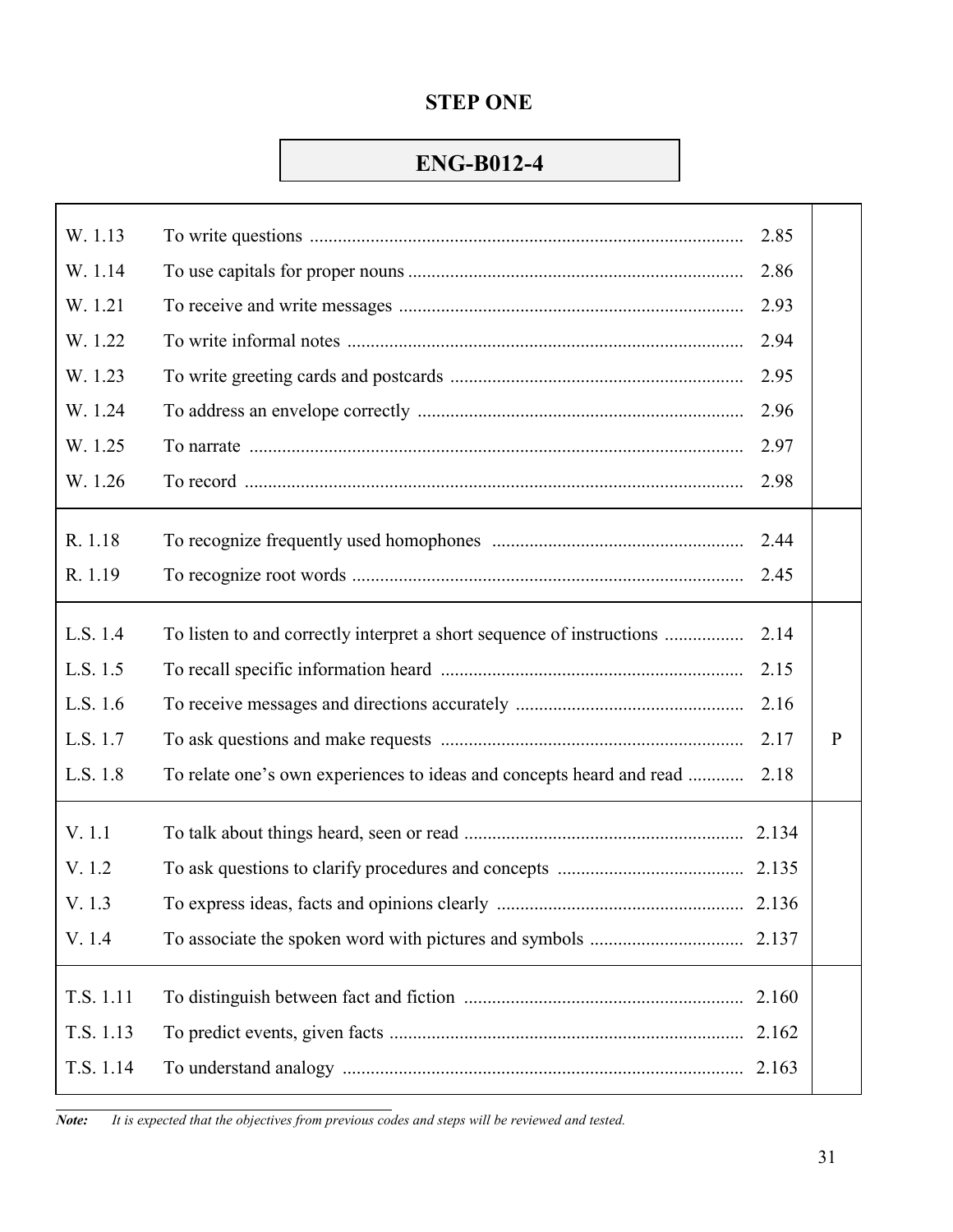# **ENG-B013-4**

| W. 1.27   | 2.99 |              |
|-----------|------|--------------|
| W. 1.28   |      |              |
| W. 1.33   |      |              |
| W. 1.34   |      |              |
| W. 1.35   |      |              |
| W. 1.36   |      |              |
| W. 1.37   |      |              |
| W. 1.38   |      |              |
| W. 1.39   |      |              |
| W. 1.40   |      |              |
| W. 1.41   |      |              |
| W. 1.42   |      |              |
| W. 1.43   |      |              |
| W. 1.44   |      |              |
| R. 1.21   | 2.47 |              |
| R. 1.23   | 2.49 |              |
| R. 1.25   | 2.51 |              |
| R. 1.26   | 2.52 | $\mathbf{P}$ |
| R. 1.27   | 2.53 |              |
|           |      |              |
| L.S. 1.9  | 2.19 |              |
| L.S. 1.10 | 2.20 |              |
| L.S. 1.13 | 2.23 |              |
|           |      |              |

 *Note: It is expected that the objectives from previous codes and steps will be reviewed and tested.*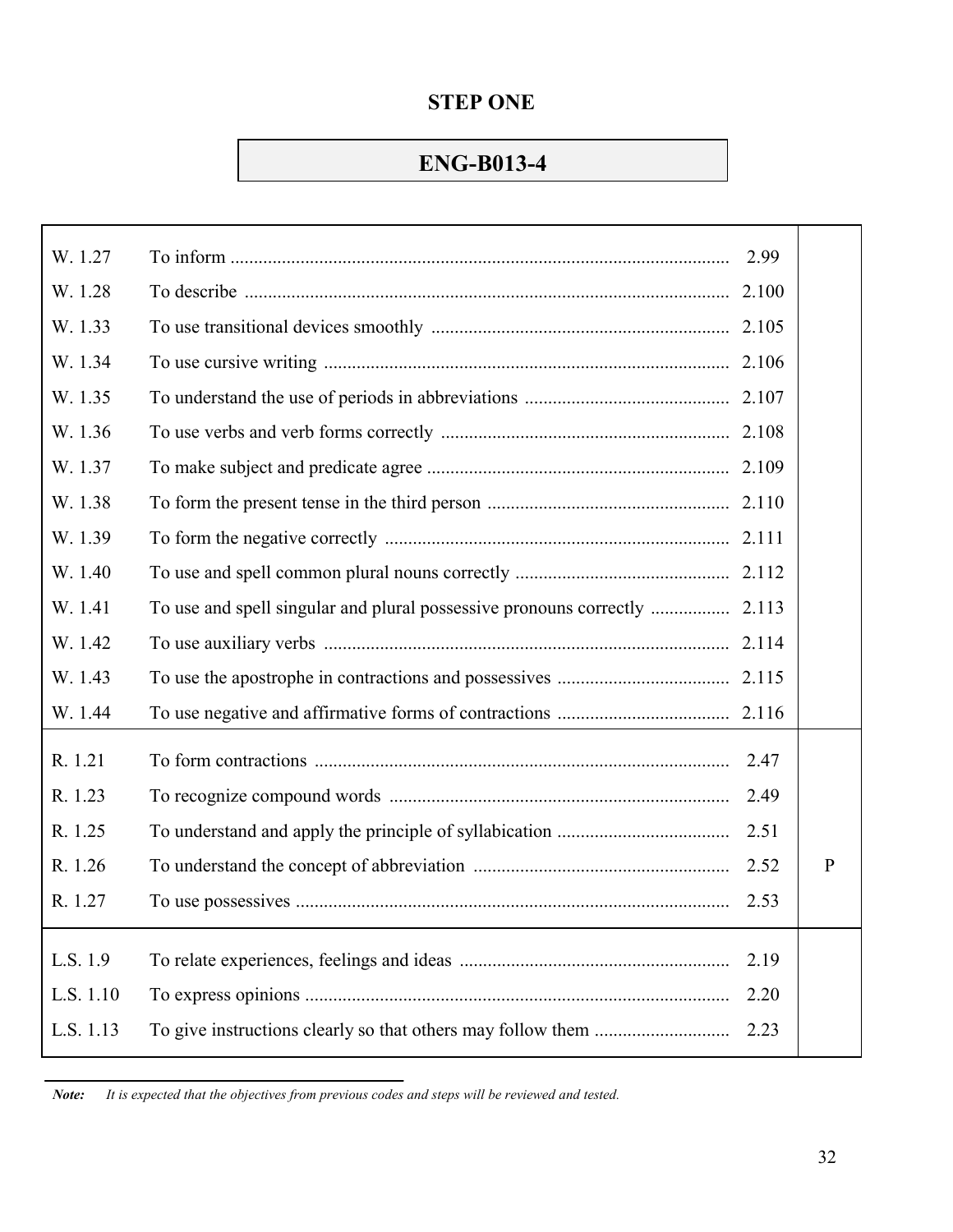| V. 1.10 | To predict the meaning of an unknown word when it is part of a list of | 2.143 |  |
|---------|------------------------------------------------------------------------|-------|--|
| V. 1.11 |                                                                        |       |  |
| V. 1.12 |                                                                        |       |  |
| V. 1.13 |                                                                        |       |  |
|         |                                                                        |       |  |

*Note: It is expected that the objectives from previous codes and steps will be reviewed and tested.*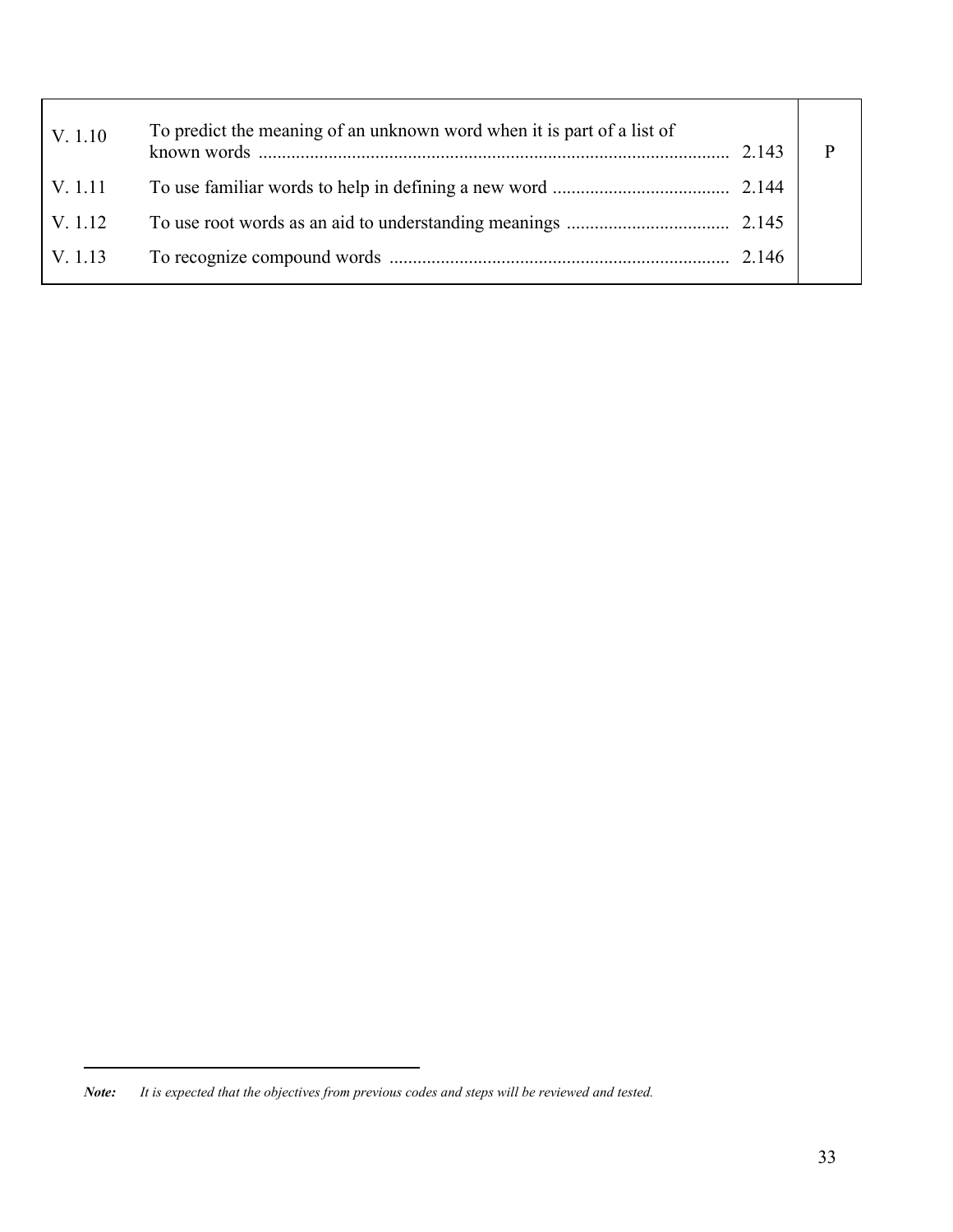# **ENG-B014- 4**

| W. 1.45 |                                                                        |       |   |
|---------|------------------------------------------------------------------------|-------|---|
| W. 1.46 |                                                                        |       |   |
| W. 1.48 |                                                                        |       | P |
| W. 1.49 |                                                                        | 2.121 |   |
| W. 1.50 |                                                                        | 2.122 |   |
| W. 1.51 |                                                                        |       |   |
| W. 1.52 |                                                                        | 2.124 |   |
| W. 1.59 |                                                                        | 2.131 |   |
| W. 1.61 |                                                                        | 2.133 |   |
| R. 1.28 |                                                                        | 2.54  |   |
| R. 1.30 |                                                                        | 2.56  | P |
| R. 1.31 | To recognize, understand and use the most common prefixes and suffixes | 2.57  |   |
| R. 1.39 |                                                                        | 2.65  |   |
| R. 1.40 |                                                                        | 2.66  |   |
| R. 1.41 |                                                                        | 2.67  |   |
| R. 1.42 |                                                                        | 2.68  |   |
| R. 1.44 |                                                                        | 2.70  |   |
| R. 1.45 |                                                                        | 2.71  |   |
| R. 1.46 |                                                                        | 2.72  |   |
| V. 1.15 | To use synonyms and antonyms to bring precision and variety            | 2.148 |   |
| V. 1.16 |                                                                        |       |   |

*Note : It is expected that the objectives from previous codes and steps will be reviewed and tested.*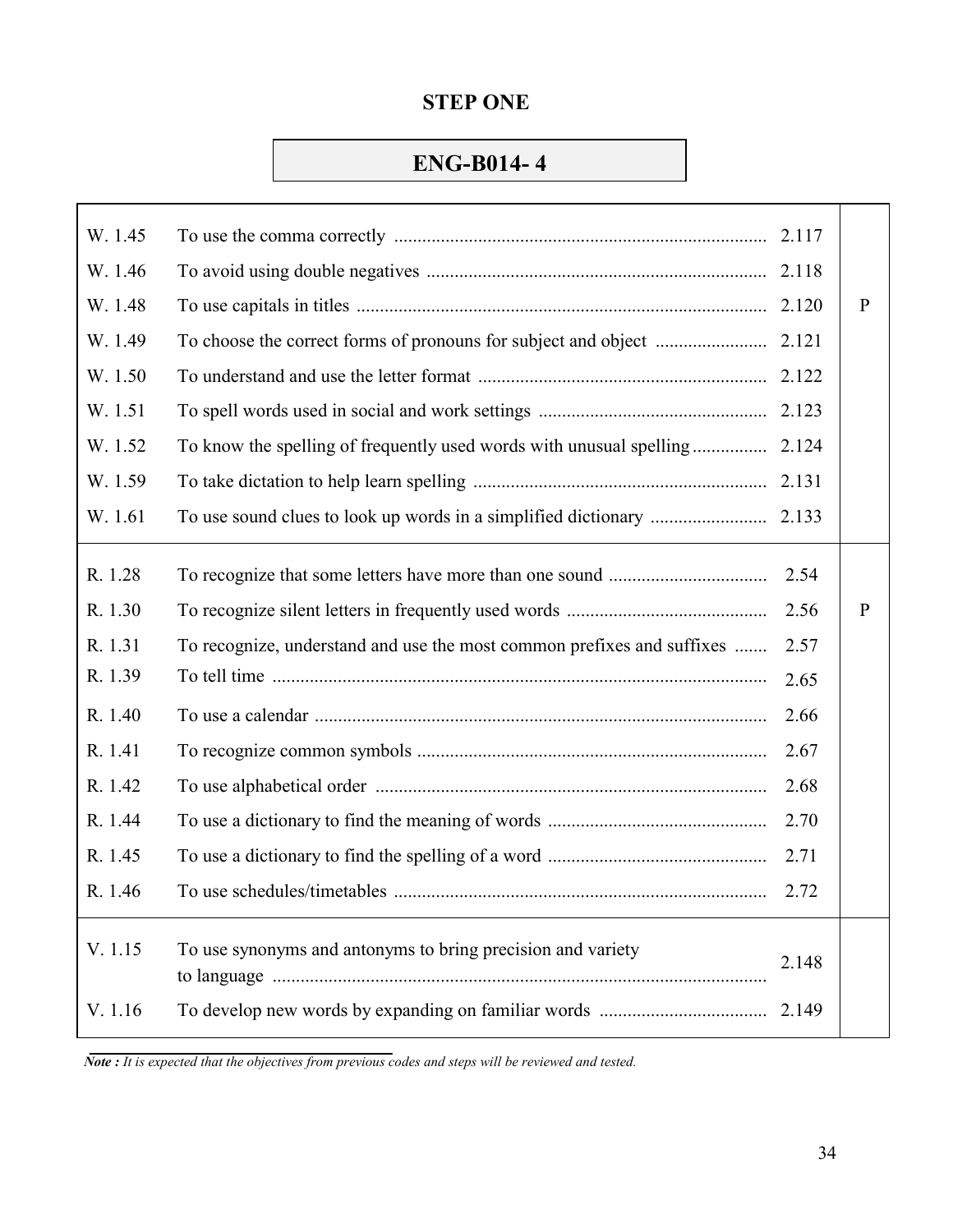| <b>ENG-B021-4</b> |
|-------------------|
| <b>ENG-B022-4</b> |
| <b>ENG-B023-4</b> |
| <b>ENG-B024-4</b> |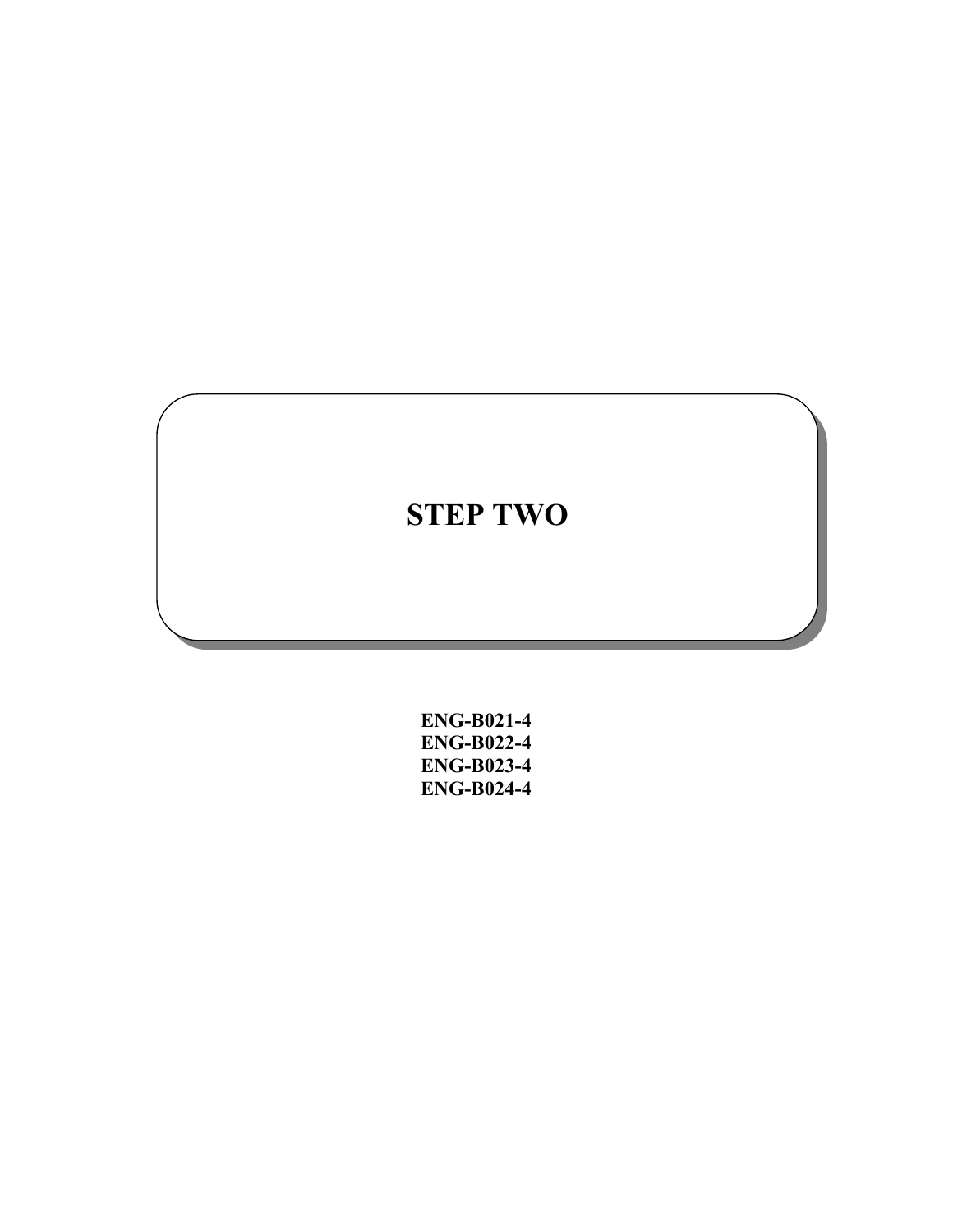# **ENG-B021-4**

| W. 2.1  |                                                                              |       | $\mathbf{P}$ |
|---------|------------------------------------------------------------------------------|-------|--------------|
| W. 2.4  |                                                                              |       |              |
| W. 2.5  |                                                                              |       | $\mathbf{P}$ |
| W. 2.6  |                                                                              | 2.228 |              |
| W. 2.7  | To distinguish between a complete sentence and a sentence fragment  2.229    |       |              |
| W. 2.8  |                                                                              |       | $\mathbf{P}$ |
| W. 2.9  |                                                                              |       |              |
| W. 2.10 |                                                                              | 2.232 | $\mathbf{P}$ |
| W. 2.11 |                                                                              |       |              |
| W. 2.15 |                                                                              |       |              |
| W. 2.16 |                                                                              |       |              |
|         |                                                                              |       |              |
| R. 2.6  |                                                                              |       | $\mathbf{P}$ |
| R. 2.7  |                                                                              |       | P            |
| R. 2.13 |                                                                              | 2.197 | $\mathbf{P}$ |
| R. 2.14 |                                                                              | 2.198 |              |
| R. 2.15 |                                                                              | 2.199 |              |
| R. 2.16 |                                                                              | 2.200 |              |
| R. 2.17 |                                                                              | 2.201 |              |
| R. 2.18 |                                                                              |       |              |
| R. 2.19 |                                                                              |       |              |
|         | To recognize that different letters or combinations of letters may represent | 2.203 |              |

*Note: It is expected that the objectives from previous codes and steps will be reviewed and tested.*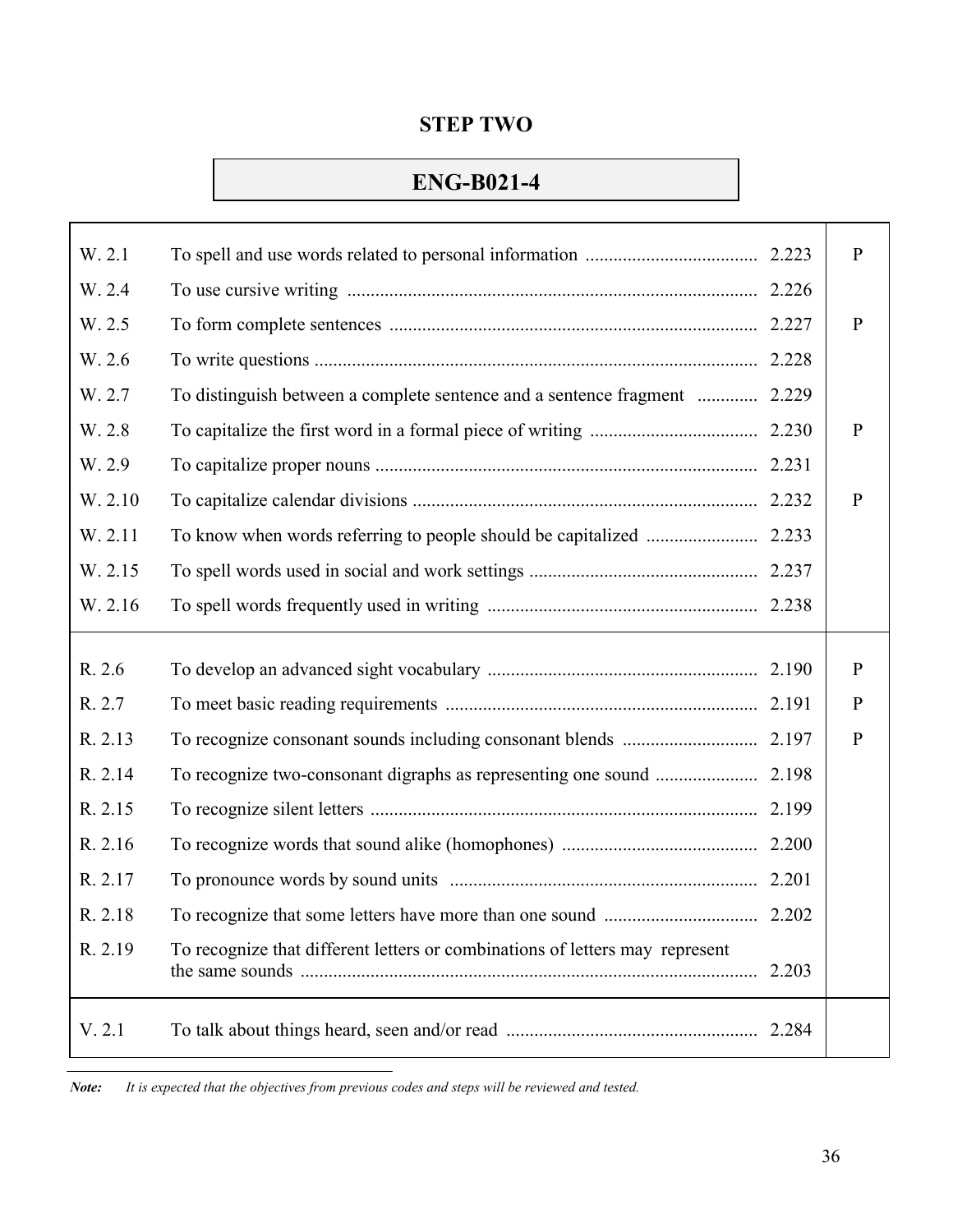# **ENG-B022-4**

| W. 2.17  |                                                             |       |              |
|----------|-------------------------------------------------------------|-------|--------------|
| W. 2.22  | To choose words carefully to convey the precise meaning     | 2.244 |              |
| W. 2.24  |                                                             |       |              |
| W. 2.25  |                                                             |       |              |
| W. 2.26  |                                                             |       |              |
| W. 2.27  |                                                             | 2.249 | $\mathbf{P}$ |
| W. 2.28  |                                                             |       |              |
| W. 2.29  |                                                             |       |              |
| R. 2.20  | To recognize, understand, and use prefixes and suffixes and | 2.204 |              |
| R. 2.21  |                                                             |       |              |
| L.S. 2.3 |                                                             |       | P            |
| L.S. 2.4 |                                                             |       | $\mathbf{P}$ |
| L.S. 2.5 |                                                             |       |              |
| L.S. 2.6 |                                                             |       |              |

*Note: It is expected that the objectives from previous codes and steps will be reviewed and tested.*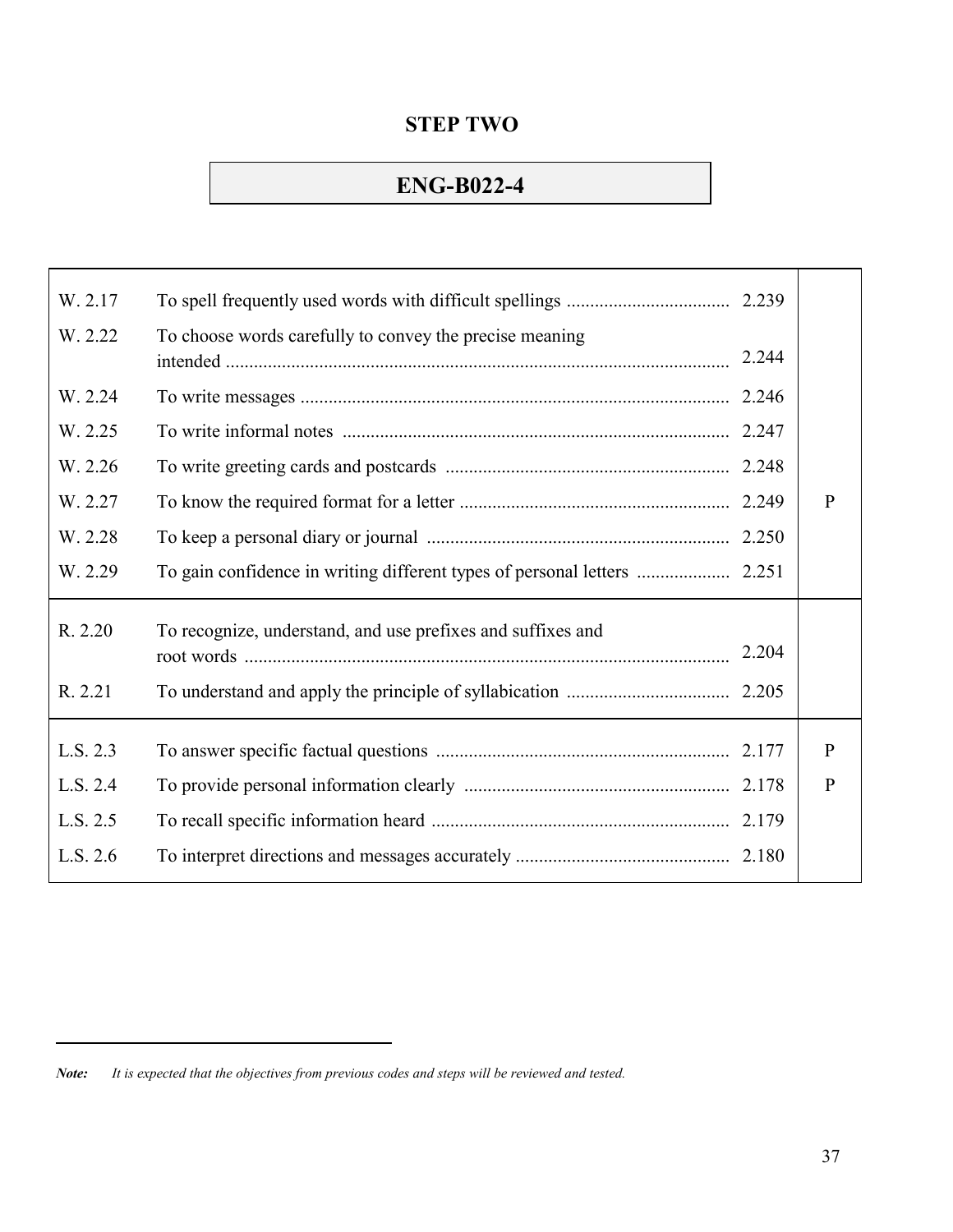# **ENG-B023-4**

| W. 2.30   |                                                                             | 2.252 |              |
|-----------|-----------------------------------------------------------------------------|-------|--------------|
| W. 2.31   |                                                                             | 2.253 |              |
| W. 2.32   |                                                                             |       |              |
| W. 2.33   |                                                                             |       |              |
| W. 2.34   |                                                                             |       |              |
| W. 2.35   |                                                                             |       | $\mathbf{P}$ |
| W. 2.36   | To understand and use common irregular verbs in the past tense              | 2.258 |              |
| W. 2.37   |                                                                             | 2.259 |              |
| W. 2.38   |                                                                             | 2.260 |              |
| W. 2.39   | To meet standards for headings, margins, indentations, and writing and      |       |              |
| W. 2.40   | To use the appropriate format and style to complete different types of      | 2.262 | $\mathbf{P}$ |
| R. 2.22   |                                                                             |       | $\mathbf{P}$ |
| R. 2.23   |                                                                             |       |              |
| L.S. 2.7  |                                                                             |       |              |
| L.S. 2.8  |                                                                             |       |              |
| L.S. 2.9  |                                                                             | 2.183 |              |
| L.S. 2.10 | To relate one's own experiences to ideas and concepts heard and read  2.184 |       |              |

*Note: It is expected that the objectives from previous codes and steps will be reviewed and tested.*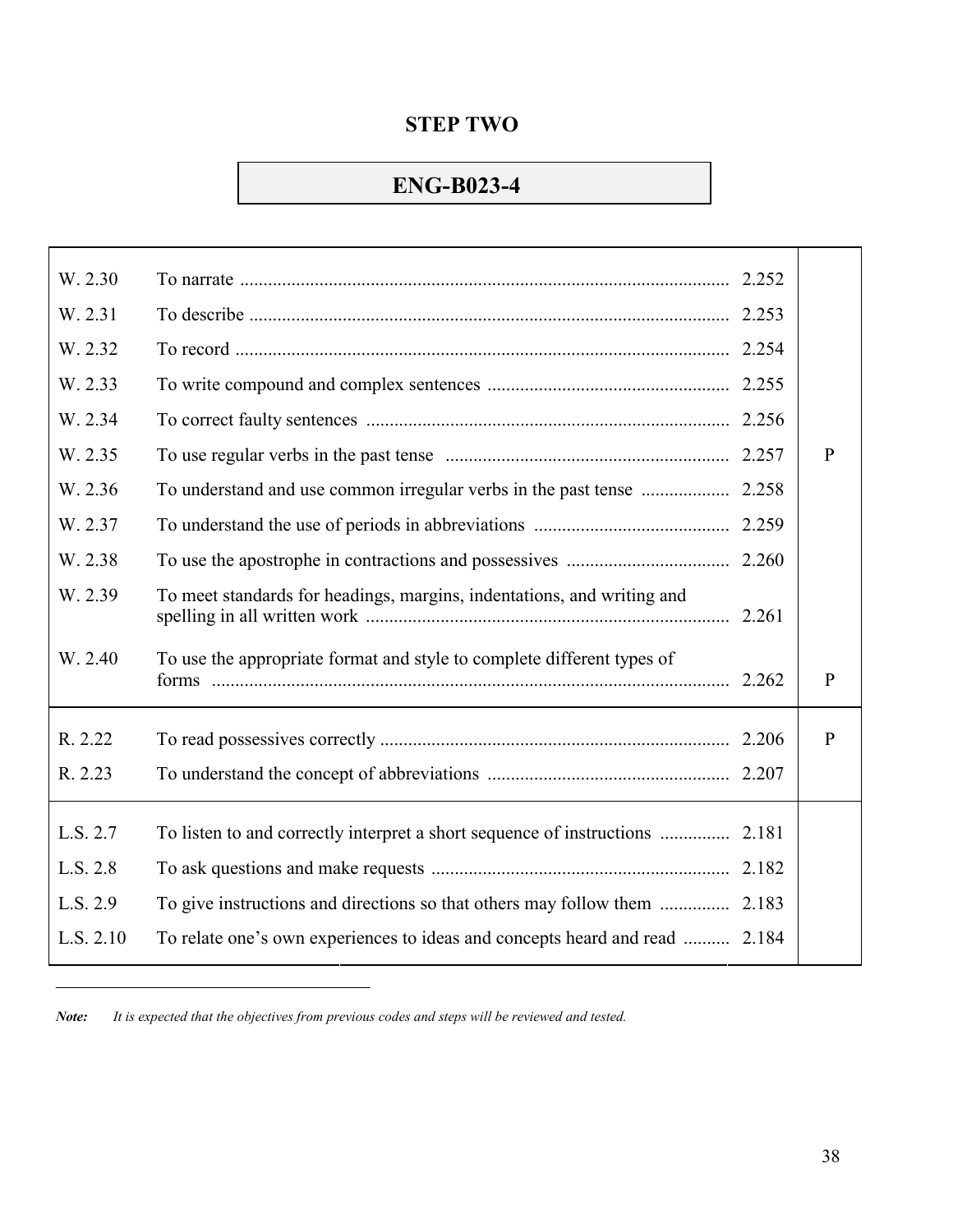| V. 2.5    |                                                           |       | P            |
|-----------|-----------------------------------------------------------|-------|--------------|
| V. 2.7    |                                                           | 2.290 |              |
| V. 2.8    | To enrich vocabulary by learning new meanings for already | 2.291 |              |
| V. 2.9    |                                                           |       |              |
|           |                                                           |       |              |
| T.S. 2.3  |                                                           | 2.297 |              |
| T.S. 2.4  |                                                           | 2.298 |              |
| T.S. 2.9  |                                                           | 2.303 |              |
| T.S. 2.10 |                                                           | 2.304 |              |
| T.S. 2.11 |                                                           | 2.305 | $\mathbf{P}$ |
|           |                                                           |       |              |

*Note: It is expected that the objectives from previous codes and steps will be reviewed and tested.*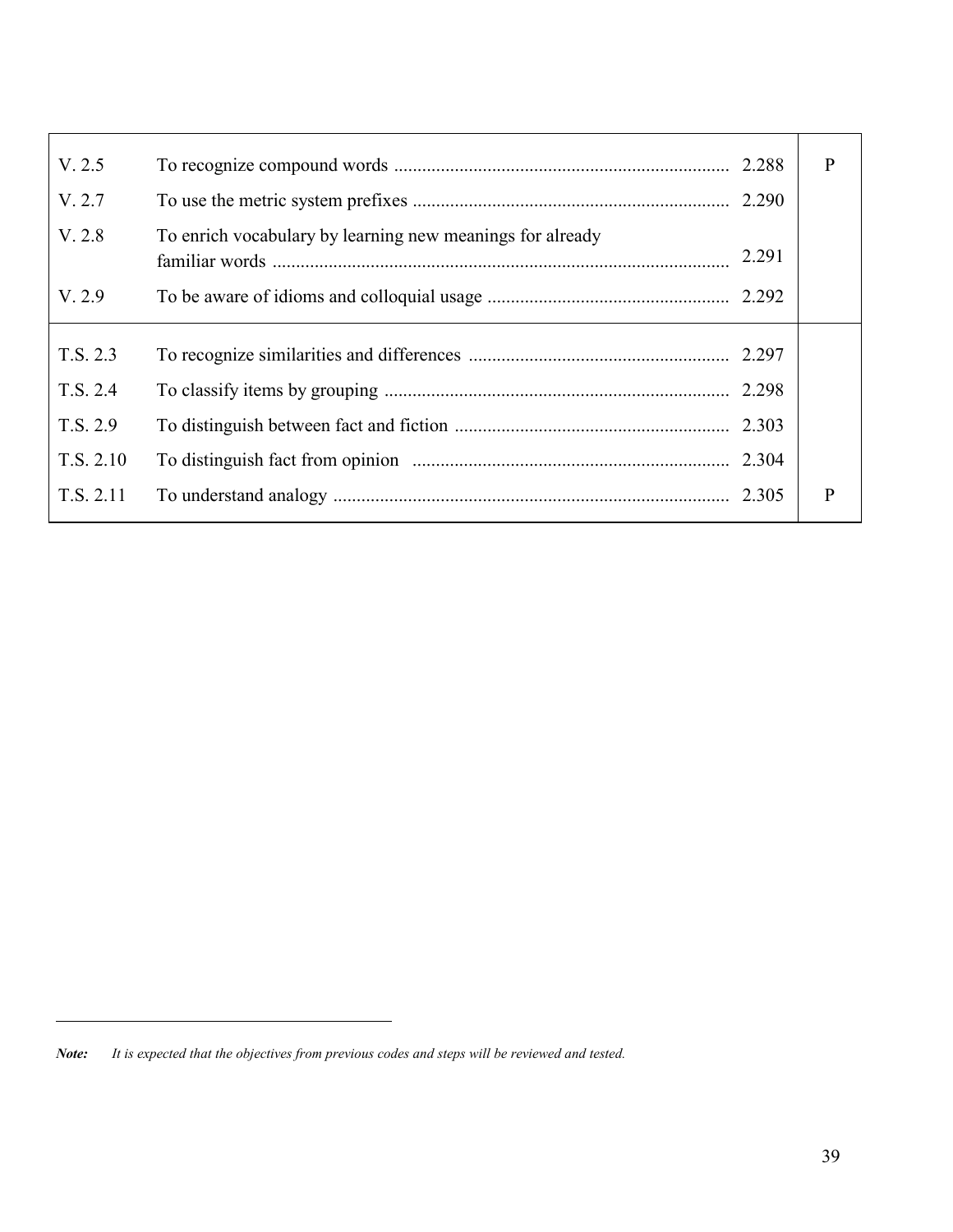# **ENG-B024-4**

| W. 2.41 | To use initial capitals for names of buildings, places and geographical |       | $\mathbf{P}$ |
|---------|-------------------------------------------------------------------------|-------|--------------|
| W. 2.42 |                                                                         |       | $\mathbf{P}$ |
| W. 2.43 |                                                                         |       |              |
| W. 2.44 | To use and spell singular and plural possessive nouns and pronouns      | 2.266 |              |
| W. 2.45 |                                                                         |       |              |
| W. 2.46 |                                                                         |       |              |
| W. 2.47 |                                                                         |       | P            |
| W. 2.48 |                                                                         | 2.270 |              |
| W. 2.49 |                                                                         |       |              |
| W. 2.50 |                                                                         |       |              |
| W. 2.51 |                                                                         |       |              |
| W. 2.54 |                                                                         |       |              |
| W. 2.60 |                                                                         |       |              |
| W. 2.61 |                                                                         |       |              |
| R. 2.24 |                                                                         |       | P            |
| R. 2.25 |                                                                         |       | $\mathbf{P}$ |
| R. 2.26 |                                                                         |       | $\mathbf{P}$ |
| R. 2.27 |                                                                         |       | $\mathbf{P}$ |
| R. 2.29 |                                                                         |       |              |
| R. 2.30 |                                                                         |       |              |
| R. 2.32 |                                                                         |       | $\, {\bf p}$ |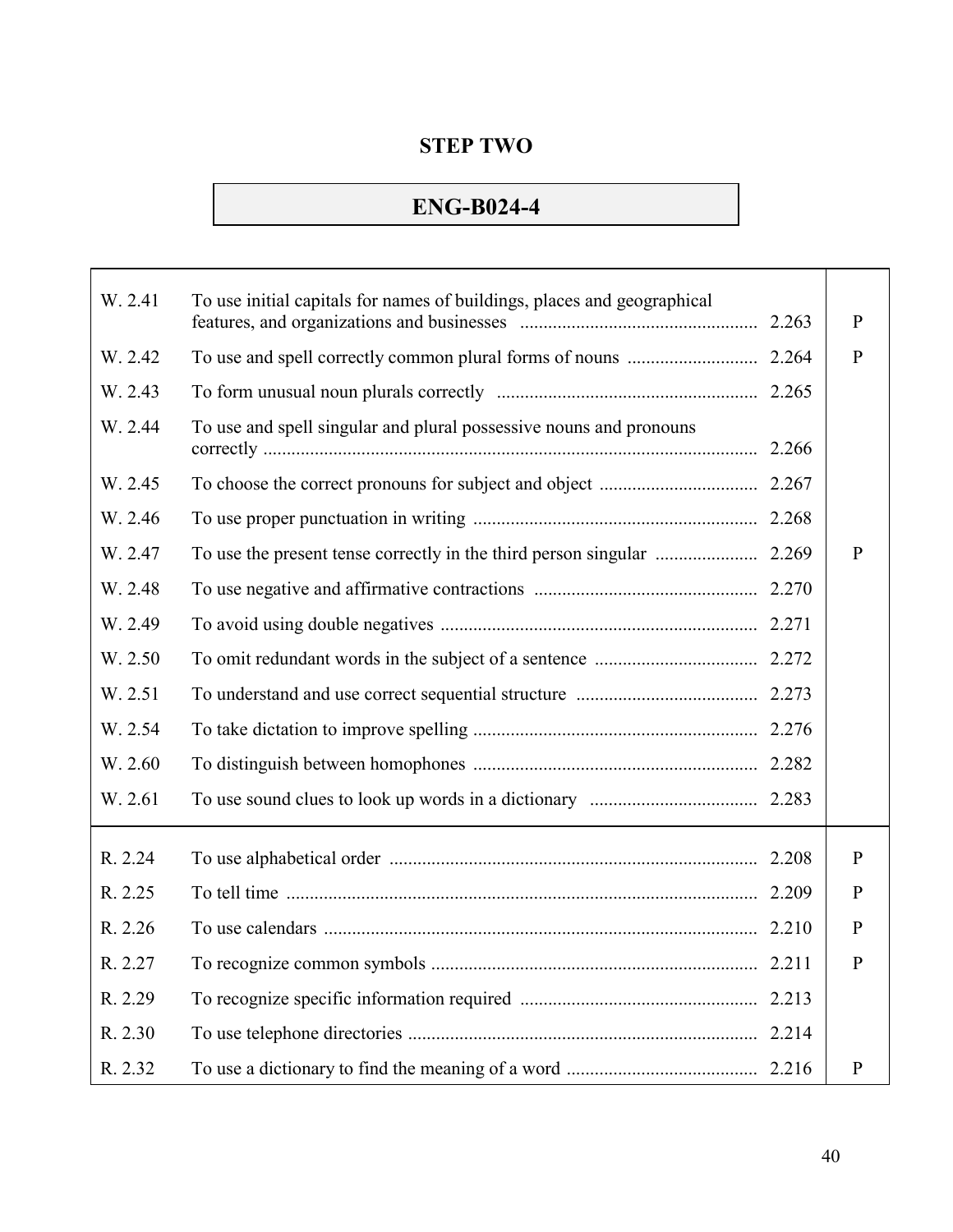*Note: It is expected that the objectives from previous codes and steps will be reviewed and tested.*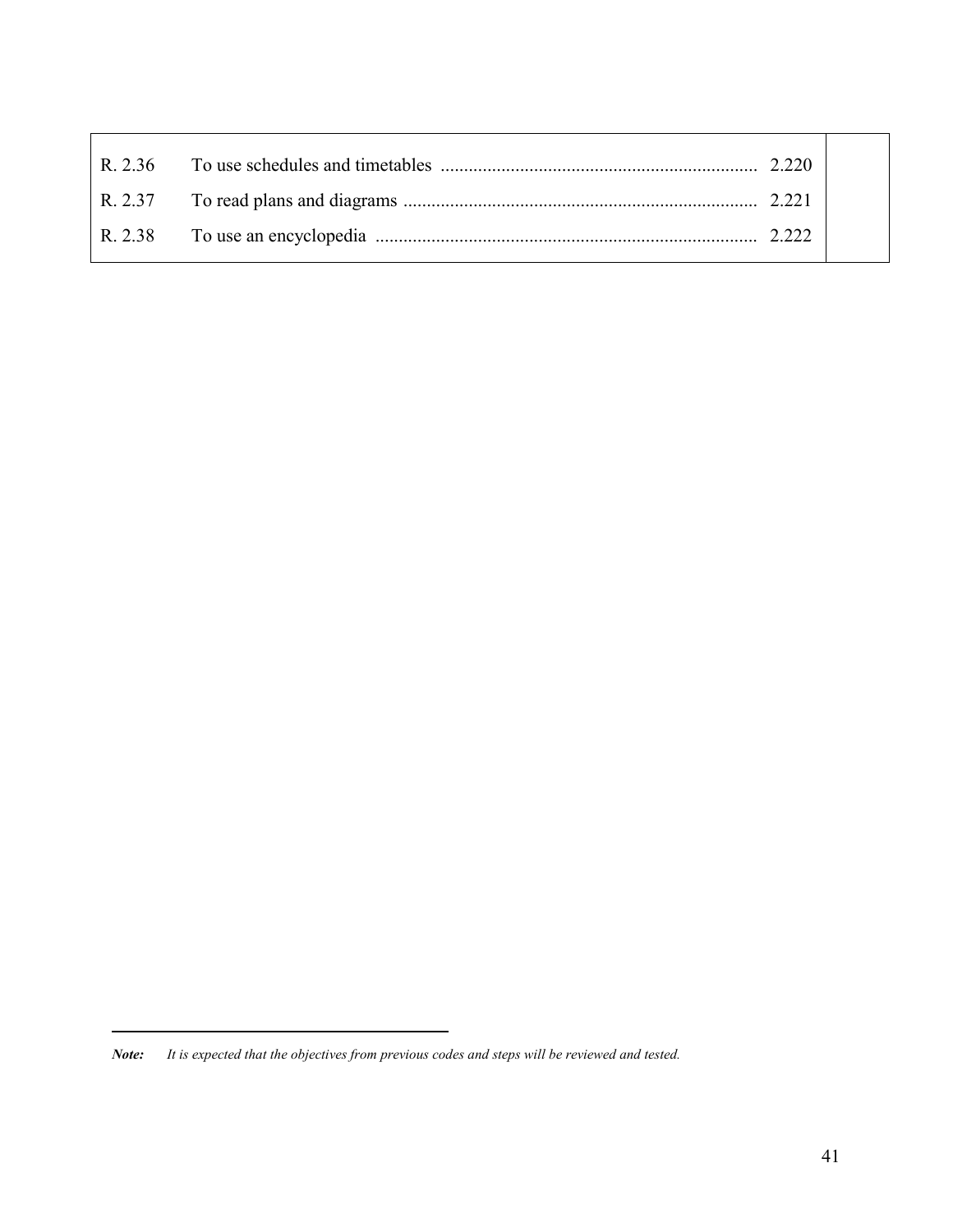# **STEP THREE**

**ENG-B031-4 ENG-B032-4 ENG-B033-4 ENG-B034-4**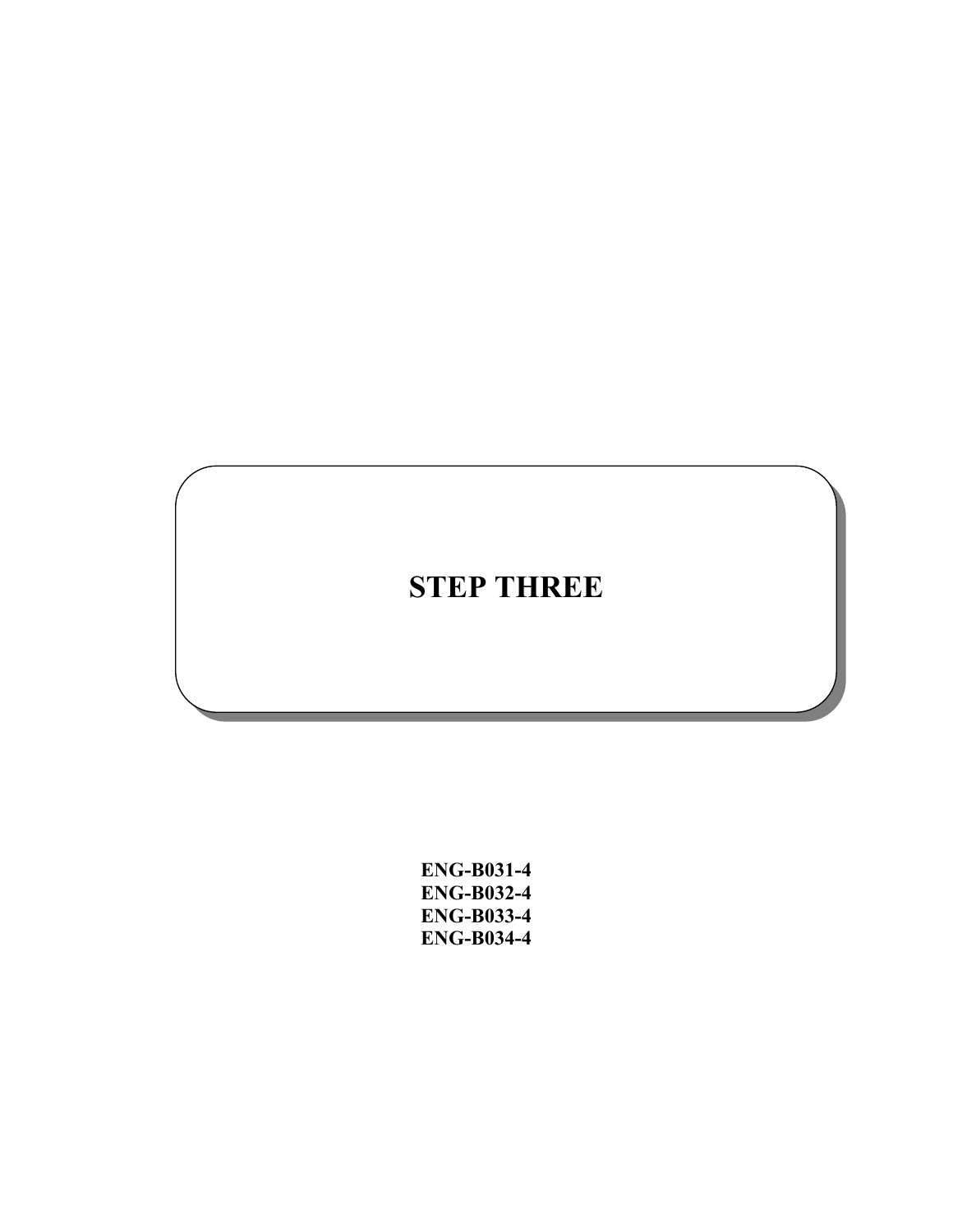# **STEP THREE**

# **ENG-B031-4**

| W. 3.4   | To distinguish between a complete sentence and a sentence fragment           | 2.369 |              |
|----------|------------------------------------------------------------------------------|-------|--------------|
| W. 3.5   |                                                                              | 2.370 | $\mathbf{P}$ |
| W. 3.6   |                                                                              | 2.371 | $\mathbf{P}$ |
| W. 3.10  |                                                                              | 2.375 |              |
| W. 3.11  |                                                                              |       |              |
| W. 3.12  |                                                                              |       |              |
| W. 3.17  | To choose words carefully to suit the precise meaning intended               | 2.382 |              |
| W. 3.19  |                                                                              |       |              |
| W. 3.20  |                                                                              |       |              |
| R. 3.13  |                                                                              |       |              |
| R. 3.14  |                                                                              |       | $\mathbf{P}$ |
| R. 3.15  |                                                                              |       | $\mathbf{P}$ |
| R. 3.16  |                                                                              | 2.349 |              |
| R. 3.17  | To pronounce words by sound units and to understand and apply of the         | 2.350 | $\mathbf{P}$ |
| R. 3.18  |                                                                              |       |              |
| R. 3.19  | To recognize that different letters or combinations of letters may represent | 2.352 |              |
| L.S. 3.2 |                                                                              |       |              |
| L.S. 3.3 |                                                                              |       | P            |
| L.S. 3.4 |                                                                              | 2.319 | $\mathbf{P}$ |
| L.S. 3.5 | To listen to and correctly interpret a short sequence of instructions        | 2.320 | $\mathbf{P}$ |
| L.S. 3.6 |                                                                              | 2.321 |              |
| L.S. 3.7 |                                                                              |       | $\mathbf{P}$ |
|          |                                                                              |       |              |

*Note: It is expected that the objectives from previous codes and steps will be reviewed and tested.*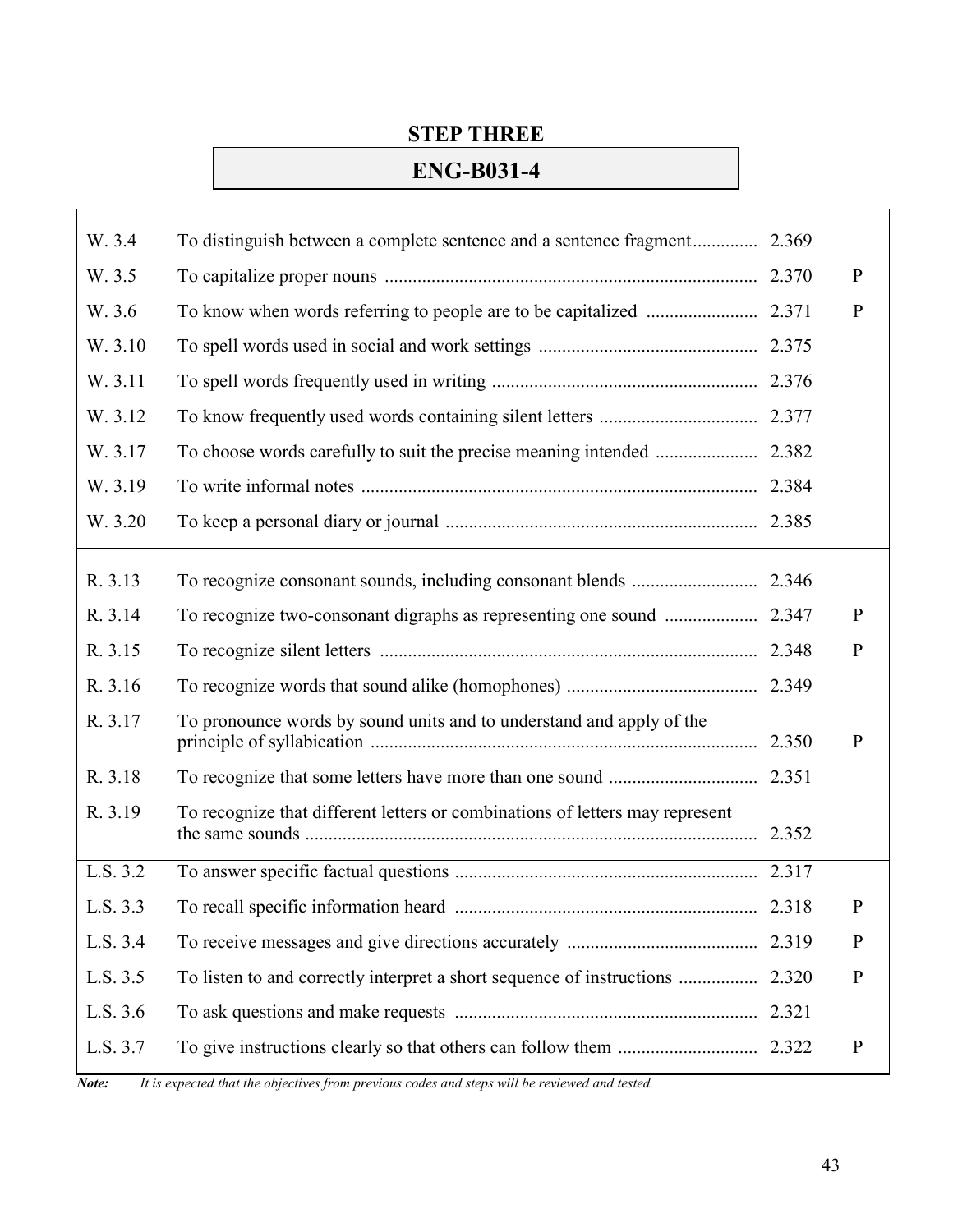# **ENG-B032-4**

| W. 3.21   |                                                                     | 2.386 | $\mathbf{P}$ |
|-----------|---------------------------------------------------------------------|-------|--------------|
| W. 3.22   | To gain confidence in writing different types of personal letters   | 2.387 |              |
| W. 3.23   |                                                                     | 2.388 | $\mathbf{P}$ |
| W. 3.24   |                                                                     | 2.389 |              |
| W. 3.25   |                                                                     | 2.390 |              |
| W. 3.26   |                                                                     | 2.391 |              |
| W. 3.27   |                                                                     | 2.392 |              |
| W. 3.28   |                                                                     | 2.393 |              |
| W. 3.29   |                                                                     |       |              |
| R. 3.20   |                                                                     |       | $\mathbf{P}$ |
| L.S. 3.9  | To relate one's own experience to ideas and concepts heard and read | 2.324 |              |
| L.S. 3.10 |                                                                     |       |              |
| V. 3.1    |                                                                     | 2.429 | $\mathbf{P}$ |
| V. 3.5    |                                                                     |       |              |
| T.S. 3.6  |                                                                     | 2.450 |              |
| T.S. 3.7  |                                                                     | 2.451 |              |
|           |                                                                     |       |              |

*Note: It is expected that the objectives from previous codes and steps will be reviewed and tested.*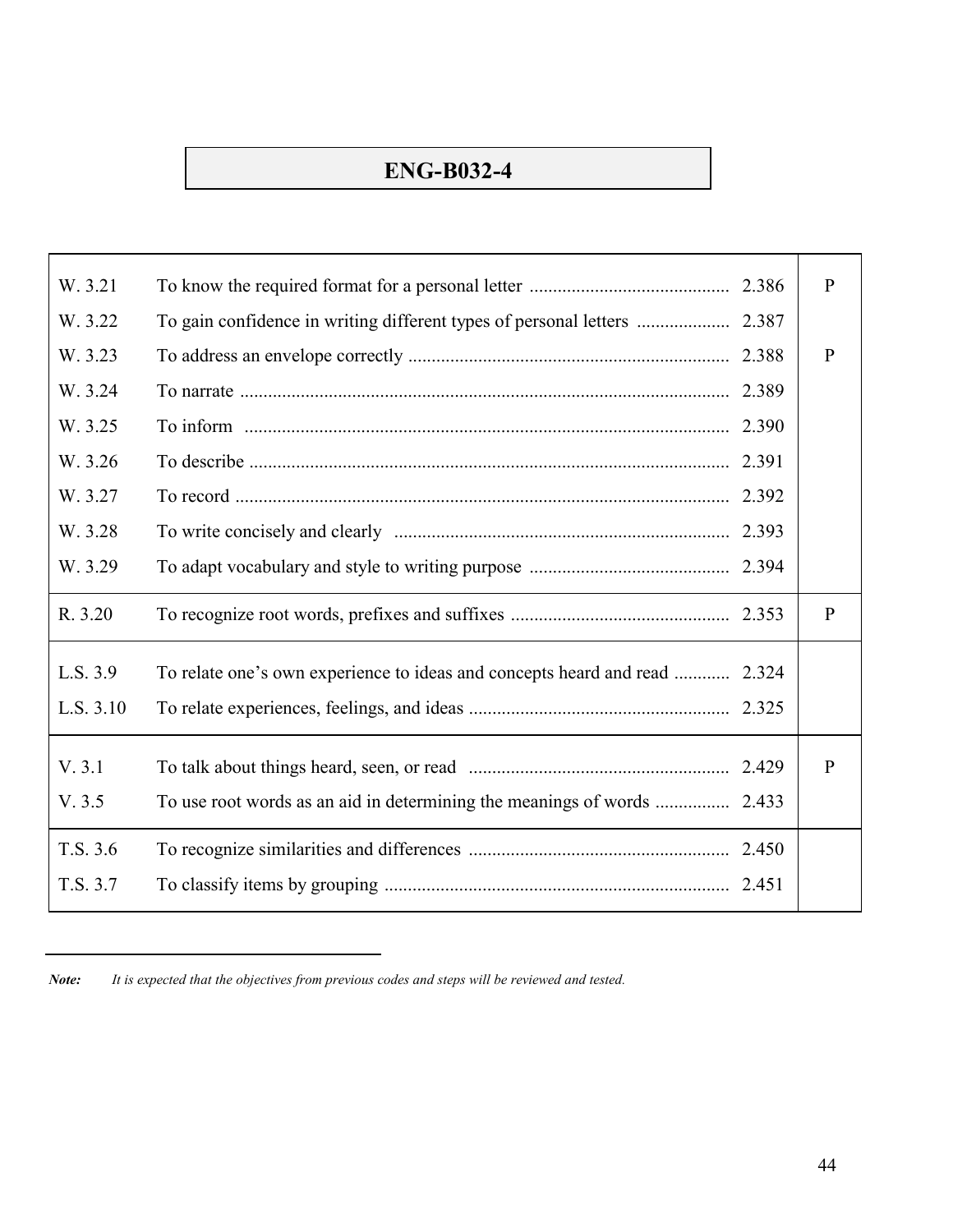#### **STEP THREE**

#### **ENG-B033-4**

| W. 3.30            |                                                                       | 2.395 | $\mathbf{P}$ |
|--------------------|-----------------------------------------------------------------------|-------|--------------|
| W. 3.31            |                                                                       |       |              |
| W. 3.32            |                                                                       |       | $\mathbf{P}$ |
| W. 3.33            |                                                                       | 2.398 |              |
| W. 3.34            |                                                                       | 2.399 | $\mathbf{P}$ |
| W. 3.35            | To write compound and complex sentences using transitional devices    | 2.400 |              |
| W. 3.36            |                                                                       | 2.401 |              |
| W. 3.37            |                                                                       |       |              |
| W. 3.38            |                                                                       | 2.403 | P            |
| W. 3.39            |                                                                       |       |              |
|                    |                                                                       |       |              |
| R. 3.21            |                                                                       |       |              |
| R. 3.23            |                                                                       |       | $\mathbf{P}$ |
| L.S. 3.11          |                                                                       |       |              |
| L.S. 3.12          |                                                                       |       |              |
| L.S. 3.13          |                                                                       |       | $\mathbf{P}$ |
| V.3.7              |                                                                       |       |              |
| V. 3.8             |                                                                       |       |              |
| V.3.9              | To use knowledge of root words and suffixes to understand various job | 2.437 |              |
| V. 3.10            | To enrich vocabulary by learning new meanings for familiar words      | 2.438 | $\mathbf{P}$ |
| V. 3.11            |                                                                       | 2.439 | $\mathbf{P}$ |
| V. 3.12<br>V. 3.13 |                                                                       | 2.440 |              |
|                    |                                                                       |       |              |

*Note: It is expected that the objectives from previous codes and steps will be reviewed and tested.*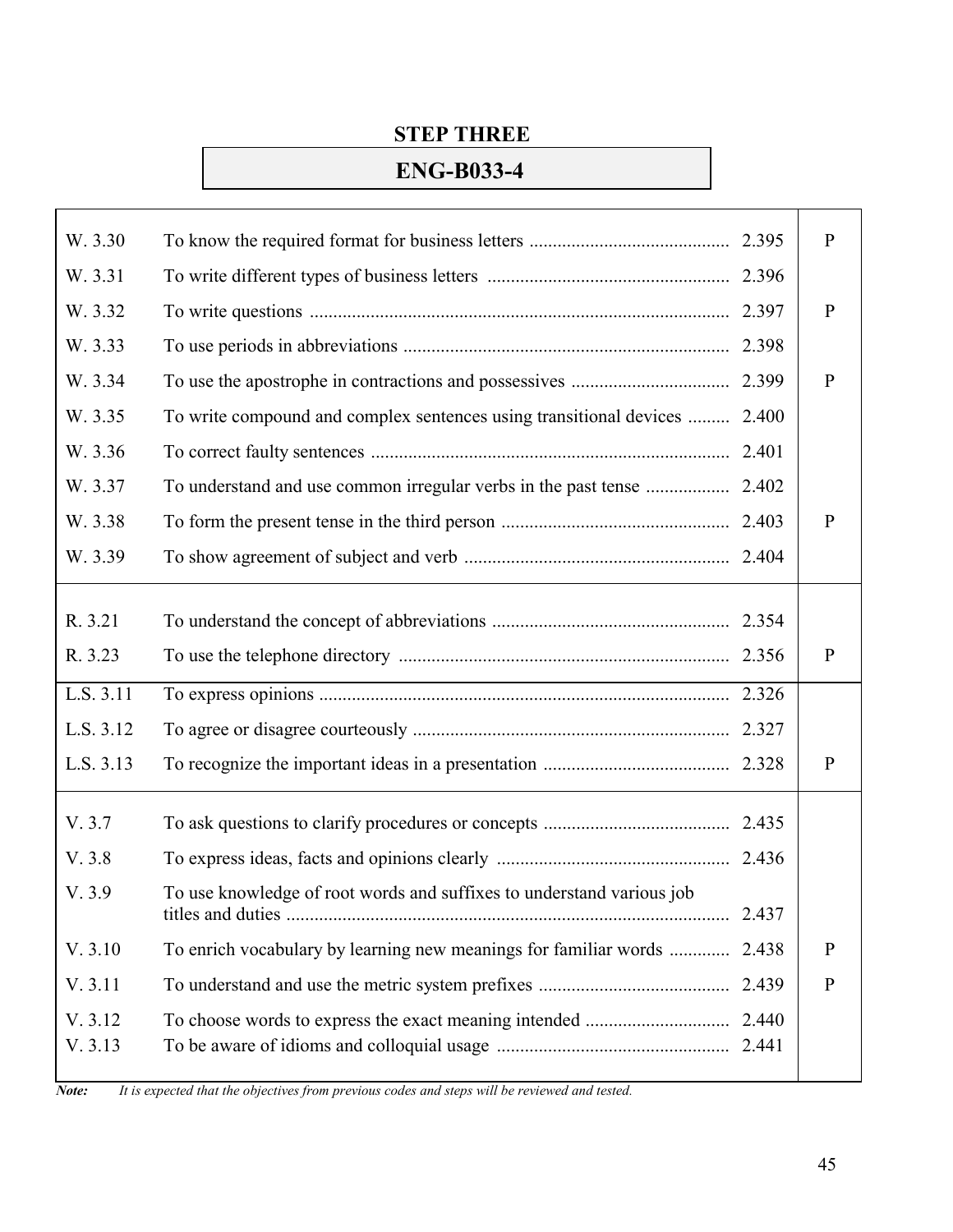#### **STEP THREE**

# **ENG-B034-4**

 $\overline{\Gamma}$ 

| W. 3.40 |                                                               | 2.405 |              |
|---------|---------------------------------------------------------------|-------|--------------|
| W. 3.41 |                                                               |       |              |
| W. 3.42 |                                                               | 2.407 |              |
| W. 3.43 |                                                               | 2.408 |              |
| W. 3.44 |                                                               | 2.409 |              |
| W. 3.45 |                                                               |       | $\mathbf{P}$ |
| W. 3.46 |                                                               |       |              |
| W. 3.47 |                                                               |       |              |
| W. 3.48 |                                                               | 2.413 | $\mathbf{P}$ |
| W. 3.49 |                                                               |       | $\mathbf{P}$ |
| W. 3.50 |                                                               |       | $\mathbf{P}$ |
| W. 3.51 | To understand and use commonly misused adverbs and adjectives | 2.416 |              |
| W. 3.52 |                                                               |       |              |
| W. 3.54 |                                                               |       | $\mathbf{P}$ |
| W. 3.62 |                                                               |       |              |
| W. 3.63 |                                                               |       |              |
| R. 3.24 |                                                               |       |              |
| R. 3.25 |                                                               | 2.358 |              |
| R. 3.27 |                                                               | 2.360 |              |
| R. 3.28 |                                                               |       |              |

 $\top$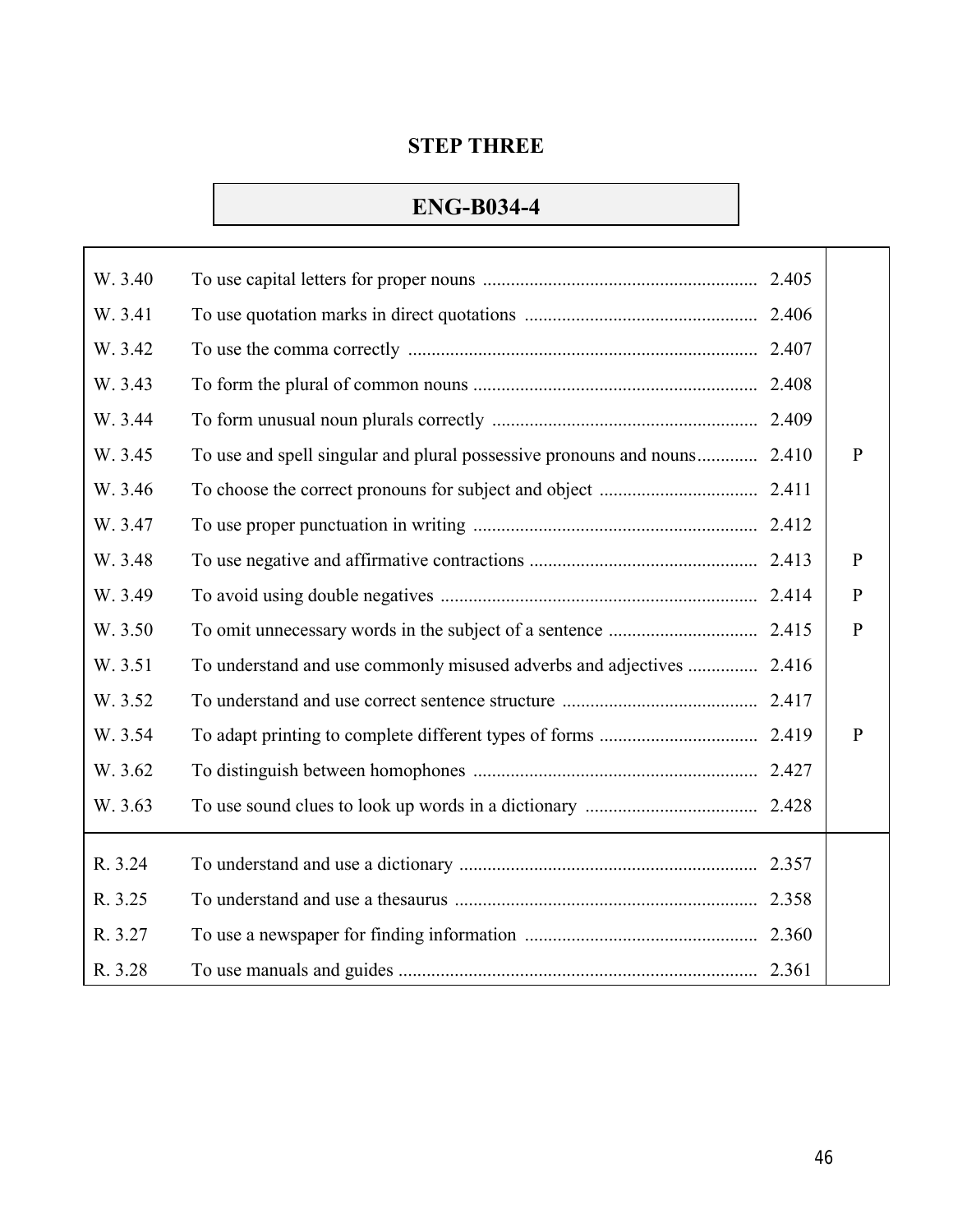| R. 3.29   | 2.362 |  |
|-----------|-------|--|
| R. 3.30   | 2.363 |  |
| R. 3.31   | 2.364 |  |
| R. 3.32   | 2.365 |  |
|           |       |  |
| T.S. 3.11 | 2.455 |  |
| T.S. 3.12 | 2.456 |  |
| T.S. 3.13 | 2.457 |  |
| T.S. 3.16 |       |  |

*Note: It is expected that the objectives from previous codes and steps will be reviewed and tested.*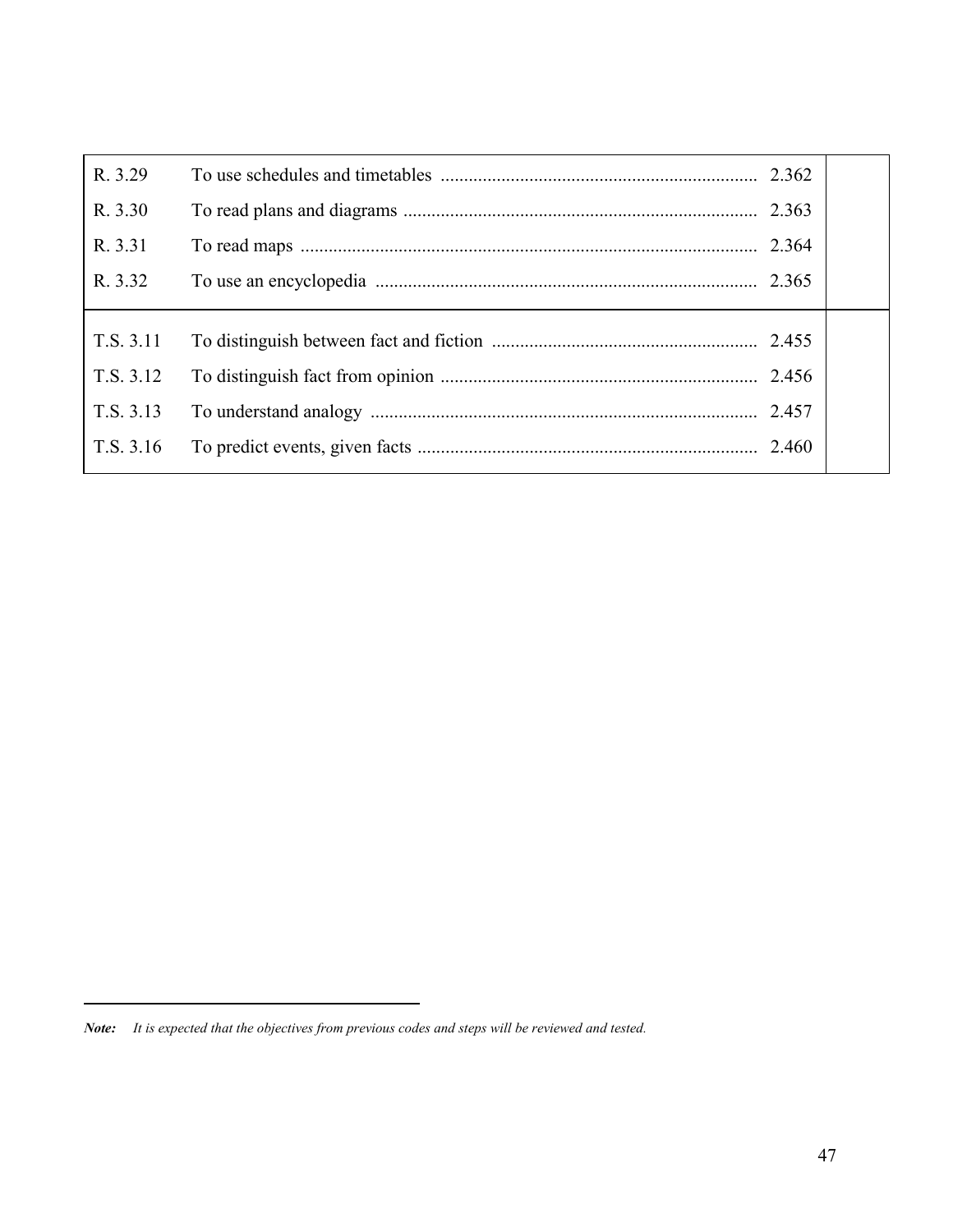**ENG-B041-4 ENG-B042-4 ENG-B043-4 ENG-B044-4**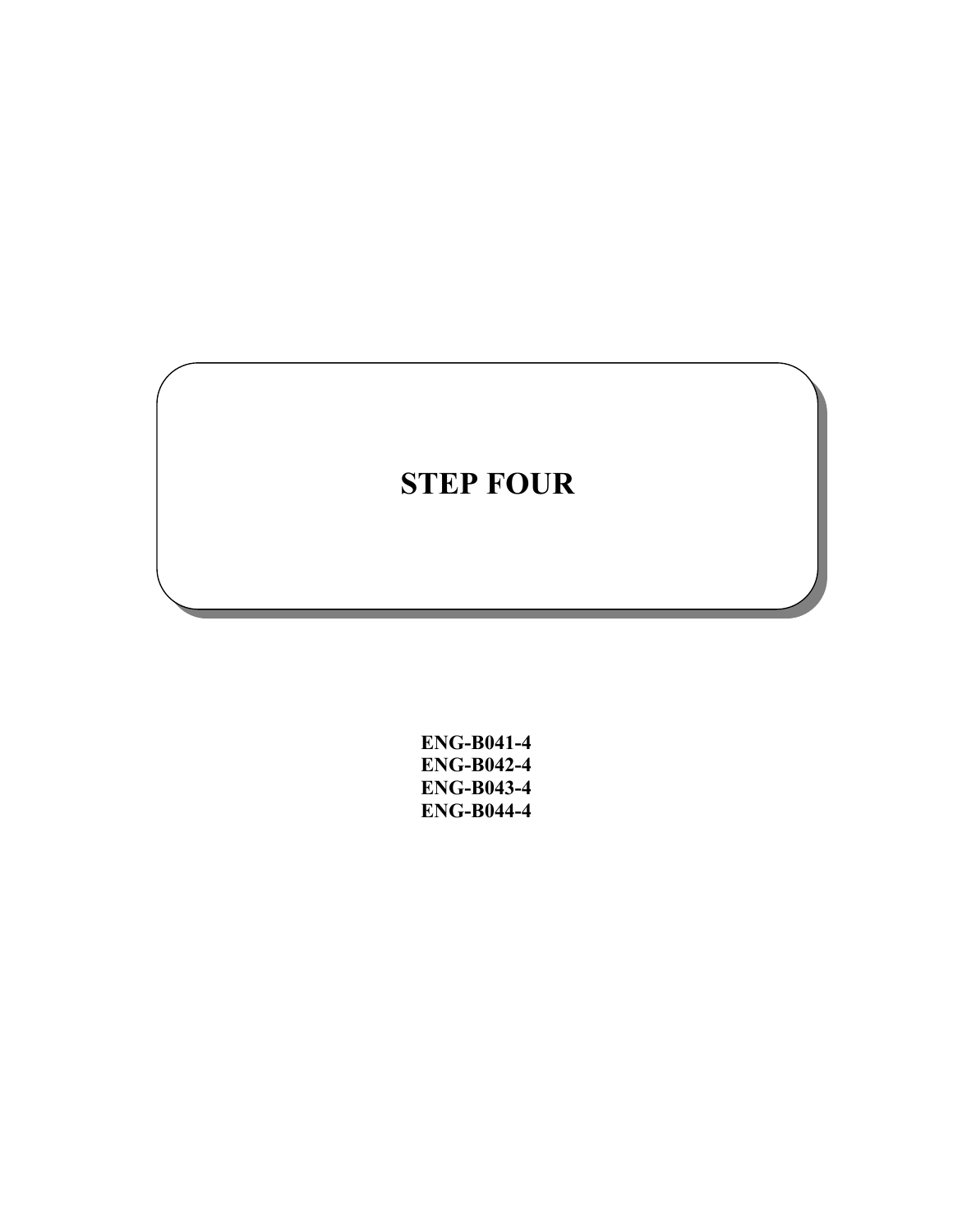### **ENG-B041-4**

Г

| W. 4.3   |                                                                              |       |              |
|----------|------------------------------------------------------------------------------|-------|--------------|
| W. 4.4   | To distinguish between a complete sentence and a sentence fragment  2.521    |       | P            |
| W. 4.5   | To use complete sentences and know the various sentence forms                | 2.522 | P            |
| W. 4.6   |                                                                              |       | P            |
| W. 4.7   |                                                                              |       | P            |
| W. 4.8   |                                                                              |       | P            |
| W. 4.9   |                                                                              |       | P            |
| W. 4.10  |                                                                              |       | $\mathbf{P}$ |
| W. 4.11  |                                                                              |       | P            |
| W. 4.12  | To understand and use common irregular verbs in the past tense               | 2.529 | P            |
| W. 4.13  |                                                                              |       | $\mathbf{P}$ |
| W. 4.14  |                                                                              |       |              |
| W. 4.15  |                                                                              |       | P            |
| W. 4.16  |                                                                              |       | P            |
| R. 4.7   |                                                                              | 2.495 |              |
| R. 4.12  |                                                                              |       | P            |
| R. 4.13  |                                                                              |       | P            |
| R. 4.14  | To recognize that different letters or combinations of letters may represent | 2.502 | P            |
| L.S. 4.1 |                                                                              |       | P            |
| T.S. 4.5 |                                                                              | 2.594 | P            |

*Note: It is expected that the objectives from previous codes and steps will be reviewed and tested.*

Τ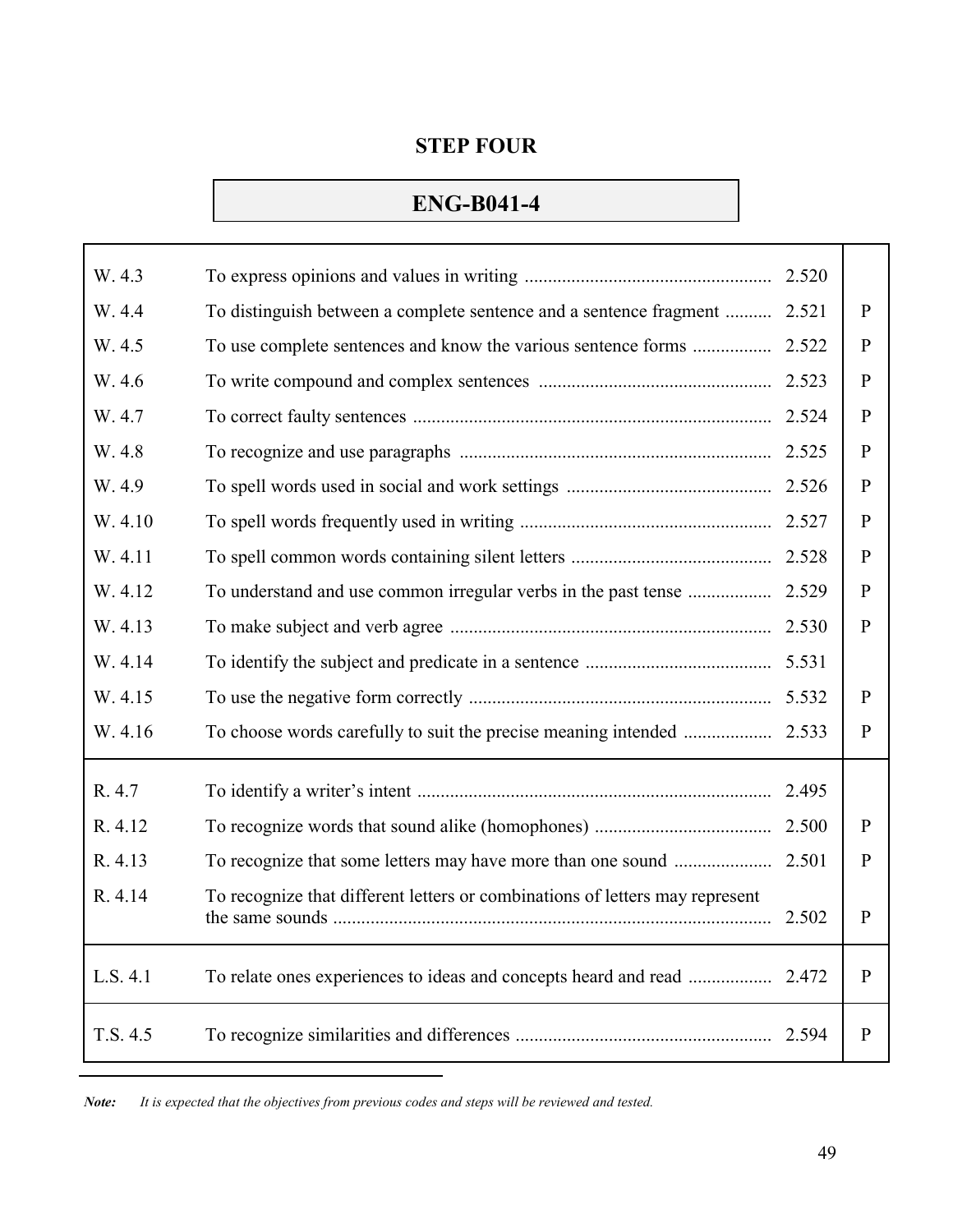# **ENG-B042-4**

| W. 4.17  |                                                                             |       | $\mathbf{P}$ |
|----------|-----------------------------------------------------------------------------|-------|--------------|
| W. 4.18  |                                                                             |       |              |
| W. 4.19  |                                                                             |       | $\mathbf{P}$ |
| W. 4.20  | To use comparisons to make writing more lively and vivid                    | 2.537 |              |
| W. 4.21  |                                                                             |       |              |
| W. 4.22  |                                                                             |       |              |
| W. 4.23  |                                                                             |       | $\mathbf{P}$ |
| W. 4.24  |                                                                             |       | $\mathbf{P}$ |
| W. 4.25  |                                                                             | 2.542 | $\mathbf{P}$ |
| W. 4.26  |                                                                             |       | $\mathbf{P}$ |
| R. 4.15  |                                                                             |       |              |
|          | To recognize, understand, and use root words, prefixes, and suffixes  2.503 |       | ${\bf P}$    |
| L.S. 4.2 |                                                                             |       | $\mathbf{P}$ |
| L.S. 4.3 |                                                                             |       | $\mathbf{P}$ |
| L.S. 4.4 |                                                                             |       |              |
| L.S. 4.9 |                                                                             |       | $\mathbf{P}$ |
| V. 4.1   |                                                                             |       | $\mathbf{P}$ |
| V. 4.2   |                                                                             |       | $\mathbf{P}$ |
| V. 4.3   |                                                                             | 2.579 | $\mathbf{P}$ |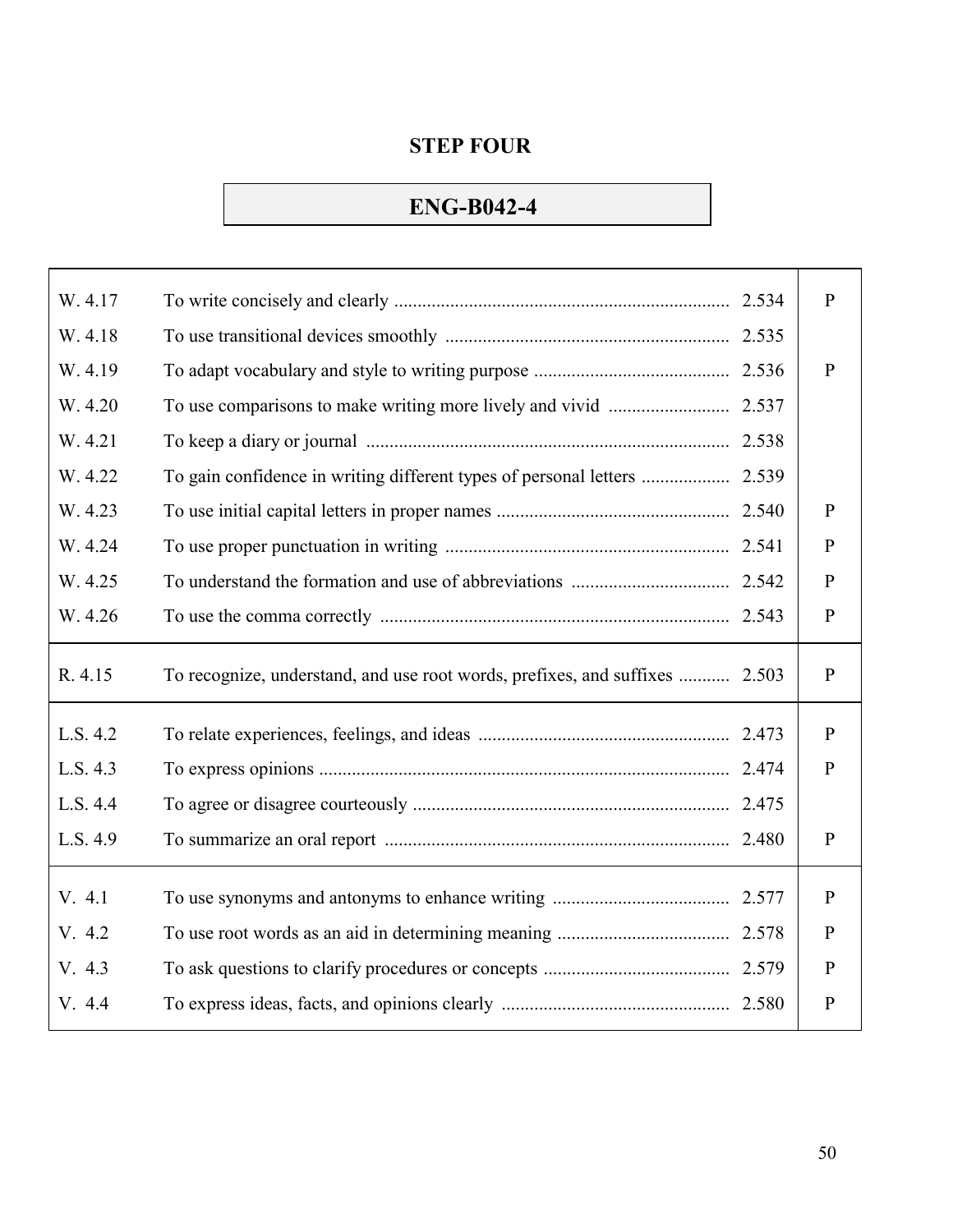| V. 4.6   |                                                                       |       |  |
|----------|-----------------------------------------------------------------------|-------|--|
| V. 4.7   |                                                                       |       |  |
| V. 4.11  | To use knowledge of root words and suffixes to understand various job | 2.587 |  |
| T.S. 4.6 |                                                                       |       |  |

*Note: It is expected that the objectives from previous codes and steps will be reviewed and tested.*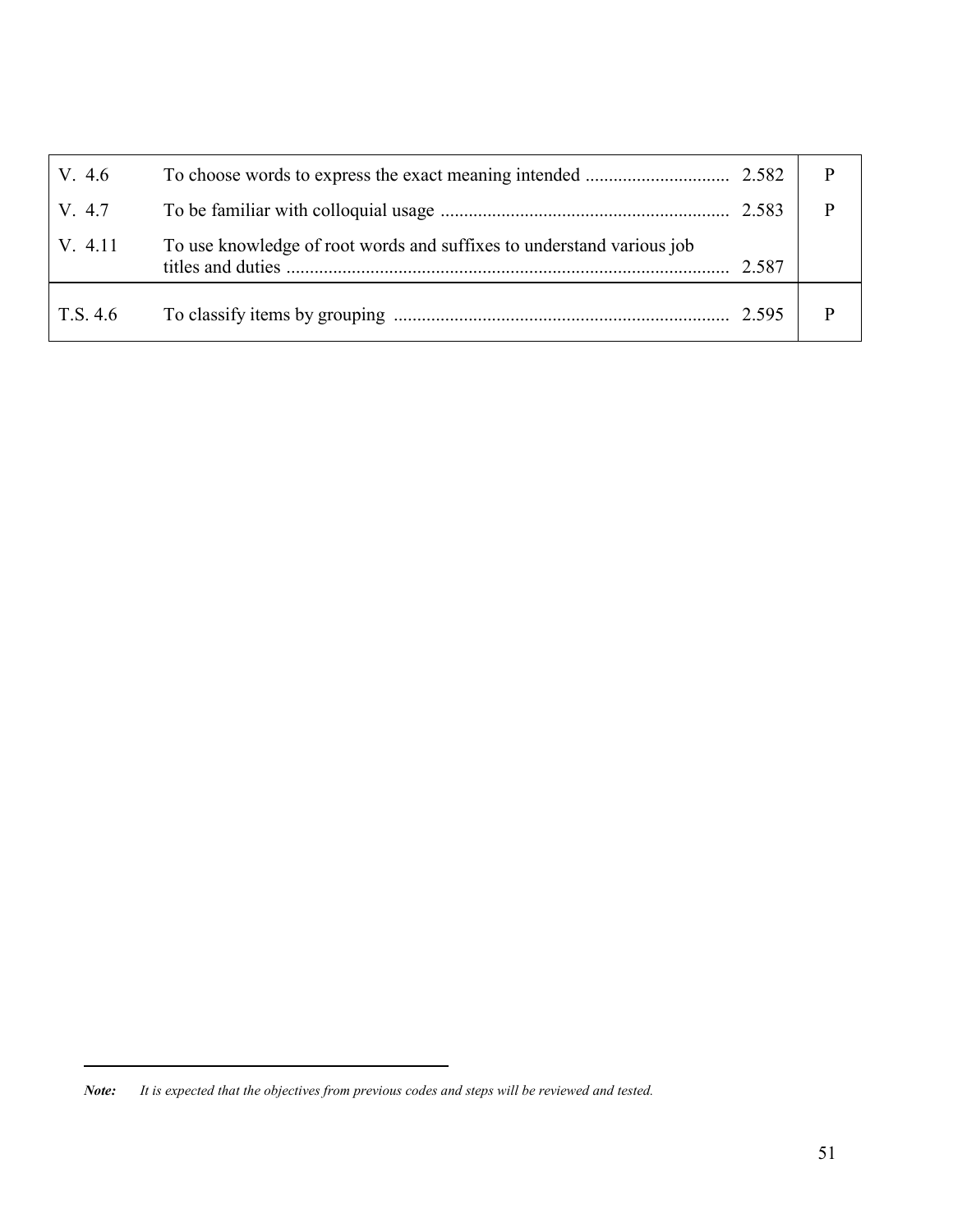# **ENG-B043-4**

| W. 4.27  | 2.544 | $\mathbf{P}$ |
|----------|-------|--------------|
| W. 4.32  | 2.549 |              |
| W. 4.34  | 2.551 | $\mathbf{P}$ |
| W. 4.35  | 2.552 | $\mathbf{P}$ |
| W. 4.41  | 2.558 |              |
| W. 4.42  | 2.559 |              |
| W. 4.43  | 2.560 | $\mathbf{P}$ |
| W. 4.44  | 2.561 |              |
| W. 4.45  | 2.562 |              |
| W. 4.46  | 2.563 |              |
| W. 4.47  | 2.564 |              |
| W. 4.48  | 2.565 |              |
| W. 4.49  | 2.566 |              |
| R. 4.16  | 2.504 | $\mathbf{P}$ |
| R. 4.17  | 2.505 | $\mathbf{P}$ |
| R. 4.19  | 2.507 |              |
| R. 4.20  | 2.508 | $\mathbf{P}$ |
| R. 4.21  | 2.509 |              |
|          |       |              |
| T.S.4.10 | 2.599 | $\mathbf{P}$ |
| T.S.4.11 | 2.600 | $\mathbf{P}$ |
| T.S.4.12 | 2.601 | $\mathbf{P}$ |
| T.S.4.15 | 2.604 |              |
|          |       |              |

*Note: It is expected that the objectives from previous codes and steps will be reviewed and tested.*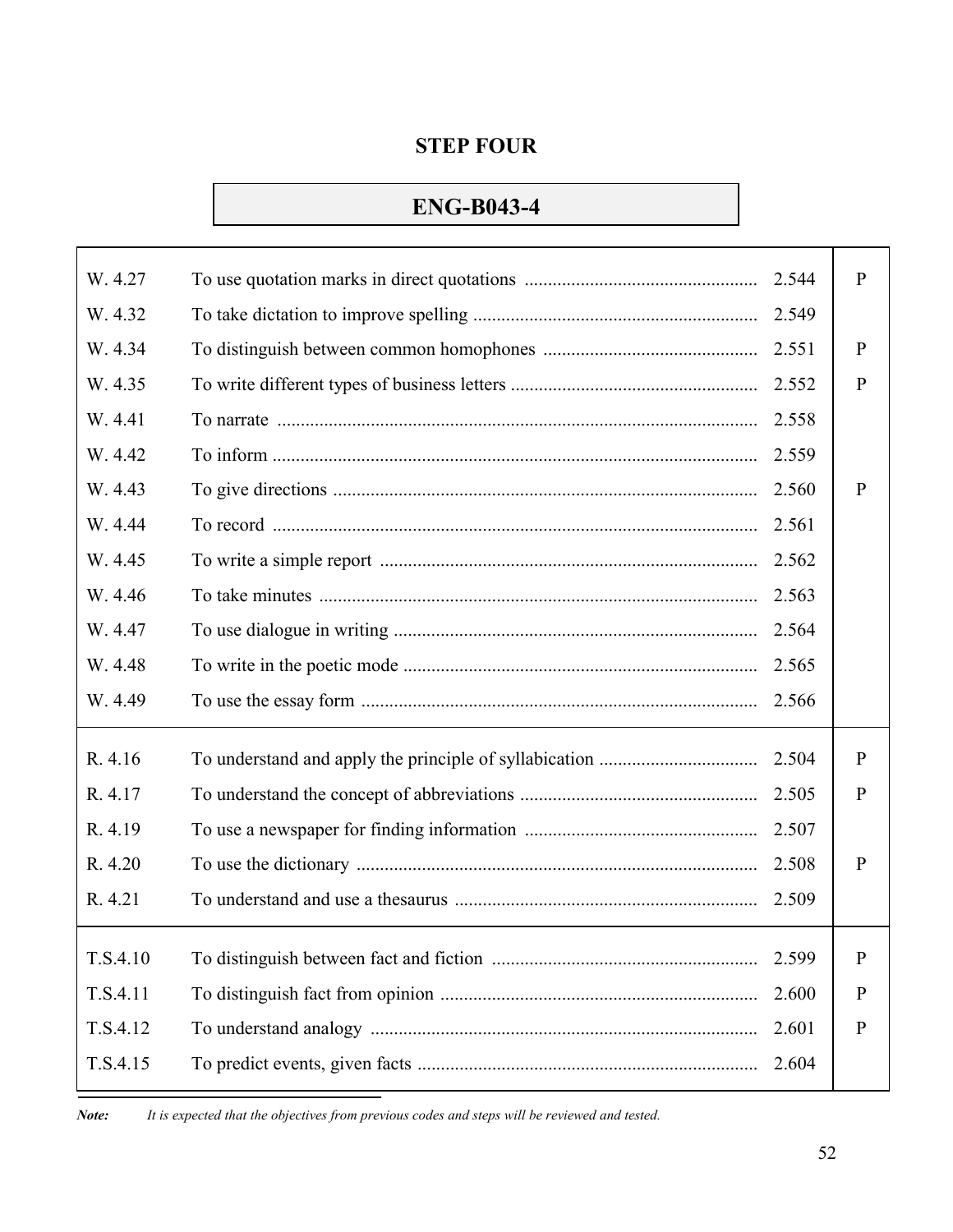# **ENG-B044-4**

| W. 4.35  |                                                                     | 2.552 | $\mathbf{P}$ |
|----------|---------------------------------------------------------------------|-------|--------------|
| W. 4.36  |                                                                     | 2.553 |              |
| W. 4.37  | To meet standards for headings, margins, indentation, writing, and  |       |              |
|          |                                                                     | 2.554 | $\mathbf{P}$ |
| W. 4.50  |                                                                     | 2.567 |              |
| W. 4.51  |                                                                     |       |              |
| W. 4.52  |                                                                     |       |              |
| W. 4.53  |                                                                     | 2.570 |              |
| W. 4.54  |                                                                     |       | $\mathbf{P}$ |
| W. 4.55  | To distinguish between common and proper nouns, singular and plural |       |              |
|          |                                                                     | 2.572 | P            |
| W. 4.56  |                                                                     | 2.573 | $\mathbf{P}$ |
| W. 4.57  |                                                                     | 2.574 | $\mathbf{P}$ |
| W. 4.58  |                                                                     |       |              |
| W. 4.59  |                                                                     |       |              |
| R. 4.23  |                                                                     |       |              |
|          |                                                                     |       |              |
| R. 4.25  |                                                                     | 2.513 |              |
| R. 4.26  |                                                                     |       |              |
| R. 4.27  |                                                                     |       |              |
| R. 4.28  | $\sim$                                                              | 2.516 |              |
| R. 4.29  |                                                                     | 2.517 |              |
| LS. 4.16 |                                                                     | 2.487 |              |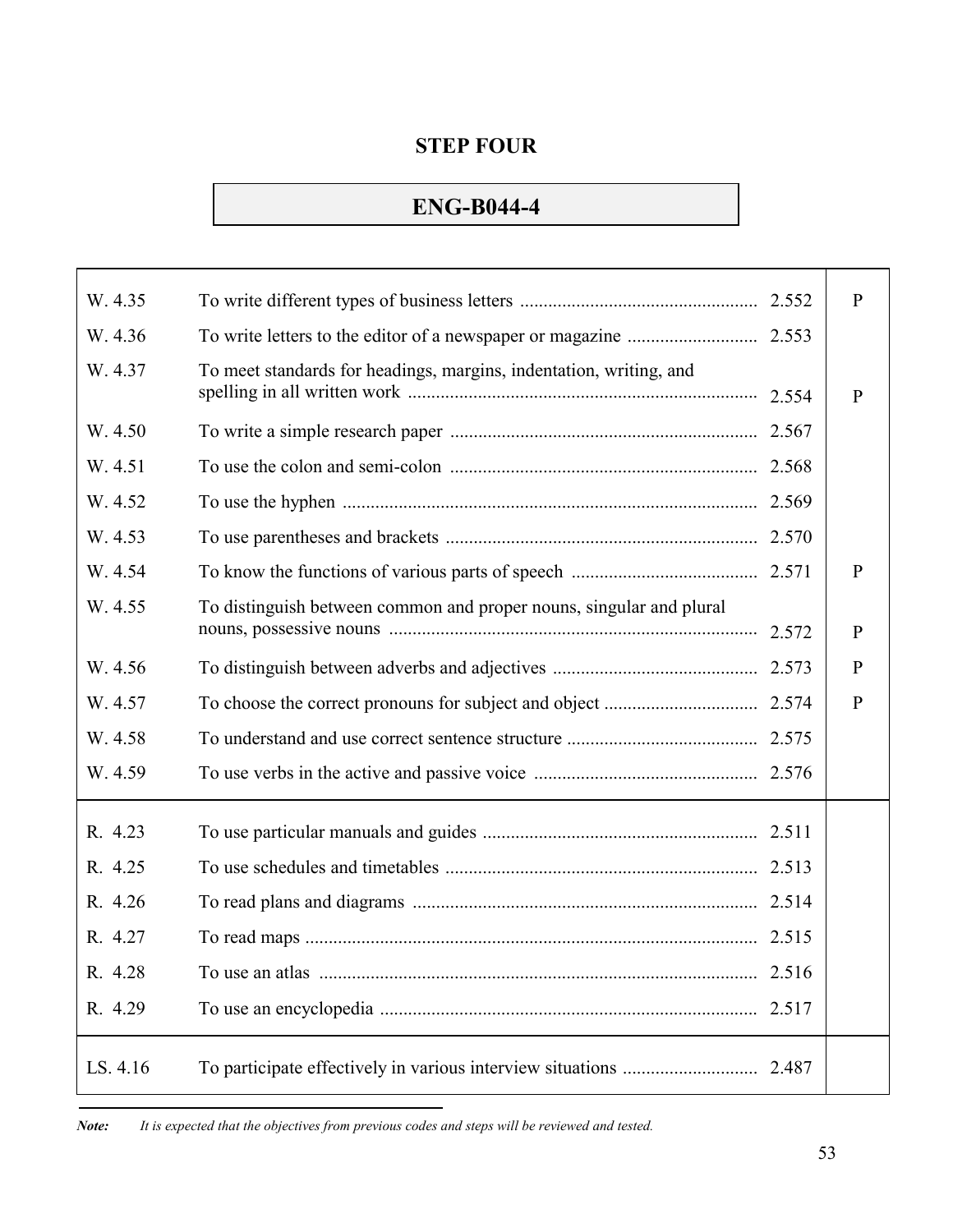# DISTRIBUTION OF CONTENT :

Arithmetic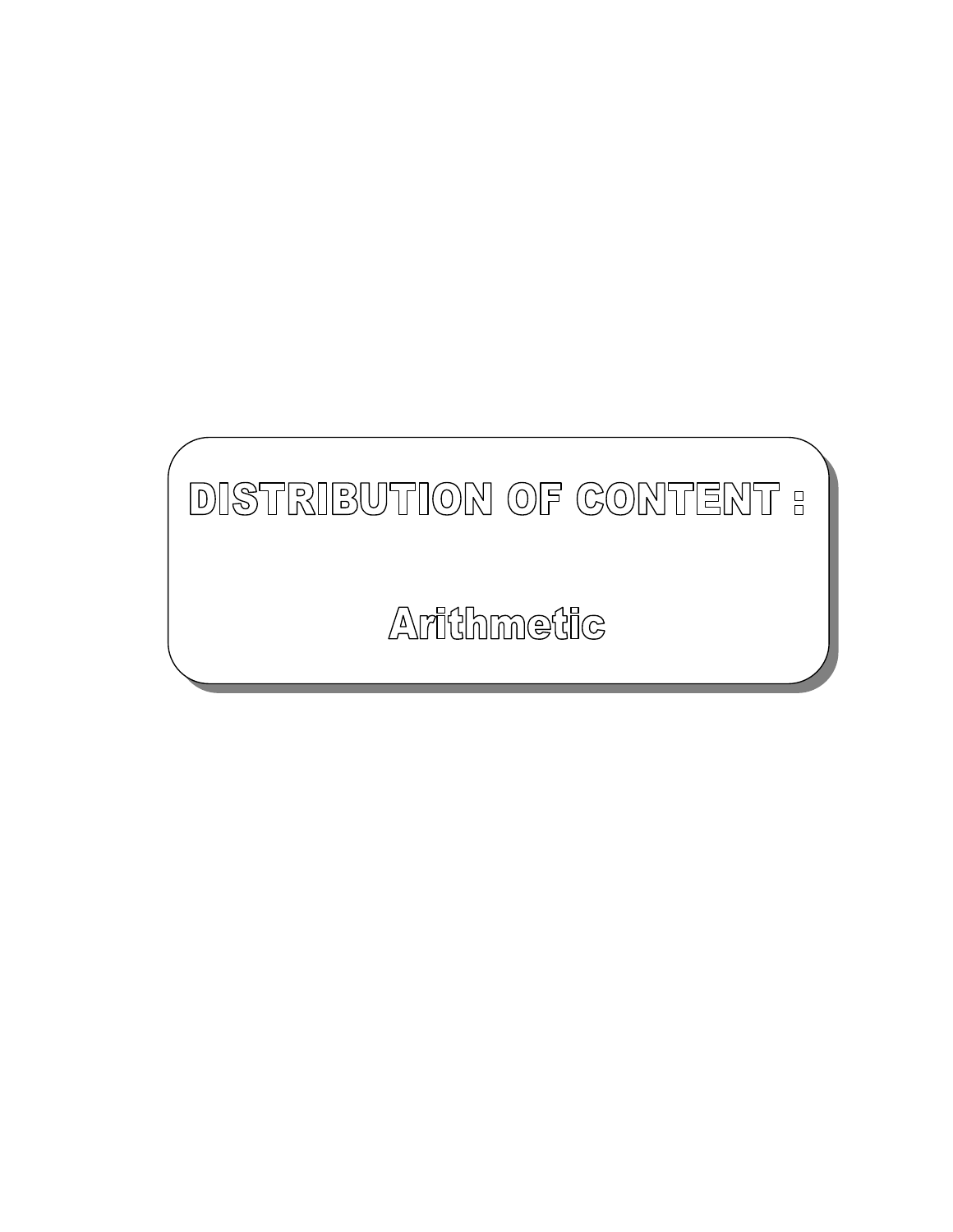| $\bullet$ |                     |  |
|-----------|---------------------|--|
| $\bullet$ |                     |  |
|           |                     |  |
| $\bullet$ |                     |  |
|           |                     |  |
| $\bullet$ |                     |  |
| $\bullet$ |                     |  |
| $\bullet$ |                     |  |
| $\bullet$ |                     |  |
|           |                     |  |
| $\bullet$ |                     |  |
| $\bullet$ |                     |  |
|           |                     |  |
| $\bullet$ |                     |  |
|           | <b>Step Four</b> 29 |  |
| $\bullet$ |                     |  |
| $\bullet$ |                     |  |
| $\bullet$ |                     |  |
| $\bullet$ |                     |  |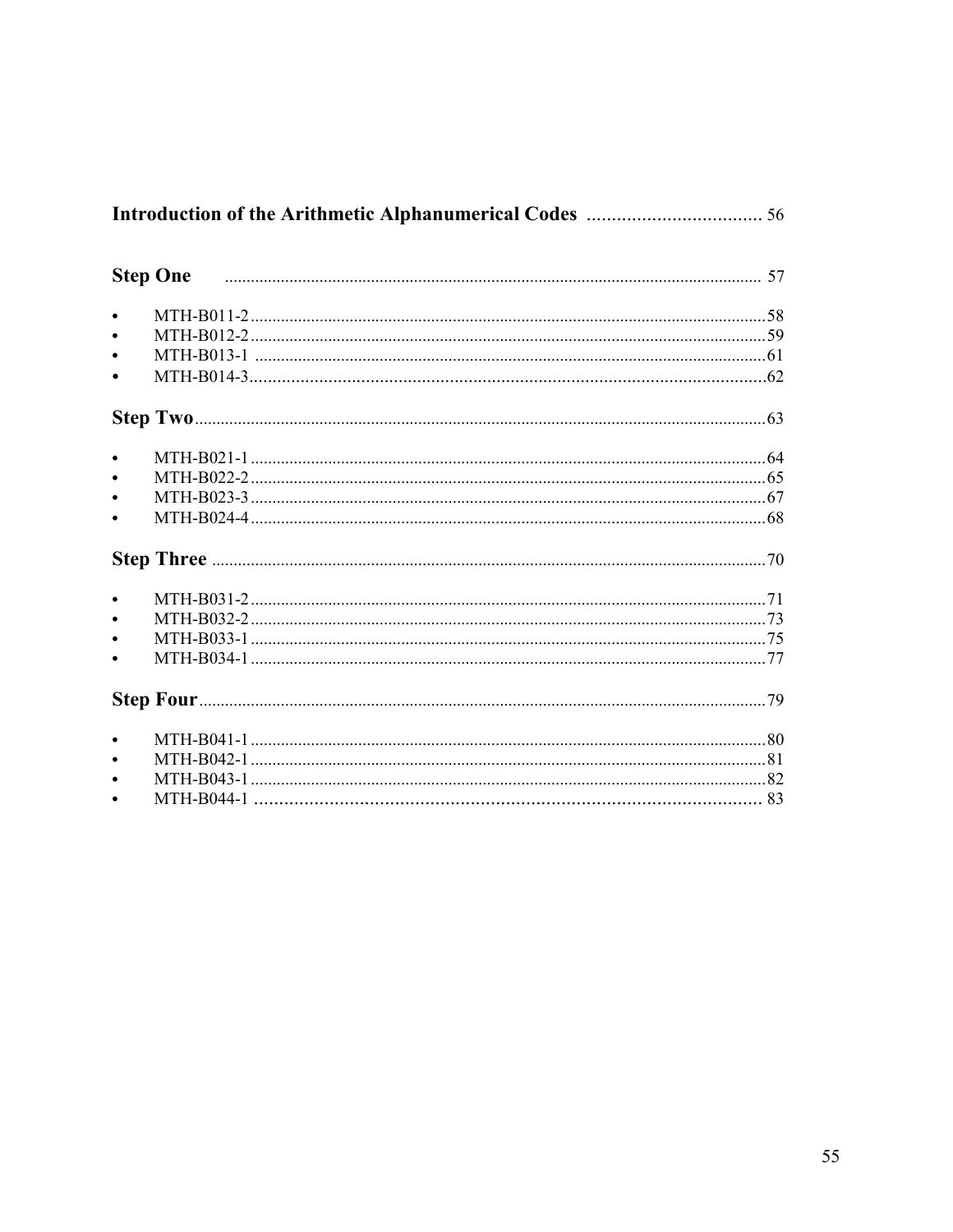#### **INTRODUCTION OF THE ARITHMETIC ALPHANUMERICAL CODES**

According to Section 34 of the *BASIC SCHOOL REGULATION RESPECTING EDUCATIONAL SERVICES FOR ADULTS IN GENERAL EDUCATION*, literacy is the first of the four learning phases in general education for adults. Each phase comprises a series of learning activities or courses which are broken down into alphanumerical codes. The system used to define codes under the literacy program is school boards takes into account the characteristics of literacy learners and the guidelines presented in *A Guide to Customized Literacy Training*.

The creation of units, which bear codes corresponding to specific learning content, should in no way suggest a purely academic or theme-related approach to literacy training. 10 Although schooling is an important part of the learning process, it must always be integrated into functional learning situations which are closely linked to the real needs of adult learners and which are essential to the transfer of learning. Theme-related objectives are designed to meet functional needs.

In this part of the document, the literacy objectives are grouped under four learning phases, or steps, comprised of a total of 16 codes. The letter "P" in the right hand column indicates that mastery of the code is a prerequisite for the adult to progress to the next step. A letter accompanied by an asterisk indicates content which will be studied at the pre-secondary level.

10 Remember to consult *A Guide to Customized Literacy Training* so as not to lose sight of the spirit in which theme-related content should be learned.

 $\overline{a}$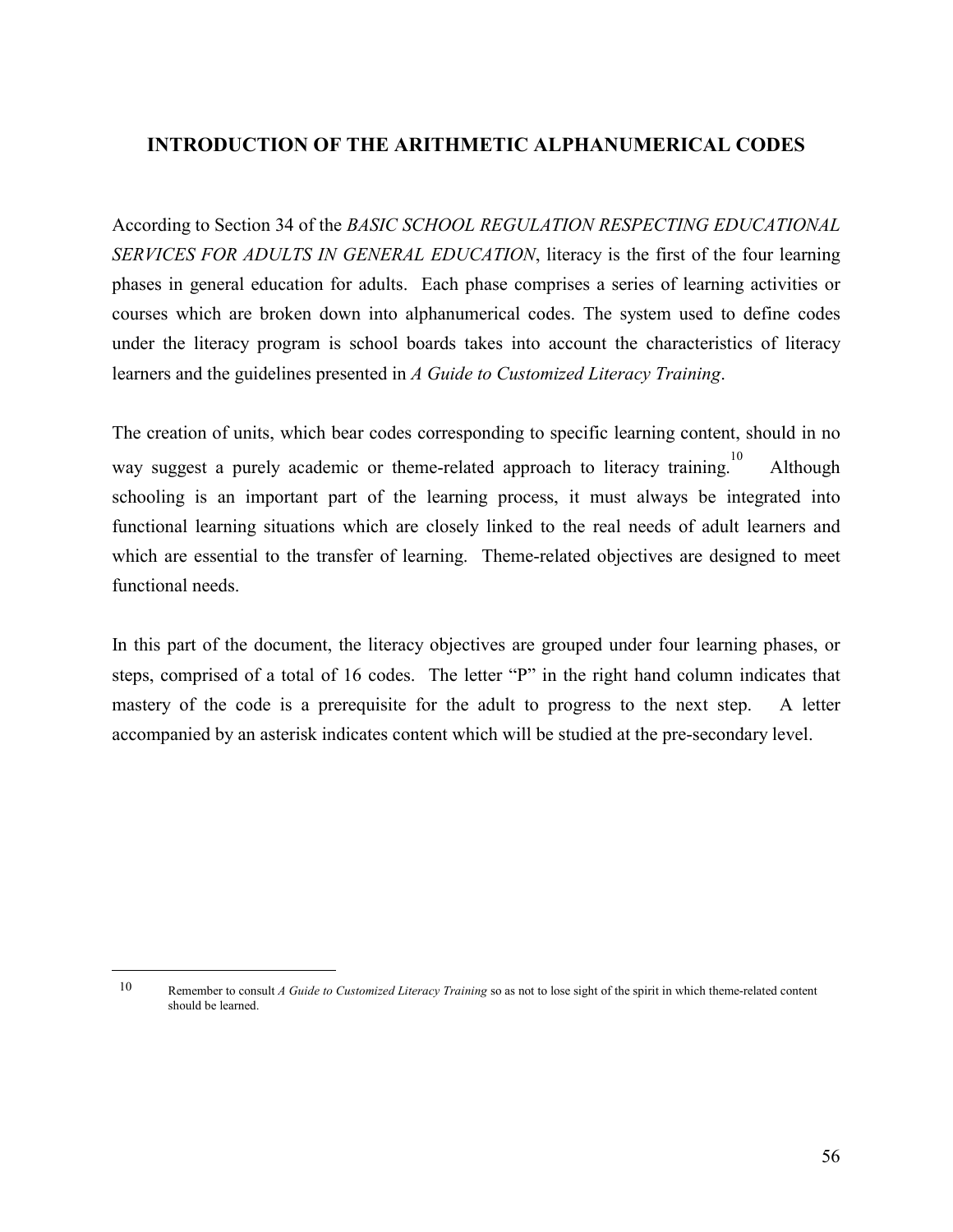| <b>MTH-B011-2</b> |
|-------------------|
| <b>MTH-B012-2</b> |
| <b>MTH-B013-1</b> |
| <b>MTH-B014-3</b> |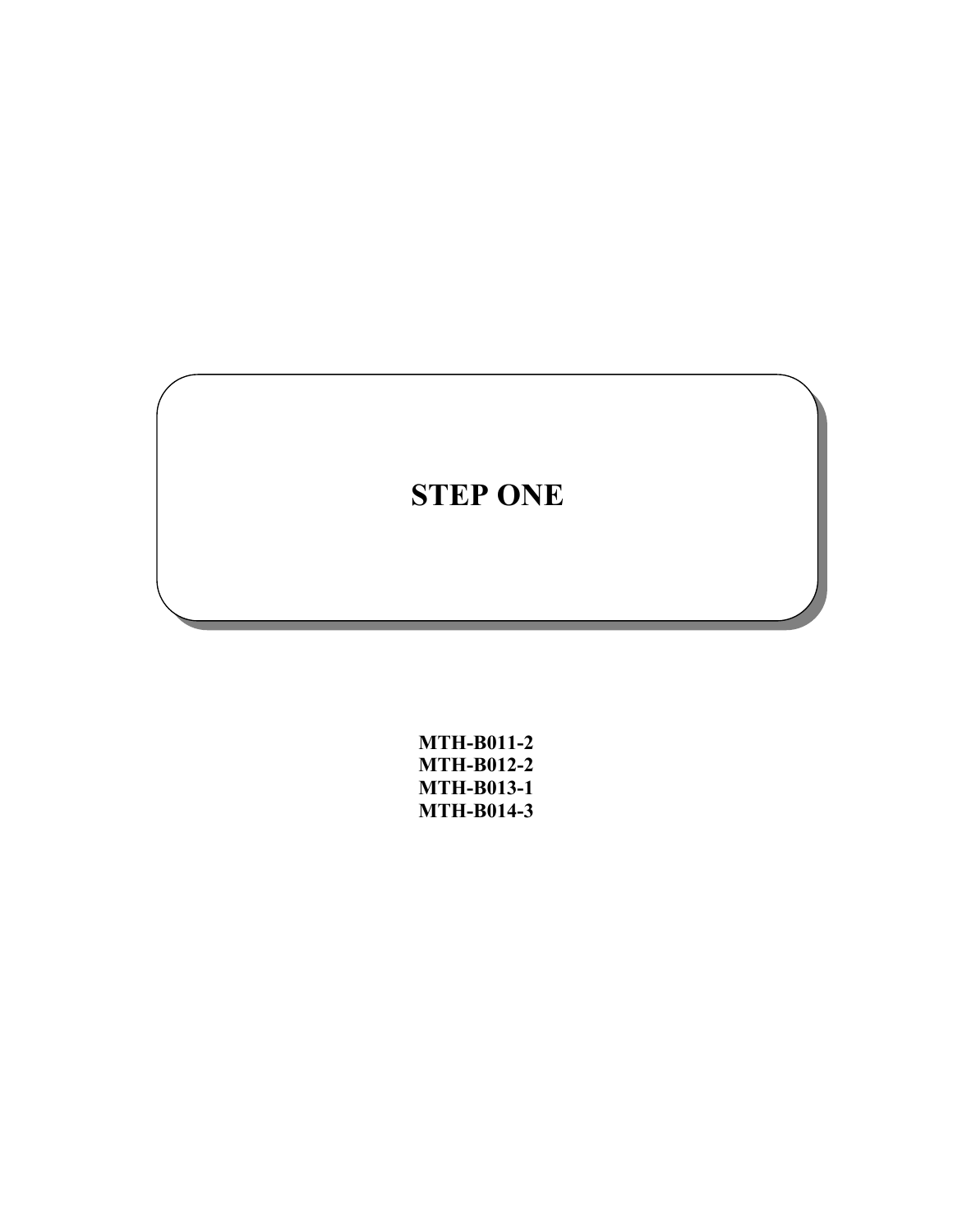# **MTH-B011-2**

| A 1.01 | To acquire certain basic concepts necessary for learning arithmetic: situating<br>themselves in space. | $\mathbf{P}$ |
|--------|--------------------------------------------------------------------------------------------------------|--------------|
| A 1.02 | To acquire certain basic concepts necessary for learning arithmetic: situating<br>themselves in time.  | $\mathbf{P}$ |
| A 1.03 | To apply acquired knowledge to everyday objects or situations: situating<br>themselves in space.       | $\mathbf{P}$ |
| A 1.04 | To apply acquired knowledge to everyday objects or situations: situating<br>themselves in time.        | $\mathbf{P}$ |
| A 1.05 | To acquire certain basic concepts necessary for learning geometry: situating<br>themselves in space.   | $\mathbf{P}$ |
| A 1.06 | To apply acquired knowledge to every day objects or situations.                                        | P            |
| A 1.07 | To recognize certain geometric shapes.                                                                 |              |
| A 1.08 | To apply acquired knowledge to everyday objects or situations.                                         |              |
| A 1.09 | To acquire certain basic concepts necessary for learning arithmetic (quantity).                        | $\mathbf{P}$ |
| A 1.10 | To apply acquired knowledge to everyday objects or situations.                                         | $\mathbf{P}$ |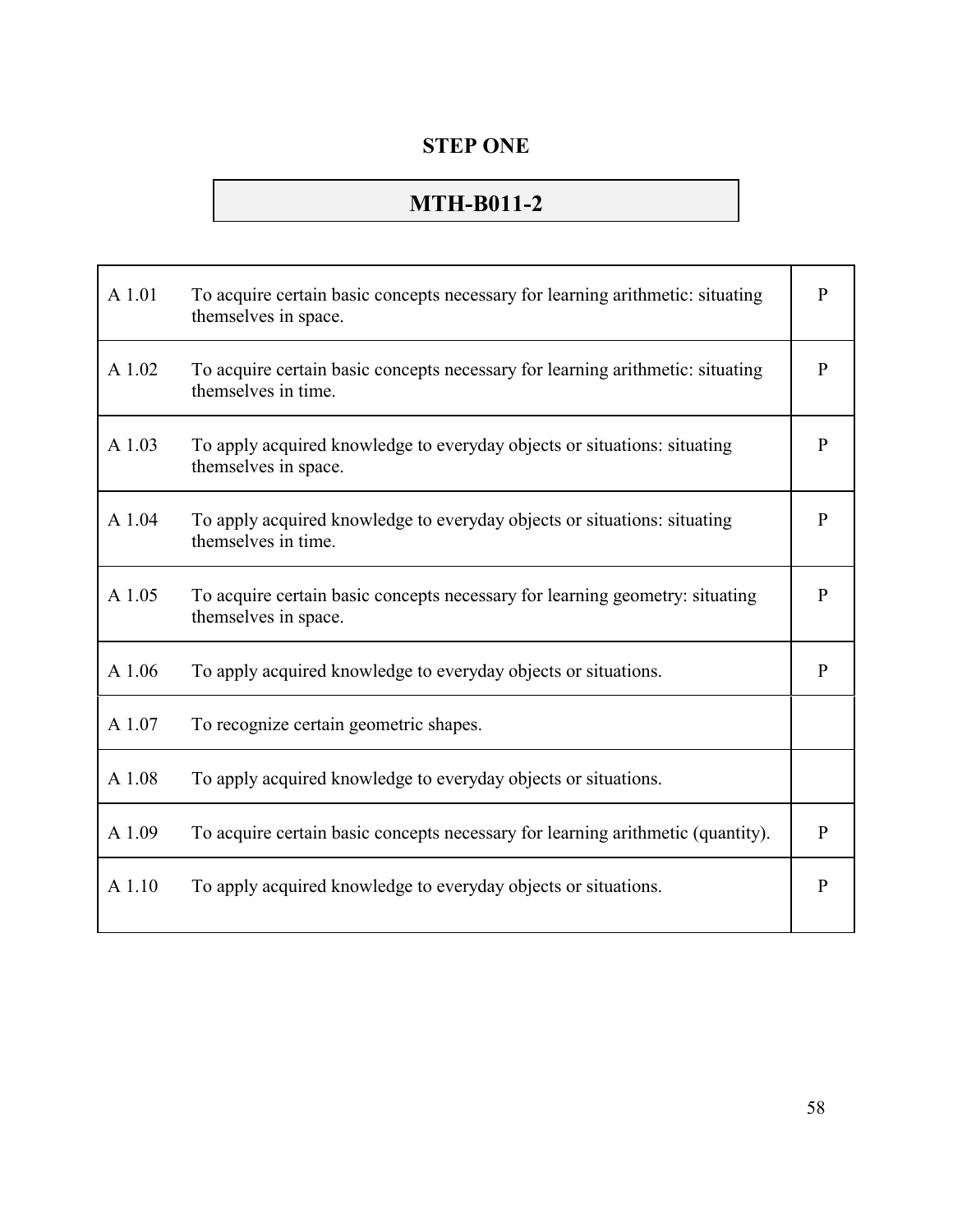# **MTH-B012-2**

| A 1.11 | To recognize the symbols =, 0, 1, 2, 3, 4, 5, 6, 7, 8, 9, \$ and $\phi$ .   | $\mathbf{P}$ |
|--------|-----------------------------------------------------------------------------|--------------|
| A 1.12 | To use symbols.                                                             | $\mathbf{P}$ |
| A 1.13 | To count, using numbers (1 to 99).                                          | $\mathbf{P}$ |
| A 1.14 | To form a two-digit number.                                                 | $\mathbf{P}$ |
| A 1.15 | To break down a two-digit number.                                           | $\mathbf{P}$ |
| A 1.16 | To read a number less than 100.                                             | $\mathbf{P}$ |
| A 1.17 | To write a number less than 100.                                            | $\mathbf{P}$ |
| A 1.18 | To distinguish between odd and even numbers.                                |              |
| A 1.19 | To compare numbers under 100.                                               | P            |
| A 1.20 | To rank numbers under 100.                                                  | $\mathbf{P}$ |
| A 1.21 | To apply acquired knowledge (numbers from 1 to 100) to everyday situations. | $\mathbf{P}$ |
| A 1.22 | To form a number of three or four digits.                                   | $\mathbf{P}$ |
| A 1.23 | To break down a number of three or more digits.                             | $\mathbf{P}$ |
| A 1.24 | To read a number greater than 100.                                          | $\mathbf{P}$ |
| A 1.25 | To write a number greater than 100.                                         | $\mathbf{P}$ |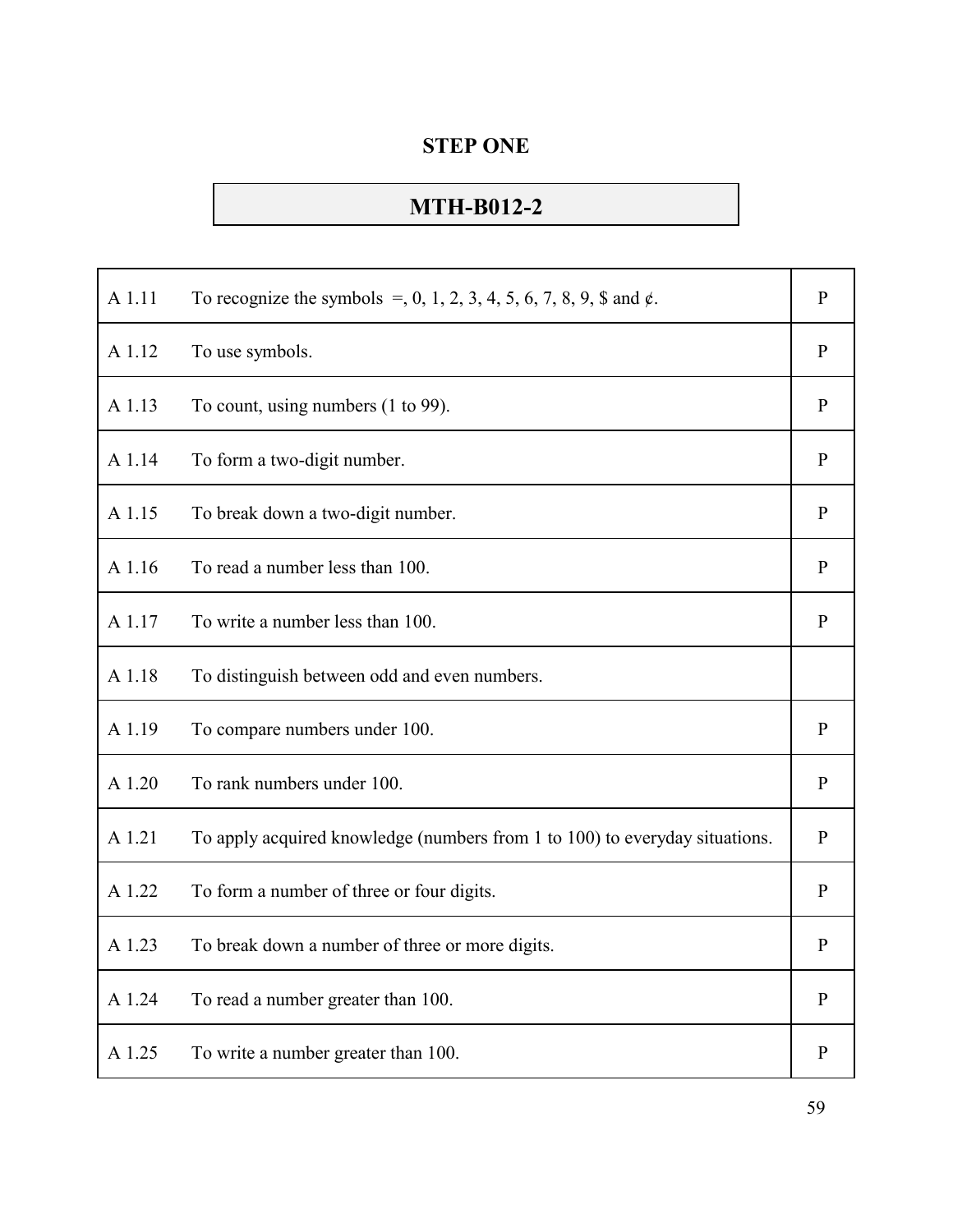| A 1.26 | To compare numbers of three or more digits.                                       |  |
|--------|-----------------------------------------------------------------------------------|--|
| A 1.27 | To rank numbers of three or more digits.                                          |  |
| A 1.28 | To apply acquired knowledge (numbers greater than 100) to everyday<br>situations. |  |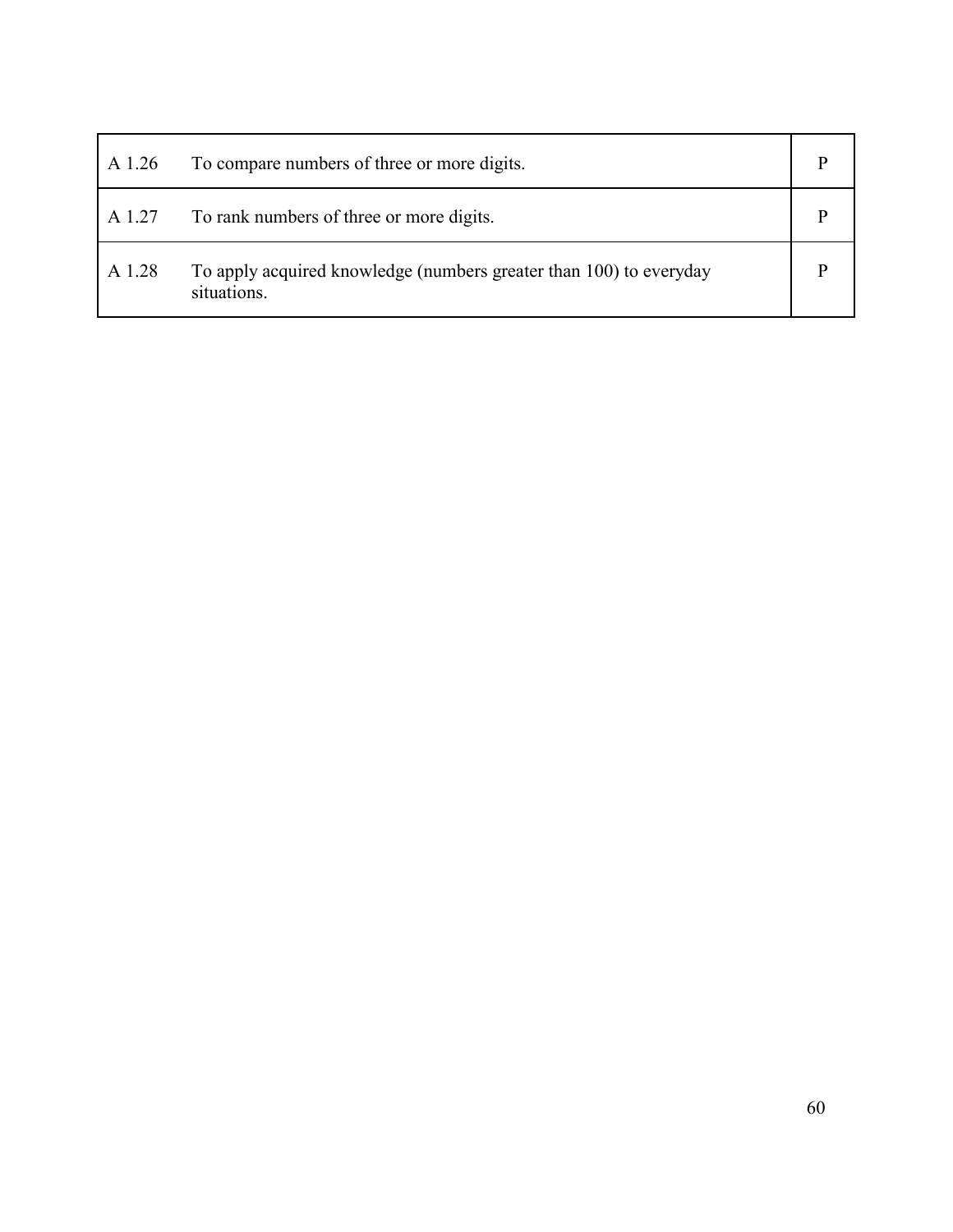# **MTH-B013-1**

| A 1.29 | To distinguish between coins and bills.                      | $\mathbf{P}$ |
|--------|--------------------------------------------------------------|--------------|
| A 1.30 | To establish equivalences between different monetary values. |              |
| A 1.31 | To count sums of money.                                      | $\mathbf{P}$ |
| A 1.32 | To read sums of money.                                       | $\mathbf{P}$ |
| A 1.33 | To write sums of money.                                      | $\mathbf{P}$ |
| A 1.34 | To compare sums of money.                                    | $\mathbf{P}$ |
| A 1.35 | To rank sums of money.                                       | $\mathbf{P}$ |
| A 1.36 | To round off to the nearest dollar.                          | $\mathbf{P}$ |
| A 1.37 | To apply acquired knowledge to everyday situations.          | $\mathbf{P}$ |
| A 1.38 | To write numbers as words.                                   | $\mathbf{P}$ |
| A 1.39 | To write cheques.                                            | $\mathbf{P}$ |
| A 1.40 | To read receipts.                                            | $\mathbf{P}$ |
| A 1.41 | To apply acquired knowledge to everyday situations.          |              |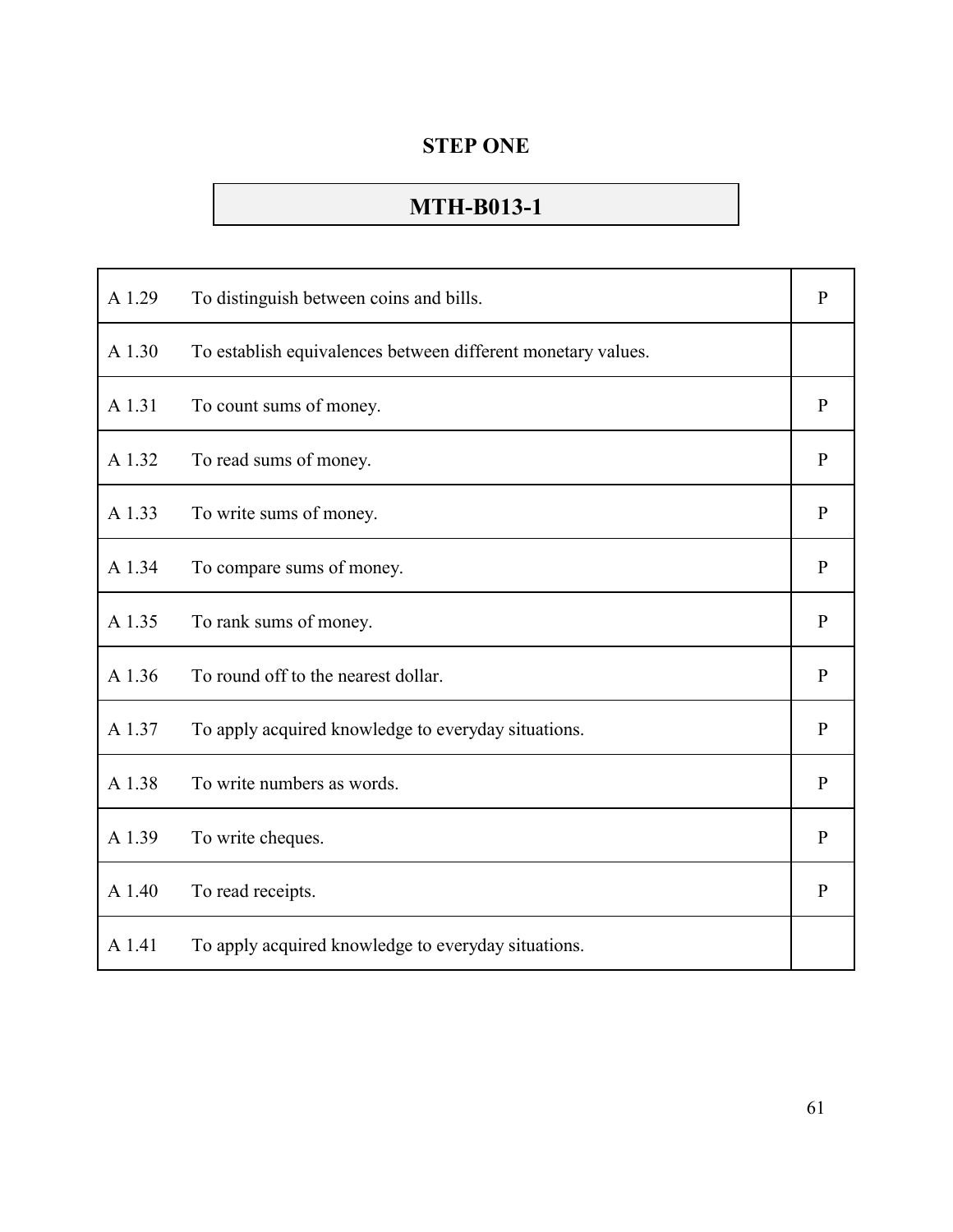# **MTH-B014-3**

| A 1.42 | To recognize the plus sign.                                                                                 |              |
|--------|-------------------------------------------------------------------------------------------------------------|--------------|
| A 1.43 | To recognize the minus sign.                                                                                |              |
| A 1.44 | To use the vocabulary associated with addition.                                                             |              |
| A 1.45 | To use the vocabulary associated with subtraction.                                                          |              |
| A 1.46 | To become familiar with the calculator.                                                                     |              |
| A 1.47 | To add and subtract using a calculator.                                                                     | $\mathbf{P}$ |
| A 1.48 | To apply a problem-solving approach (reasoning) to everyday situations, using<br>a calculator $(+, -)$ .    | $\mathbf{P}$ |
| A 1.49 | To recognize the multiplication sign.                                                                       |              |
| A 1.50 | To recognize the division sign.                                                                             |              |
| A 1.51 | To use the vocabulary associated with multiplication.                                                       |              |
| A 1.52 | To use the vocabulary associated with division.                                                             |              |
| A 1.53 | To multiply and divide using a calculator.                                                                  | $\mathbf{P}$ |
| A 1.54 | To apply a problem-solving approach (reasoning) to everyday situations, using<br>a calculator $(x, \div)$ . | $\mathbf{P}$ |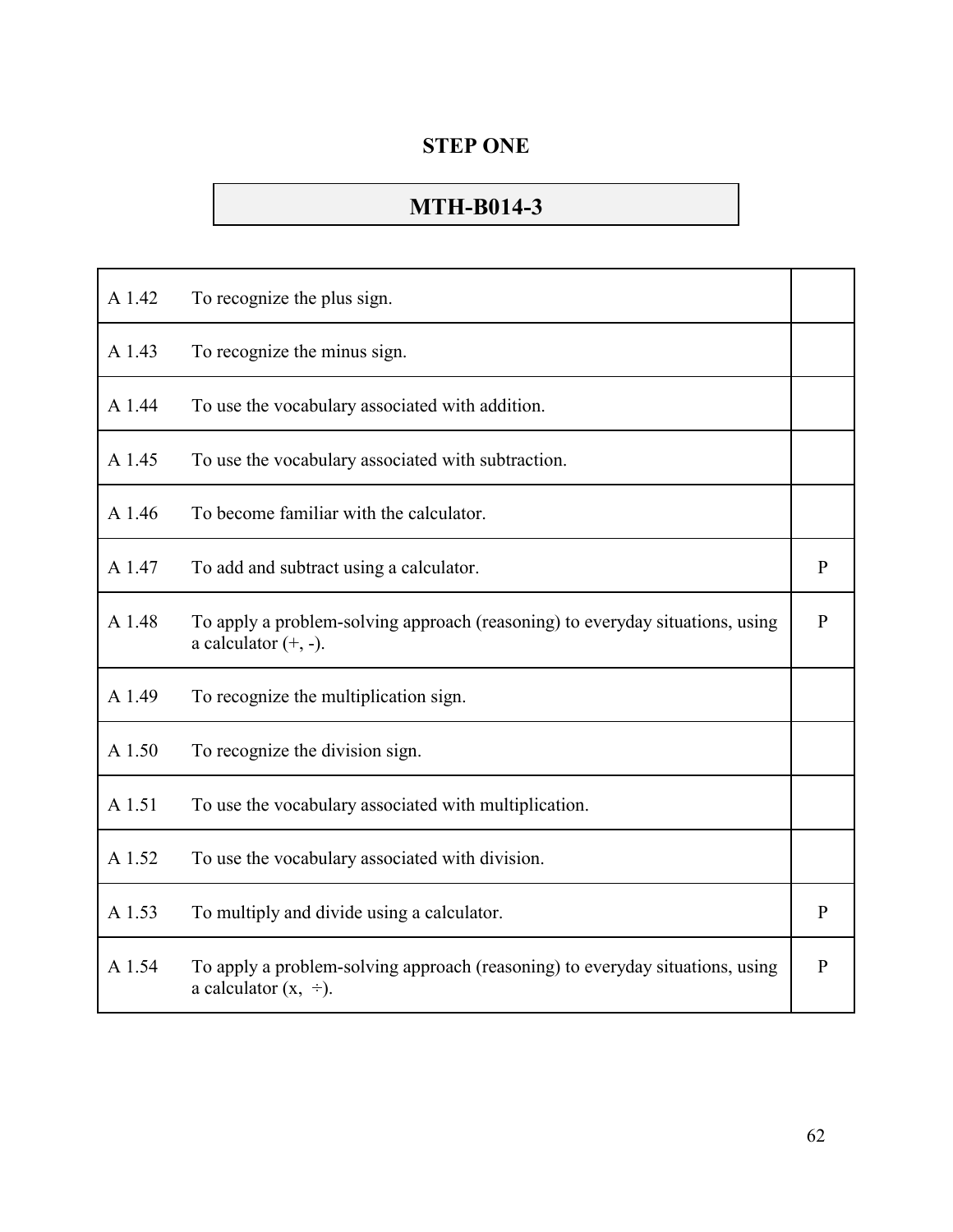**MTH-B021-1 MTH-B022-2 MTH-B023-3 MTH-B024-4**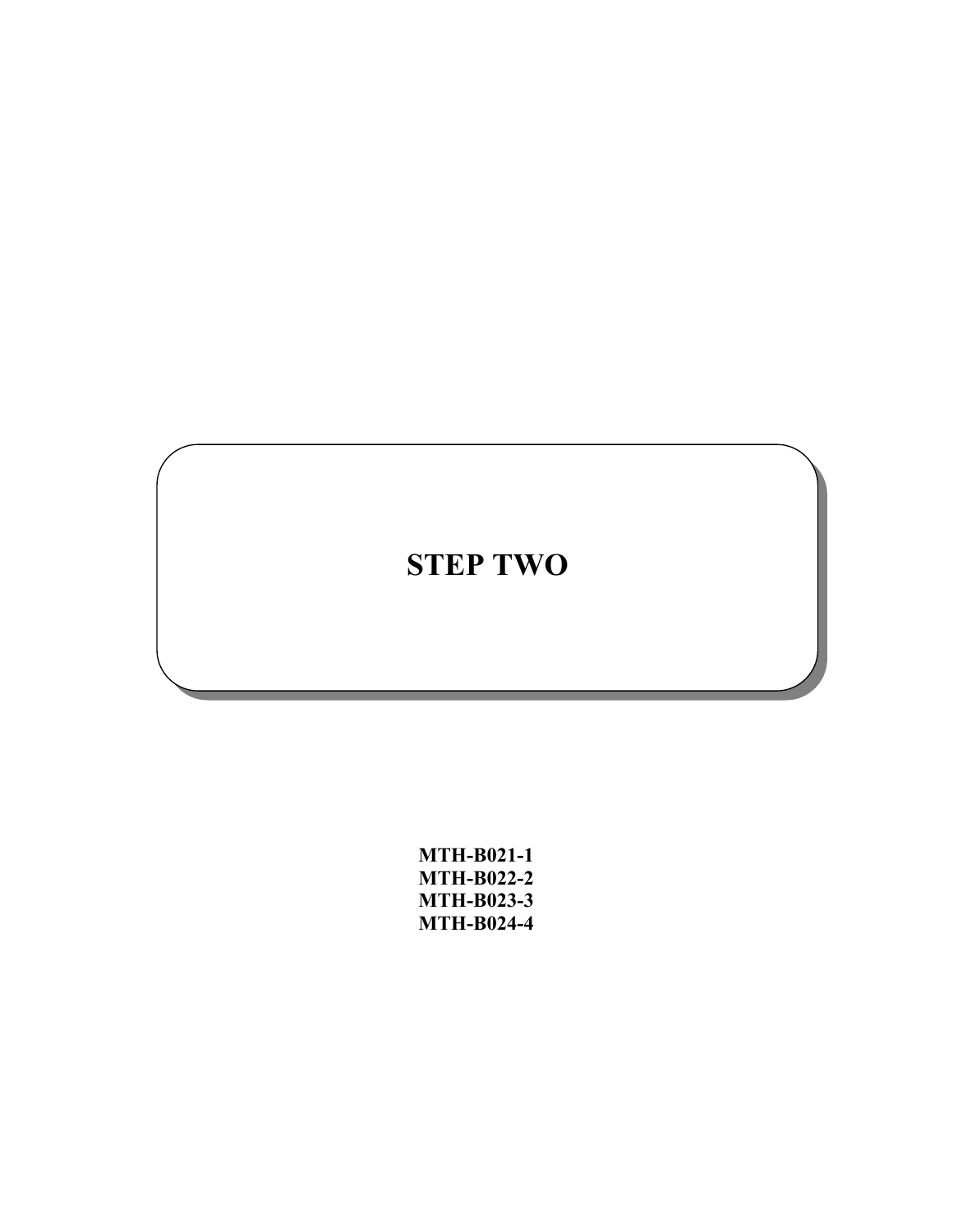# **MTH-B021-1**

| A 2.01   | To acquire certain basic concepts necessary for learning fractions.                            | $\mathbf{P}$ |
|----------|------------------------------------------------------------------------------------------------|--------------|
| A 2.02   | To apply acquired knowledge to every day objects or situations.                                | P            |
| $A$ 2.03 | To recognize the percent sign.                                                                 |              |
| A 2.04   | To define "percentage".                                                                        |              |
| A 2.05   | To use the vocabulary associated with percentage.                                              |              |
| A 2.06   | To calculate percentages using a calculator.                                                   |              |
| A 2.07   | To apply a problem-solving approach (reasoning) to everyday situations, using<br>a calculator. |              |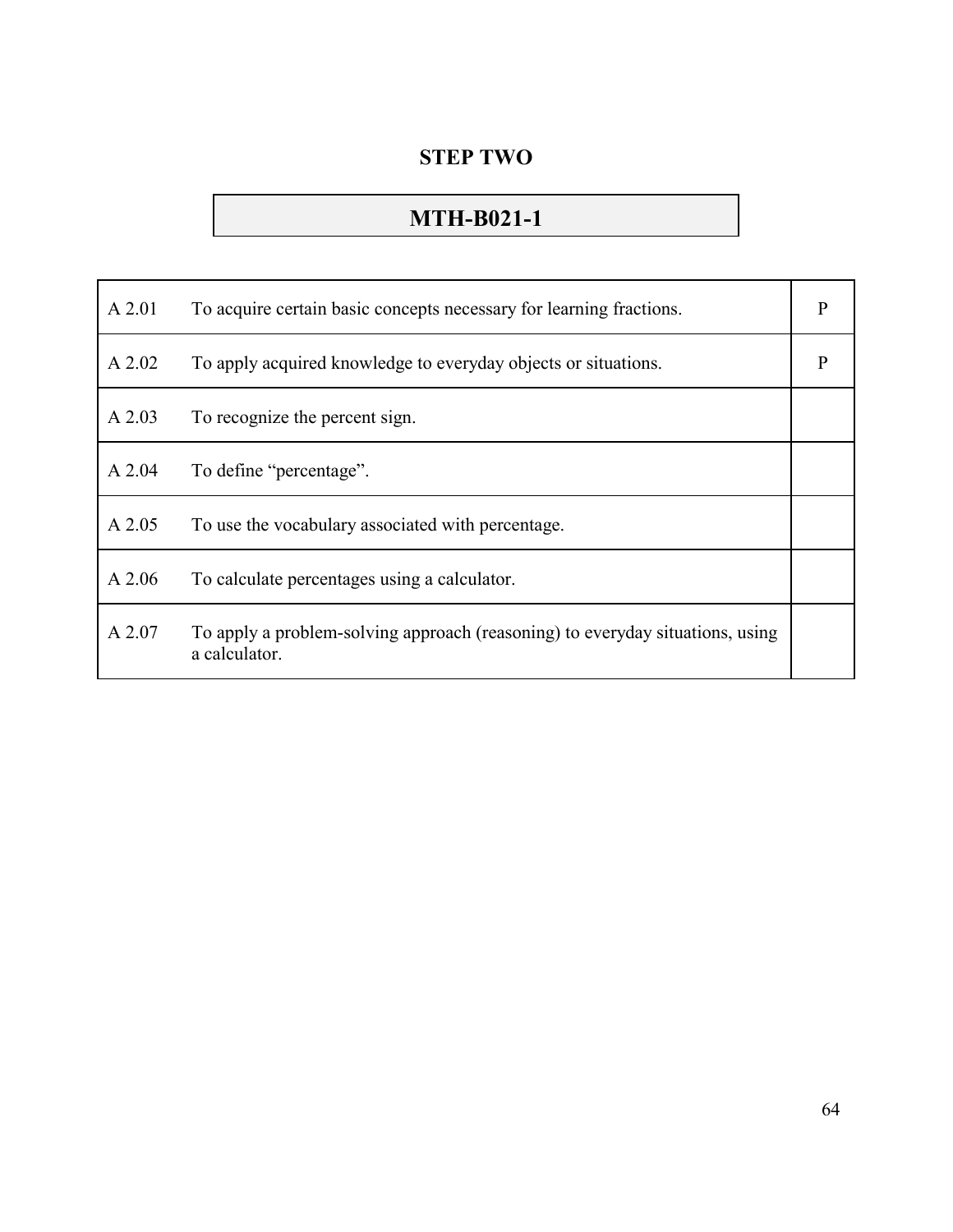# **MTH-B022-2**

| A 2.08 | To recognize the symbol for degrees Celsius.                                                     |  |
|--------|--------------------------------------------------------------------------------------------------|--|
| A 2.09 | To use instruments for measuring temperature.                                                    |  |
| A 2.10 | To read the temperature.                                                                         |  |
| A 2.11 | To indicate key points on the temperature scale.                                                 |  |
| A 2.12 | To estimate the ambient temperature.                                                             |  |
| A 2.13 | To read and write metric units of time.                                                          |  |
| A 2.14 | To establish equivalences between different units of time.                                       |  |
| A 2.15 | To add and subtract units of time in everyday situations.                                        |  |
| A 2.16 | To be familiar with the symbols and vocabulary associated with metric units of<br>length.        |  |
| A 2.17 | To estimate length in metric units.                                                              |  |
| A 2.18 | To use instruments for measuring length.                                                         |  |
| A 2.19 | To be familiar with the symbols and vocabulary associated with metric units of<br>liquid volume. |  |
| A 2.20 | To estimate quantity in metric units of liquid volume.                                           |  |
| A 2.21 | To use instruments for measuring liquid volume.                                                  |  |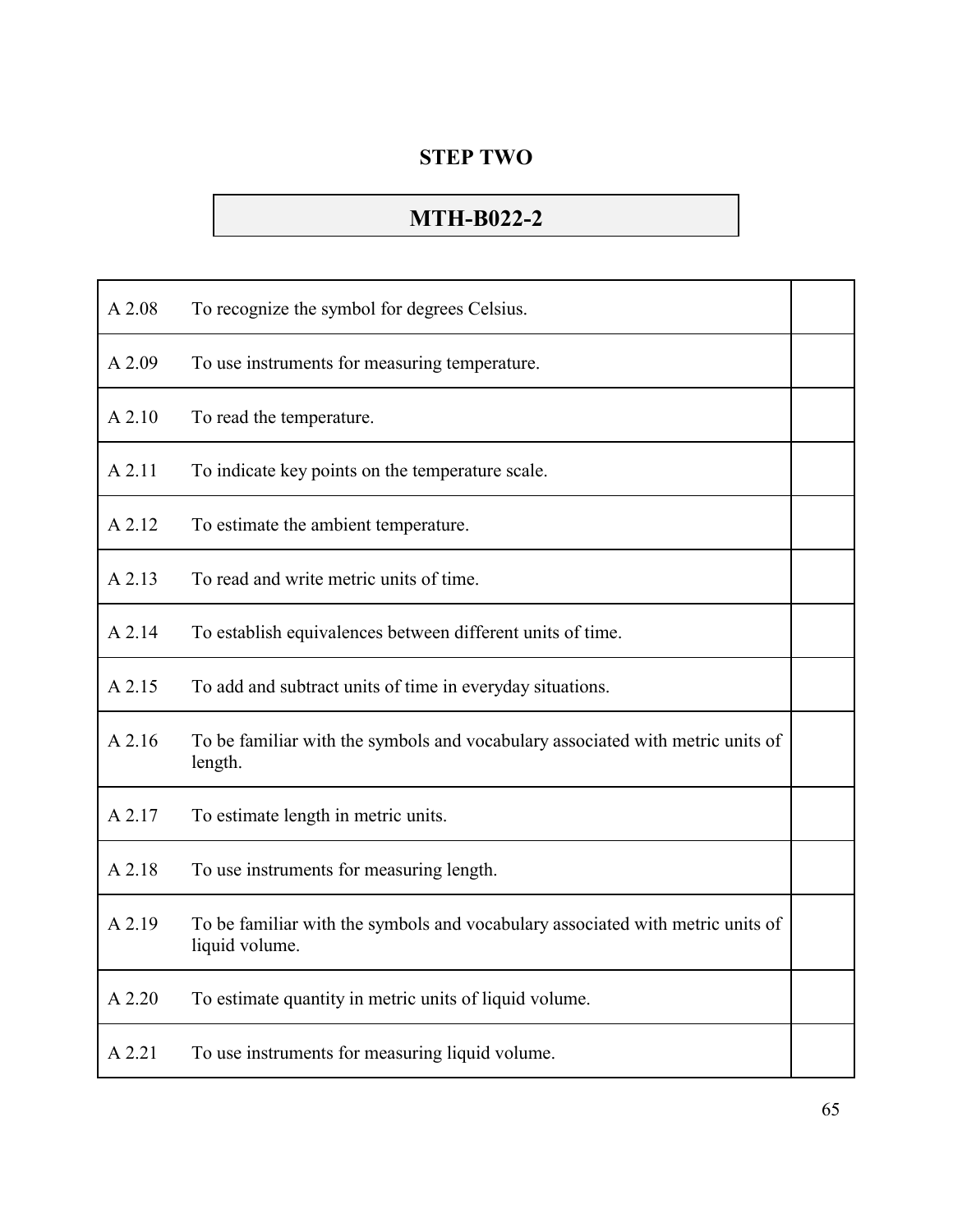| A 2.22 | To be familiar with the symbols and vocabulary associated with metric units of<br>weight. |  |
|--------|-------------------------------------------------------------------------------------------|--|
| A 2.23 | To estimate weight in metric units.                                                       |  |
| A 2.24 | To use instruments for measuring weight.                                                  |  |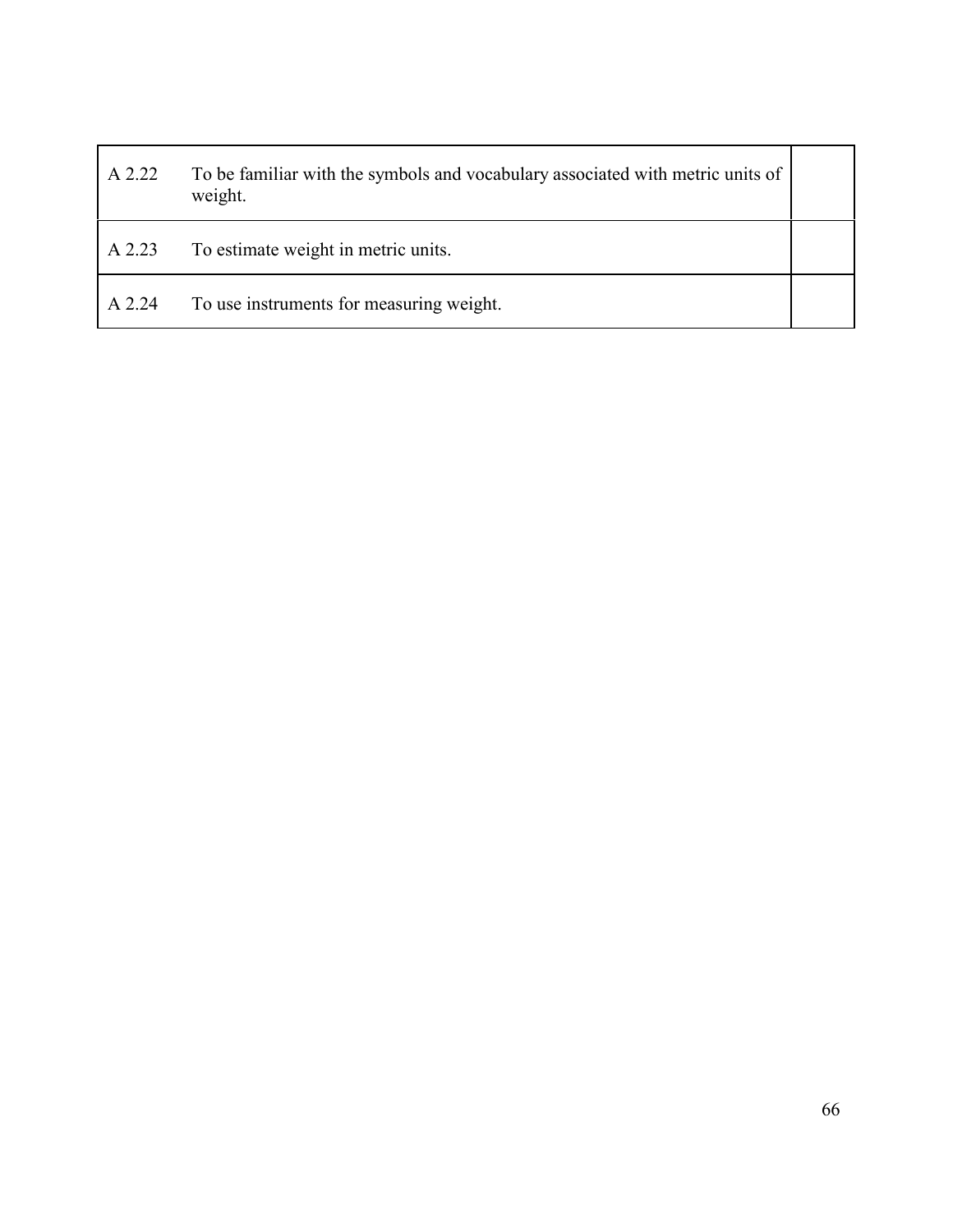# **MTH-B023-3**

| A 2.25 | To recognize the plus sign.                                                       | $\mathbf{P}$ |
|--------|-----------------------------------------------------------------------------------|--------------|
| A 2.26 | To recognize the minus sign.                                                      | $\mathbf{P}$ |
| A 2.27 | To use the vocabulary associated with addition.                                   | $\mathbf{P}$ |
| A 2.28 | To use the vocabulary associated with subtraction.                                | $\mathbf{P}$ |
| A 2.29 | To add numbers without carrying over.                                             | $\mathbf{P}$ |
| A 2.30 | To subtract numbers without borrowing.                                            | $\mathbf{P}$ |
| A 2.31 | To add numbers using carry-over.                                                  | $\mathbf{P}$ |
| A 2.32 | To subtract numbers using borrowing.                                              | $\mathbf{P}$ |
|        |                                                                                   |              |
| A 2.33 | To add sums of money.                                                             | $\mathbf{P}$ |
| A 2.34 | To subtract sums of money.                                                        | $\mathbf{P}$ |
| A 2.35 | To estimate the result of an addition.                                            |              |
| A 2.36 | To estimate the result of a subtraction.                                          |              |
| A 2.37 | To apply a problem-solving approach (reasoning) to everyday situations $(+, -)$ . | $\mathbf{P}$ |
| A 2.38 | To become familiar with the calculator.                                           | $\mathbf{P}$ |
| A 2.39 | To use a calculator.                                                              | P            |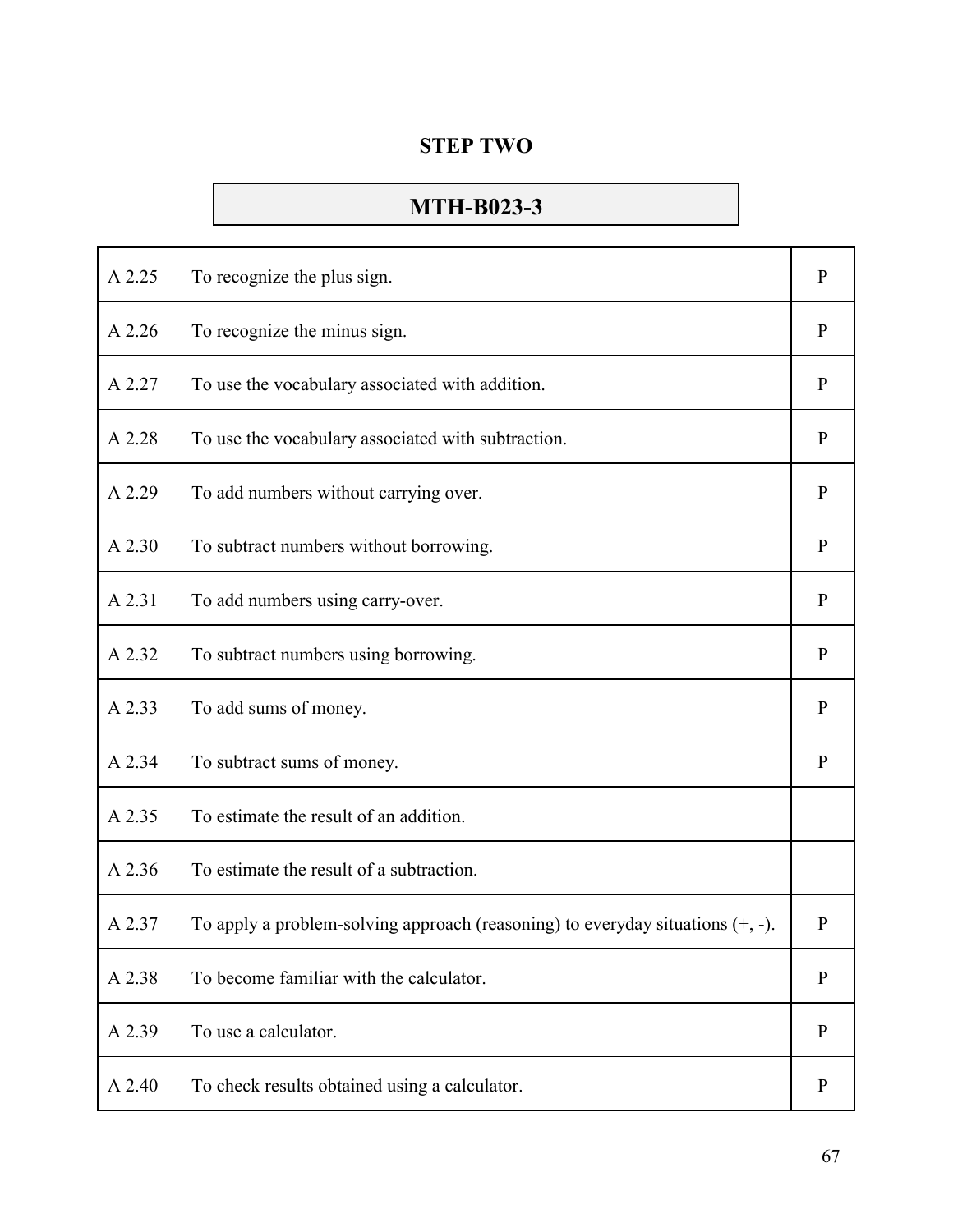#### **STEP TWO**

# **MTH-B024-4**

| A 2.41 | To recognize the multiplication sign.                              | $\mathbf{P}$ |
|--------|--------------------------------------------------------------------|--------------|
| A 2.42 | To recognize the division signs.                                   | $\mathbf{P}$ |
| A 2.43 | To use the vocabulary associated with multiplication.              | $\, {\bf p}$ |
| A 2.44 | To use the vocabulary associated with division.                    | $\mathbf{P}$ |
| A 2.45 | To multiply by a one-digit multiplier.                             | $\mathbf{P}$ |
| A 2.46 | To divide by a one-digit divisor.                                  | $\mathbf{P}$ |
| A 2.47 | To multiply by a multiplier with at least two digits.              | $\mathbf{P}$ |
| A 2.48 | To divide by a divisor with at least two digits.                   | $\mathbf{P}$ |
| A 2.49 | To multiply sums of money.                                         | $\mathbf{P}$ |
| A 2.50 | To divide sums of money.                                           | $\mathbf{P}$ |
| A 2.51 | To multiply a number by 10, 100 and 1000 using mental calculation. |              |
| A 2.52 | To divide a number by 10, 100 and 1000 using mental calculation.   |              |
| A 2.53 | To master the multiplication tables.                               |              |
| A 2.54 | To master the division tables.                                     |              |
| A 2.55 | To estimate the result of a multiplication.                        |              |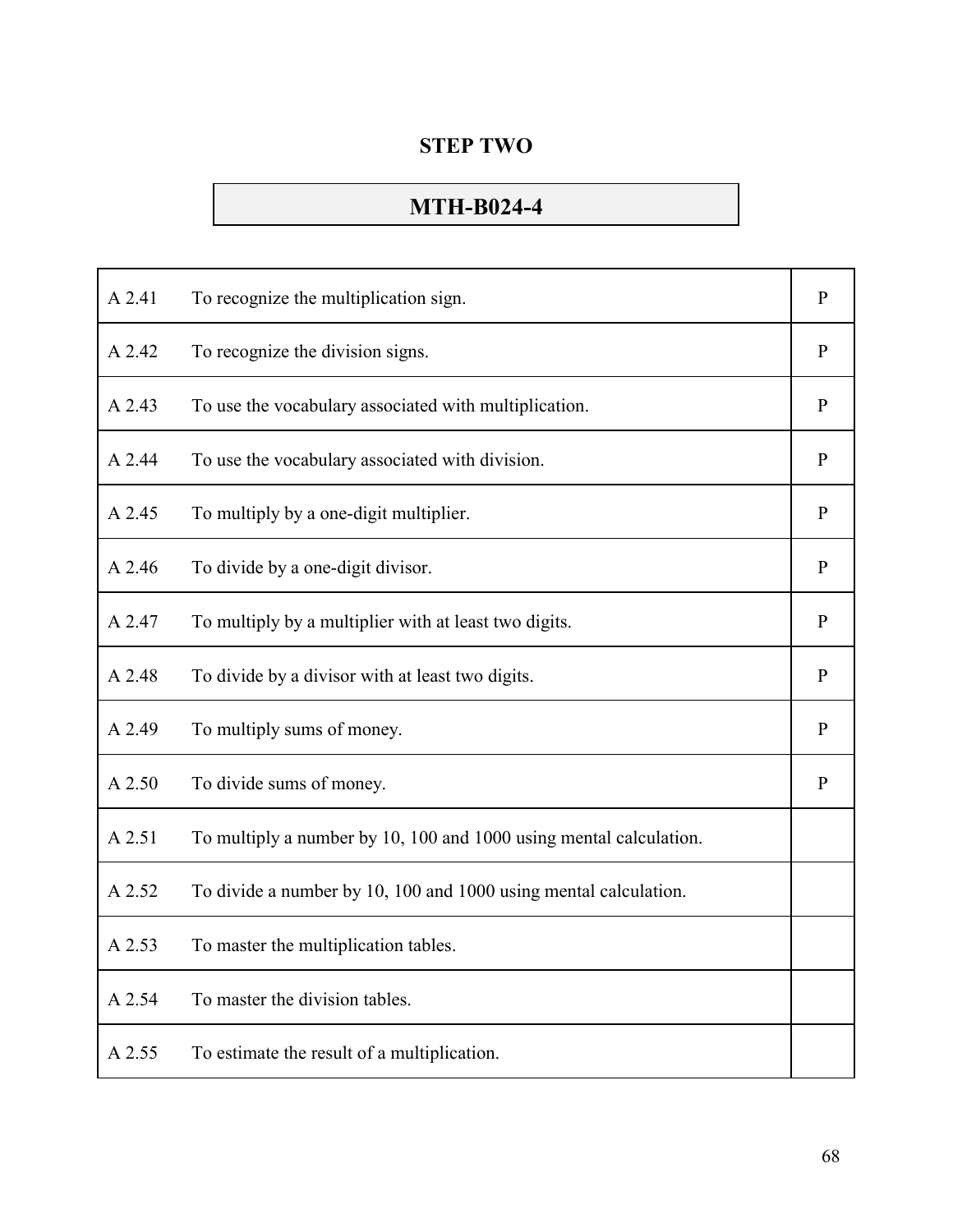| A 2.56 | To estimate the result of a division.                                                |  |
|--------|--------------------------------------------------------------------------------------|--|
| A 2.57 | To multiply and divide using a calculator.                                           |  |
| A 2.58 | To apply a problem-solving approach (reasoning) to everyday situations $(x, \div)$ . |  |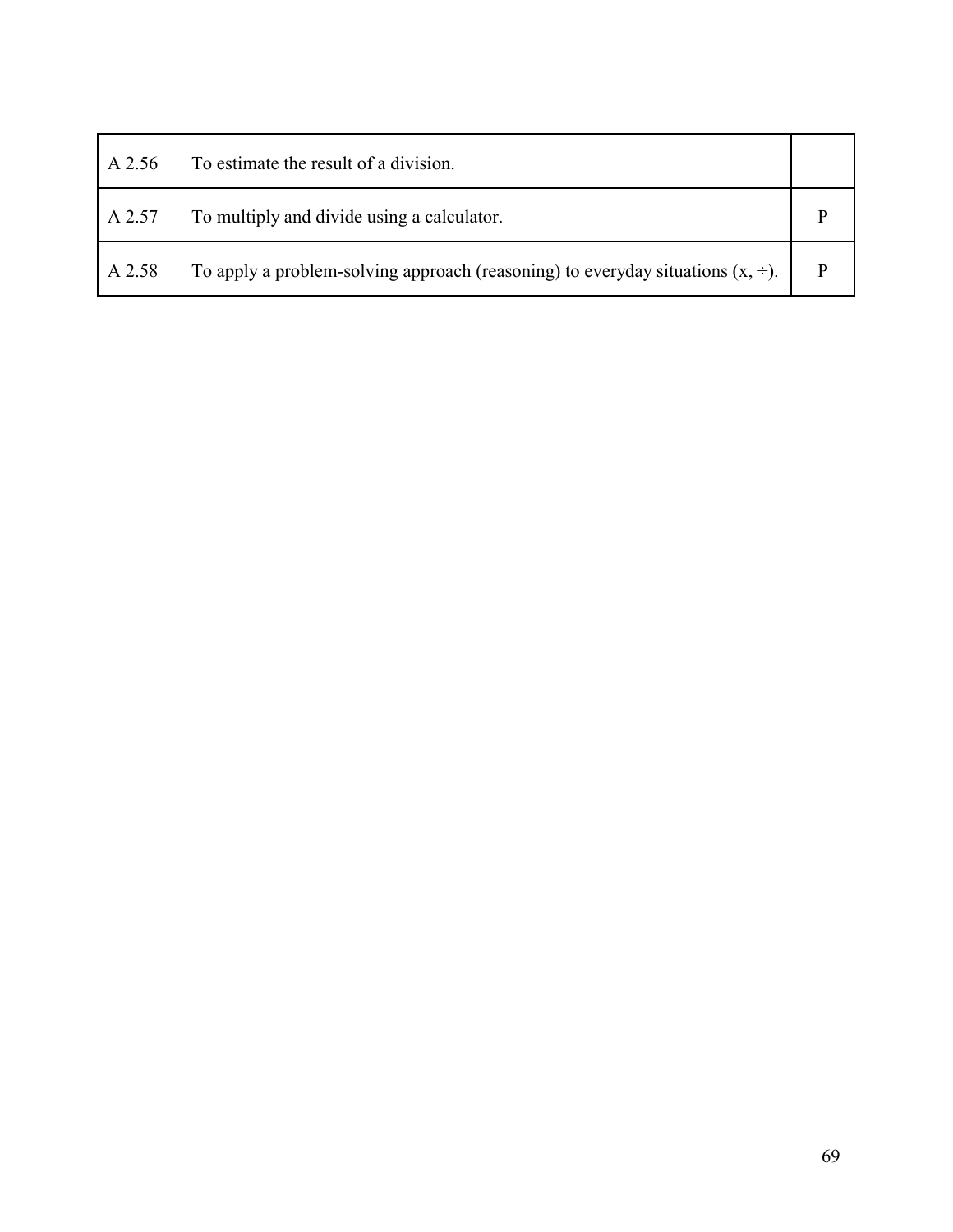**MTH-B031-2 MTH-B032-2 MTH-B033-1 MTH-B034-1**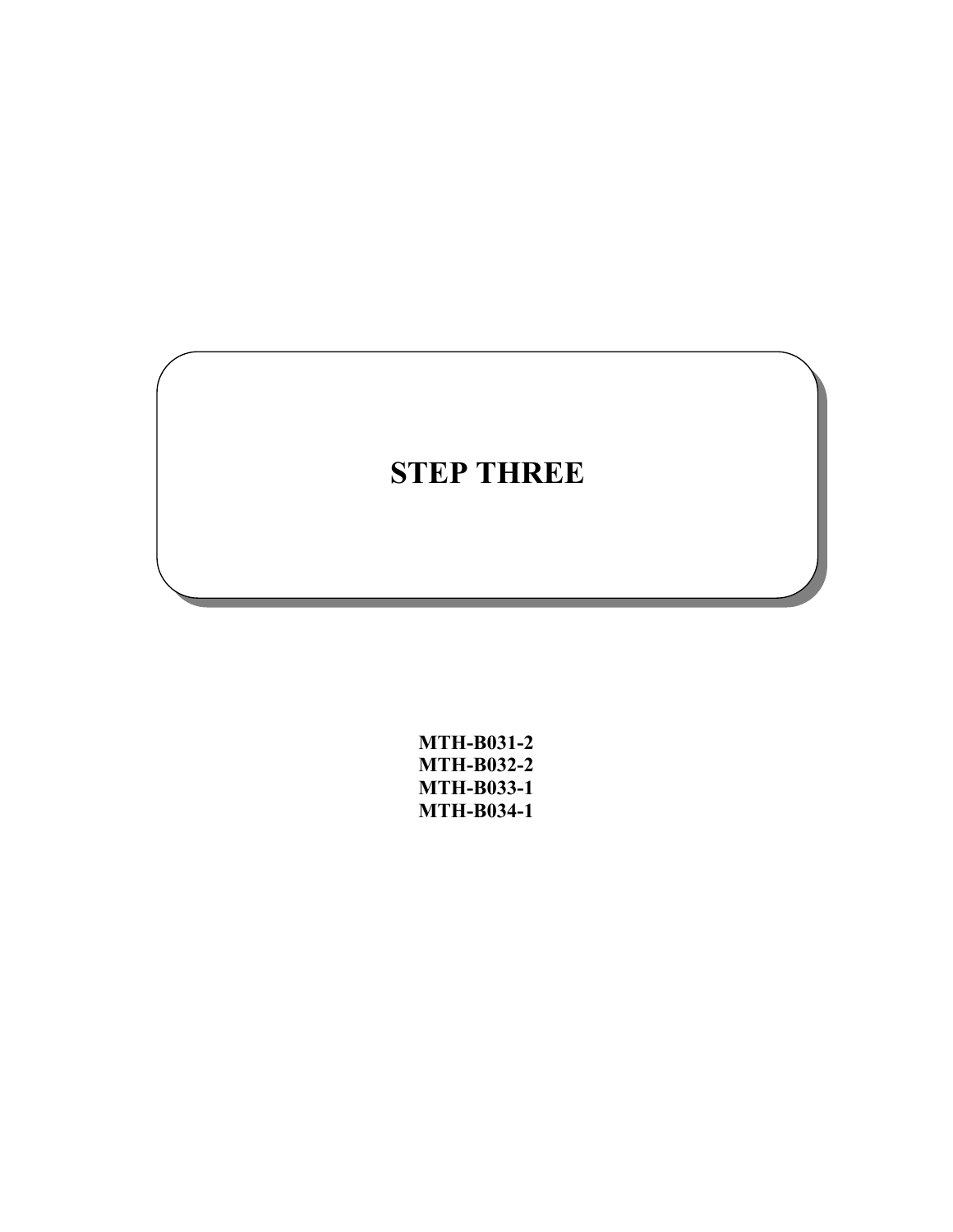# **MTH-B031-2**

| A 3.01 | To recognize proper fractions in everyday situations.                                                      | p*           |
|--------|------------------------------------------------------------------------------------------------------------|--------------|
| A 3.02 | To recognize numerical representations of fractions.                                                       | $\mathbf{P}$ |
| A 3.03 | To recognize what a fraction is: perceiving a fraction as part of a whole.                                 | $P*$         |
| A 3.04 | To recognize what a fraction is: perceiving a fraction as part of a group of<br>similar objects.           | $P*$         |
| A 3.05 | To read proper fractions.                                                                                  | $P*$         |
| A 3.06 | To write proper fractions.                                                                                 | $P*$         |
| A 3.07 | To compare different fractions.                                                                            | $P*$         |
| A 3.08 | To use the vocabulary associated with proper fractions.                                                    | *            |
| A 3.09 | To add fractions with the same denominator.                                                                | $P*$         |
| A 3.10 | To subtract fractions with the same denominator.                                                           | $P*$         |
| A 3.11 | To find a fraction that is equivalent to a given fraction.                                                 | $P*$         |
| A 3.12 | To simplify or reduce a fraction to its lowest terms.                                                      | *            |
| A 3.13 | To recognize the equivalence between a mixed number and an improper<br>fraction with the same denominator. | P            |
| A 3.14 | To change a mixed number into an improper fraction.                                                        |              |
| A 3.15 | To change an improper fraction into a mixed number.                                                        | $\ast$       |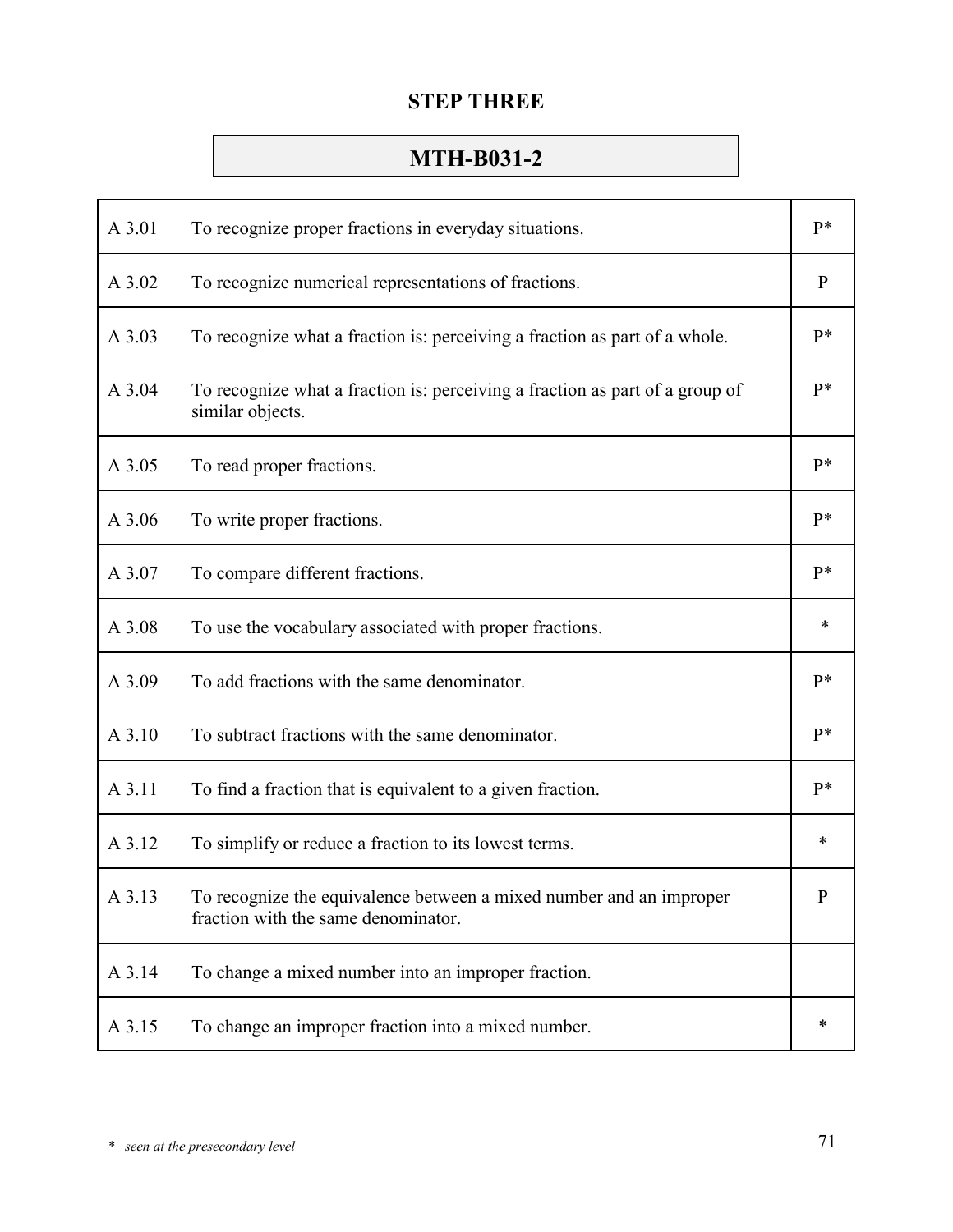| A 3.16 | To compare two fractions using a table of fractions.                                                                                | $P*$   |
|--------|-------------------------------------------------------------------------------------------------------------------------------------|--------|
| A 3.17 | To add two fractions, one of whose denominators is a multiple of the<br>denominator of the other.                                   | *      |
| A 3.18 | To add two fractions with prime denominators.                                                                                       | $\ast$ |
| A 3.19 | To add a fraction and a mixed number or a whole natural number, or to add<br>two mixed numbers.                                     | $\ast$ |
| A 3.20 | To subtract a fraction from a mixed number or subtract two mixed numbers<br>without borrowing.                                      | *      |
| A 3.21 | To subtract a fraction or a mixed number from a mixed number with the same<br>denominator by borrowing.                             |        |
| A 3.22 | To subtract two fractions, one of whose denominators is a multiple of the<br>denominator of the other.                              | *      |
| A 3.23 | To subtract two fractions with prime denominators.                                                                                  | $\ast$ |
| A 3.24 | To subtract a fraction from a mixed number or a natural whole number, or to<br>subtract one mixed number from another by borrowing. |        |
| A 3.25 | To multiply a whole number by a fraction.                                                                                           | $P*$   |
| A 3.26 | To multiply two fractions.                                                                                                          | *      |
| A 3.27 | To multiply a fraction by a mixed number.                                                                                           |        |
| A 3.28 | To divide a whole number by a fraction.                                                                                             |        |
| A 3.29 | To change a proper fraction into a decimal.                                                                                         | P      |
| A 3.30 | To estimate the results of the four basic operations with the most common<br>fractions.                                             |        |
| A 3.31 | To apply a problem-solving approach (reasoning) to everyday situations<br>involving proper fractions.                               |        |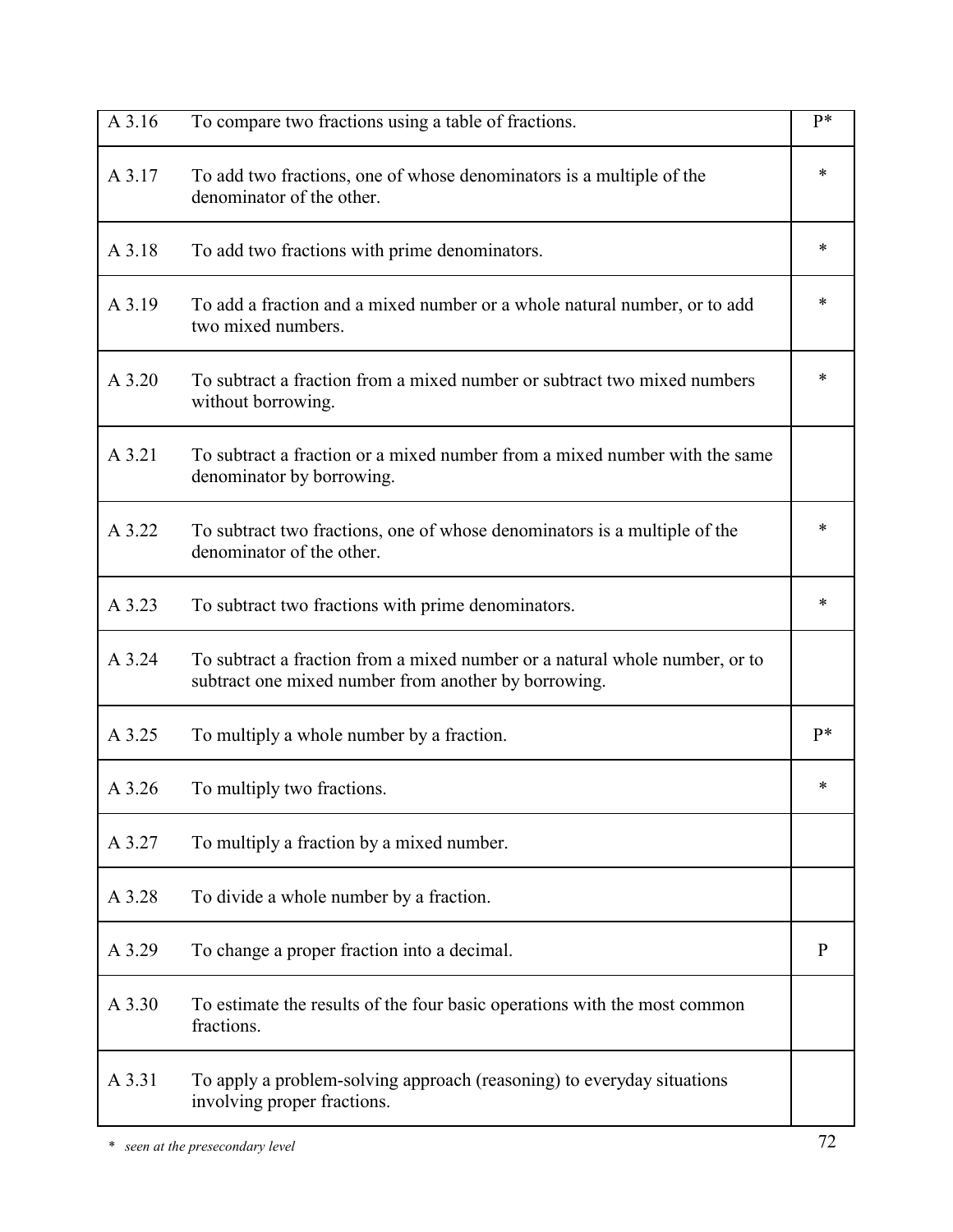# **MTH-B032-2**

| A 3.32 | To use the vocabulary associated with decimals.                                                | $\mathbf{P}$ |
|--------|------------------------------------------------------------------------------------------------|--------------|
| A 3.33 | To read decimals.                                                                              | $P*$         |
| A 3.34 | To write decimals.                                                                             | $P*$         |
| A 3.35 | To compare decimals.                                                                           | $P*$         |
| A 3.36 | To round off decimals to the nearest whole or half.                                            | $\mathbf{P}$ |
| A 3.37 | To arrange decimals in order.                                                                  | $P*$         |
| A 3.38 | To change a proper fraction into a decimal, using a calculator.                                | $\mathbf{P}$ |
| A 3.39 | To perform operations on decimals using a calculator.                                          | $\mathbf{P}$ |
| A 3.40 | To estimate the results of operations on decimals using a calculator.                          |              |
| A 3.41 | To apply a problem-solving approach (reasoning) to everyday situations, using<br>a calculator. | $\mathbf{P}$ |
| A 3.42 | To add decimals.                                                                               | *            |
| A 3.43 | To subtract decimals.                                                                          | *            |
| A 3.44 | To multiply decimals.                                                                          | *            |
| A 3.45 | To multiply a decimal by 10, 100 or 1000, using mental calculation.                            | $P*$         |
| A 3.46 | To divide decimals.                                                                            |              |
| A 3.47 | To divide a decimal by 10, 100, or 1000, using mental calculation.                             | $P*$         |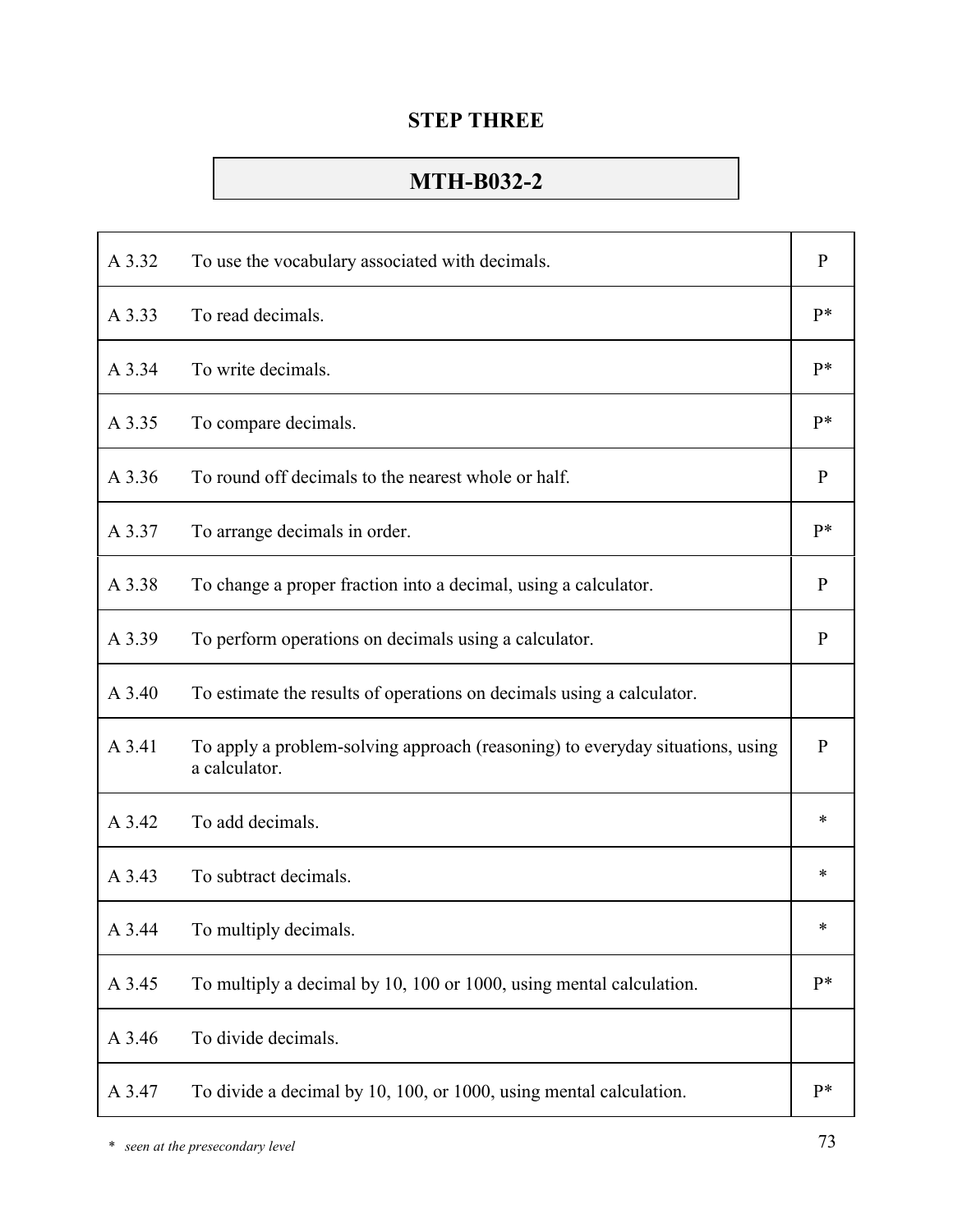| A 3.48 | To estimate the results of operations on decimals.                      |   |
|--------|-------------------------------------------------------------------------|---|
| A 3.49 | To apply a problem-solving approach (reasoning) to everyday situations. | ∗ |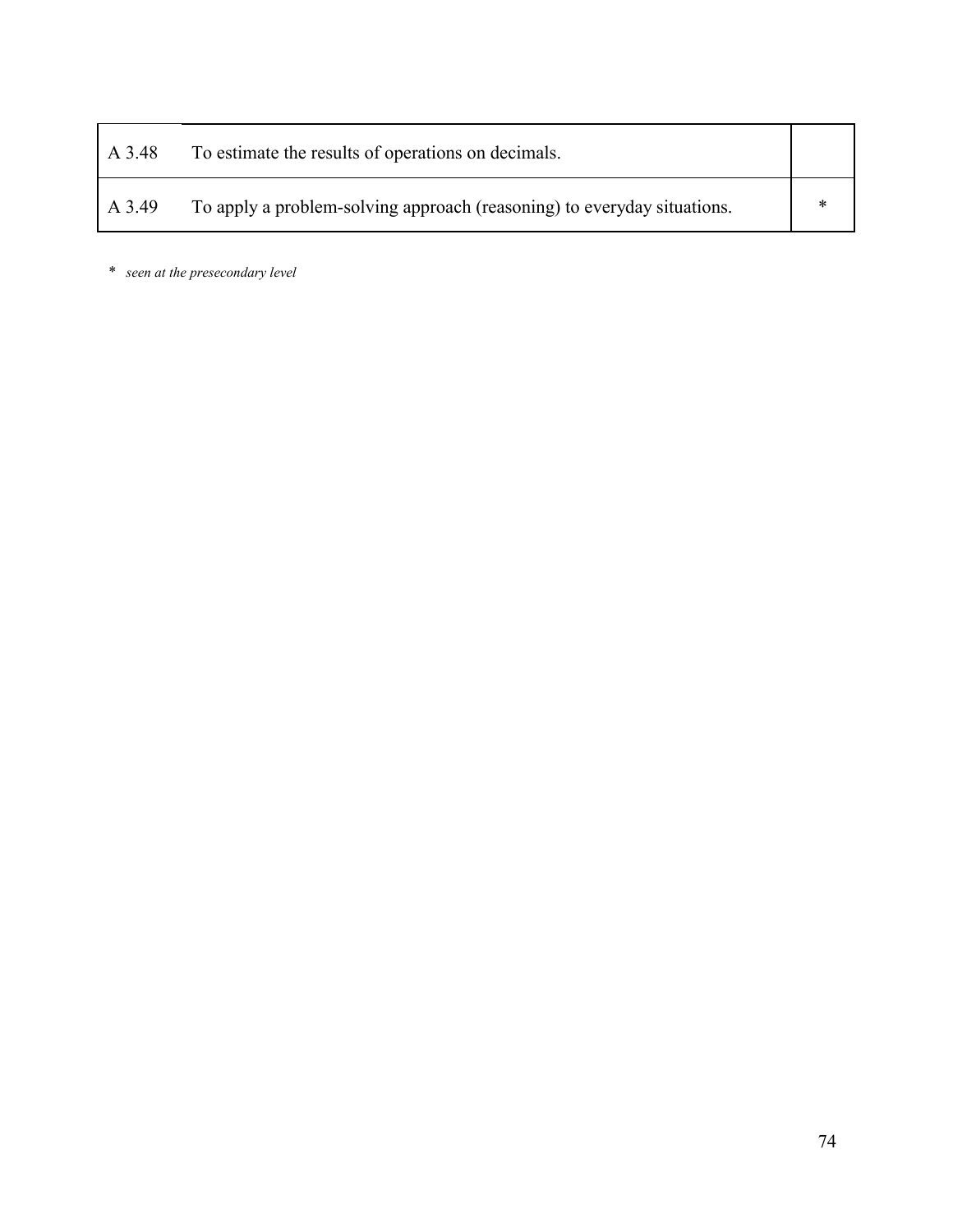## **MTH-B033-1**

| A 3.50 | To recognize the symbol for degrees Celsius.                                       | $\mathbf{P}$ |
|--------|------------------------------------------------------------------------------------|--------------|
| A 3.51 | To use instruments for measuring temperature.                                      | $\mathbf{P}$ |
| A 3.52 | To read and write the temperature.                                                 | $P*$         |
| A 3.53 | To indicate key points on the temperature scale.                                   | $\mathbf{P}$ |
| A 3.54 | To estimate the ambient temperature.                                               |              |
| A 3.55 | To read and write metric units of time.                                            | $P*$         |
| A 3.56 | To establish equivalences between different units of time.                         | p*           |
| A 3.57 | To recognize the vocabulary associated with metric units of time.                  | $P*$         |
| A 3.58 | To add and subtract units of time in everyday situations.                          | $\mathbf{P}$ |
| A 3.59 | To multiply units of time in everyday situations.                                  | $\mathbf{P}$ |
| A 3.60 | To divide units of time in everyday situations.                                    | $\mathbf{P}$ |
| A 3.61 | To recognize the symbols and vocabulary associated with metric units of<br>length. | $\mathbf{P}$ |
| A 3.62 | To determine the metric unit of length appropriate to a given item.                | $P*$         |
| A 3.63 | To estimate different lengths.                                                     | *            |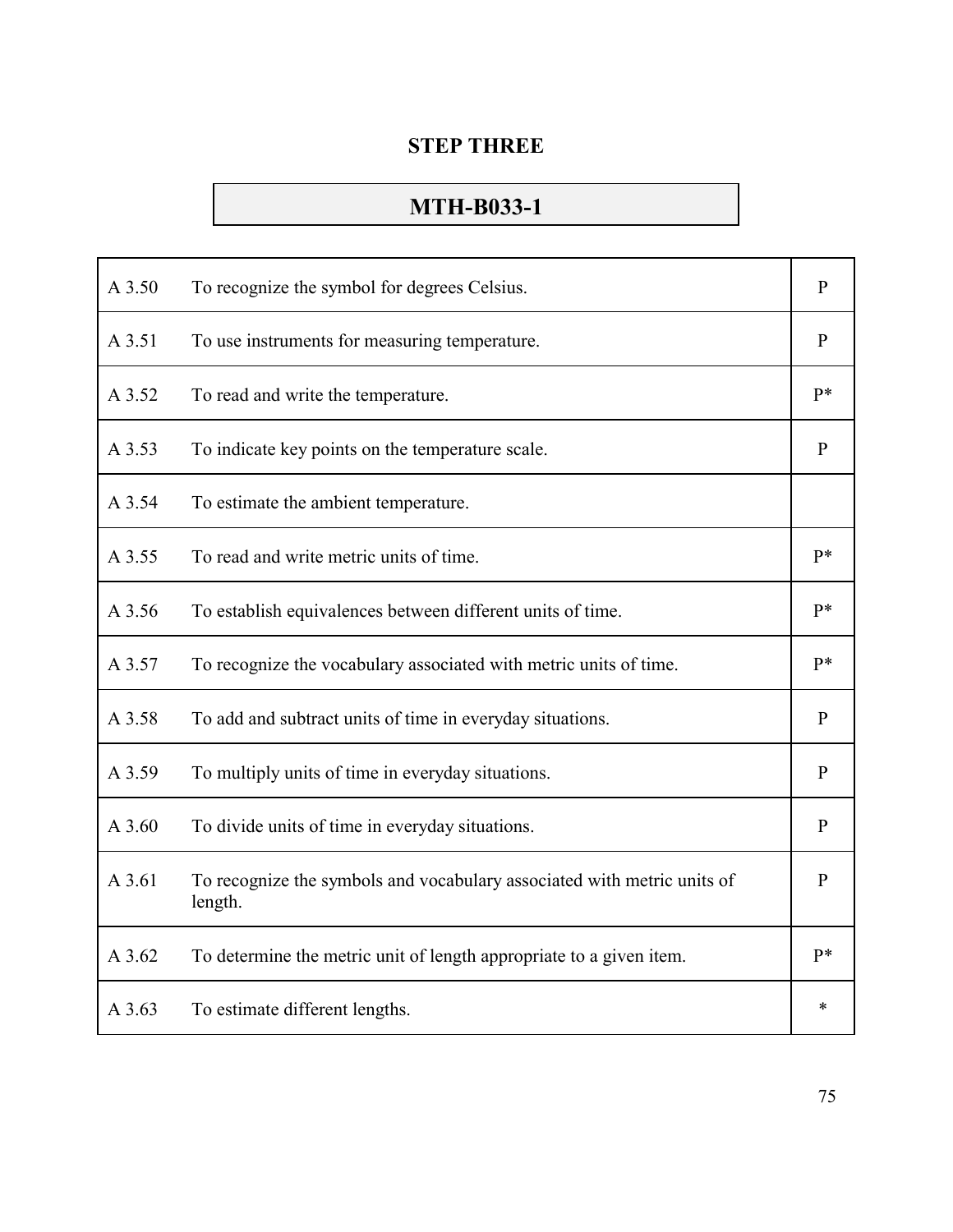| A 3.64 | To use instruments for measuring length.                                                            | P*   |
|--------|-----------------------------------------------------------------------------------------------------|------|
| A 3.65 | To establish equivalences between different metric units of length.                                 | p*   |
| A 3.66 | To perform the four basic operations $(+, -, x, \div)$ on metric units of length.                   | P    |
| A 3.67 | To apply acquired knowledge to problems involving metric units of length in<br>everyday situations. | $P*$ |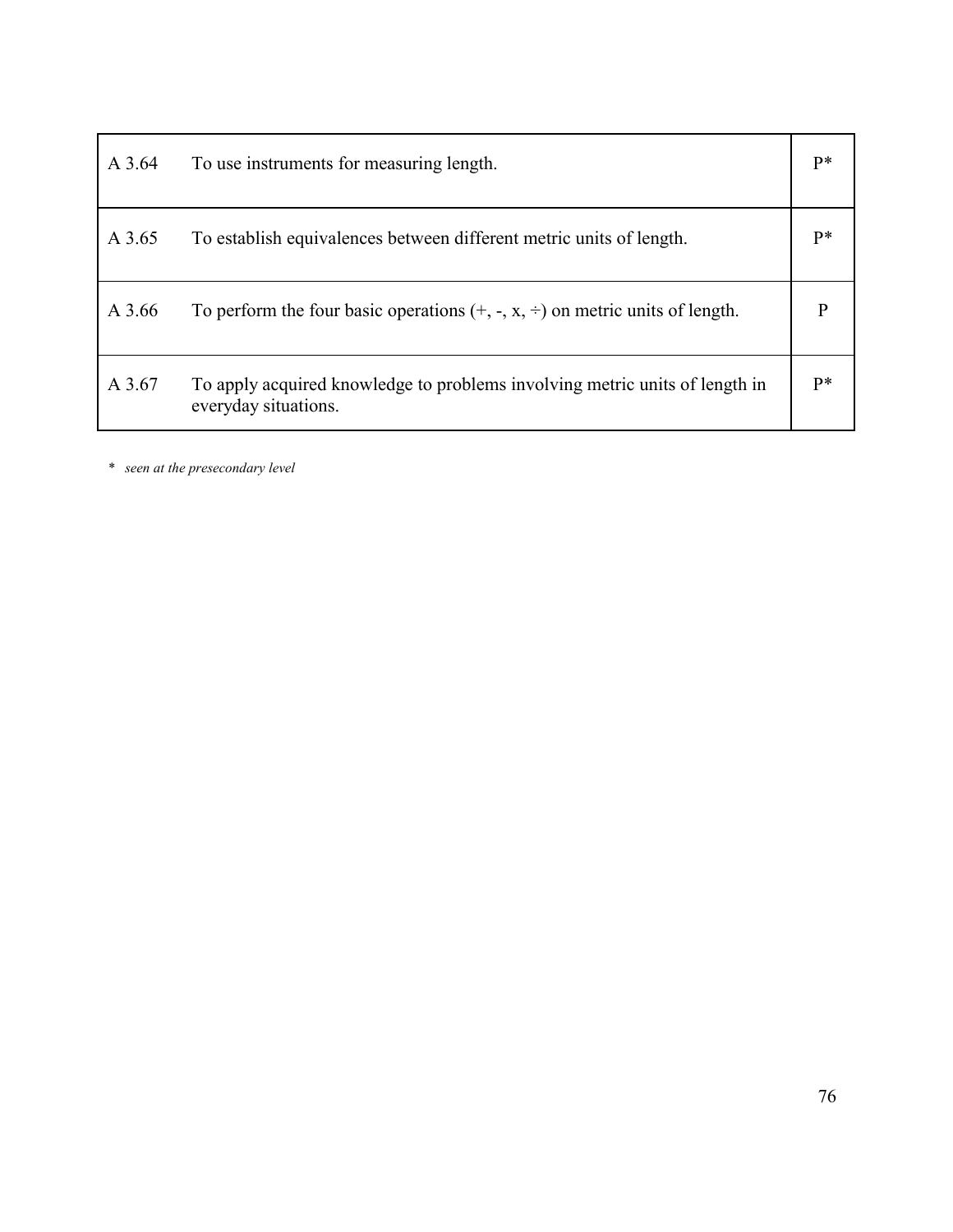## **MTH-B034-1**

| A 3.68 | To recognize the symbols and vocabulary associated with metric units of<br>liquid volume.                  | $\mathbf{P}$ |
|--------|------------------------------------------------------------------------------------------------------------|--------------|
| A 3.69 | To determine the metric unit of liquid volume appropriate to a given item.                                 | $\mathbf{P}$ |
| A 3.70 | To estimate a quantity in metric units of liquid volume.                                                   |              |
| A 3.71 | To use instruments for measuring liquid volume.                                                            | $\mathbf{P}$ |
| A 3.72 | To establish equivalences between different metric units of liquid volume.                                 | $\mathbf{P}$ |
| A 3.73 | To perform the four basic operations $(+, -, x, \div)$ on metric units of liquid<br>volume.                | $\mathbf{P}$ |
| A 3.74 | To apply acquired knowledge to problems involving metric units of liquid<br>volume in everyday situations. | $\mathbf{P}$ |
| A 3.75 | To recognize the symbols and vocabulary associated with metric units of<br>weight.                         | p*           |
| A 3.76 | To determine the metric unit of weight appropriate to a given item.                                        | p*           |
| A 3.77 | To estimate weight in metric units.                                                                        | *            |
| A 3.78 | To use instruments for measuring weight.                                                                   | $\mathbf{P}$ |
| A 3.79 | To establish equivalences between metric units of weight.                                                  | $P*$         |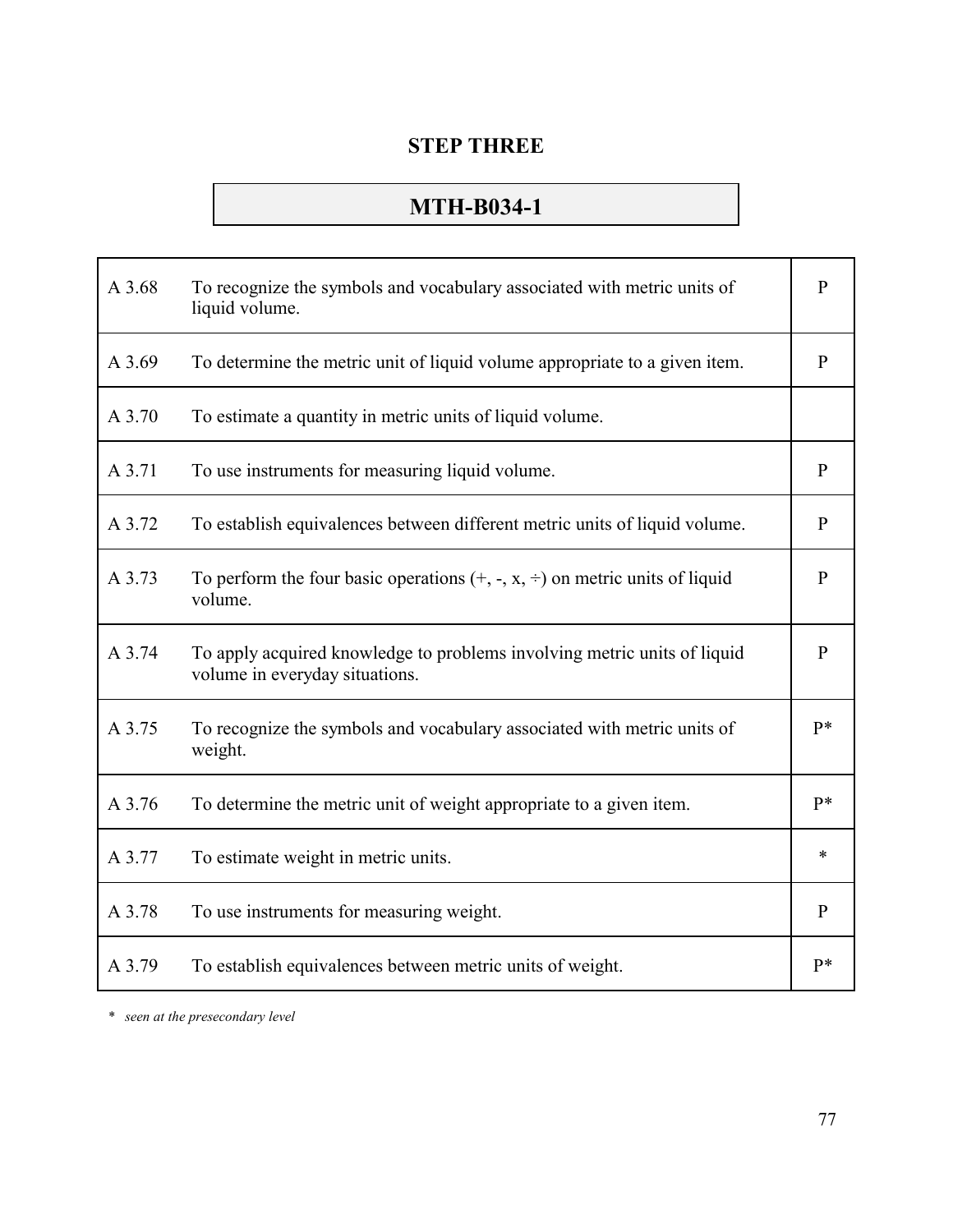| A 3.80 | To perform the four basic operations $(+, -, x, \div)$ on metric units of weight.                   |      |
|--------|-----------------------------------------------------------------------------------------------------|------|
| A 3.81 | To apply acquired knowledge to problems involving metric units of weight in<br>everyday situations. | $p*$ |
| A 3.82 | To solve problems involving metric units, using a calculator.                                       |      |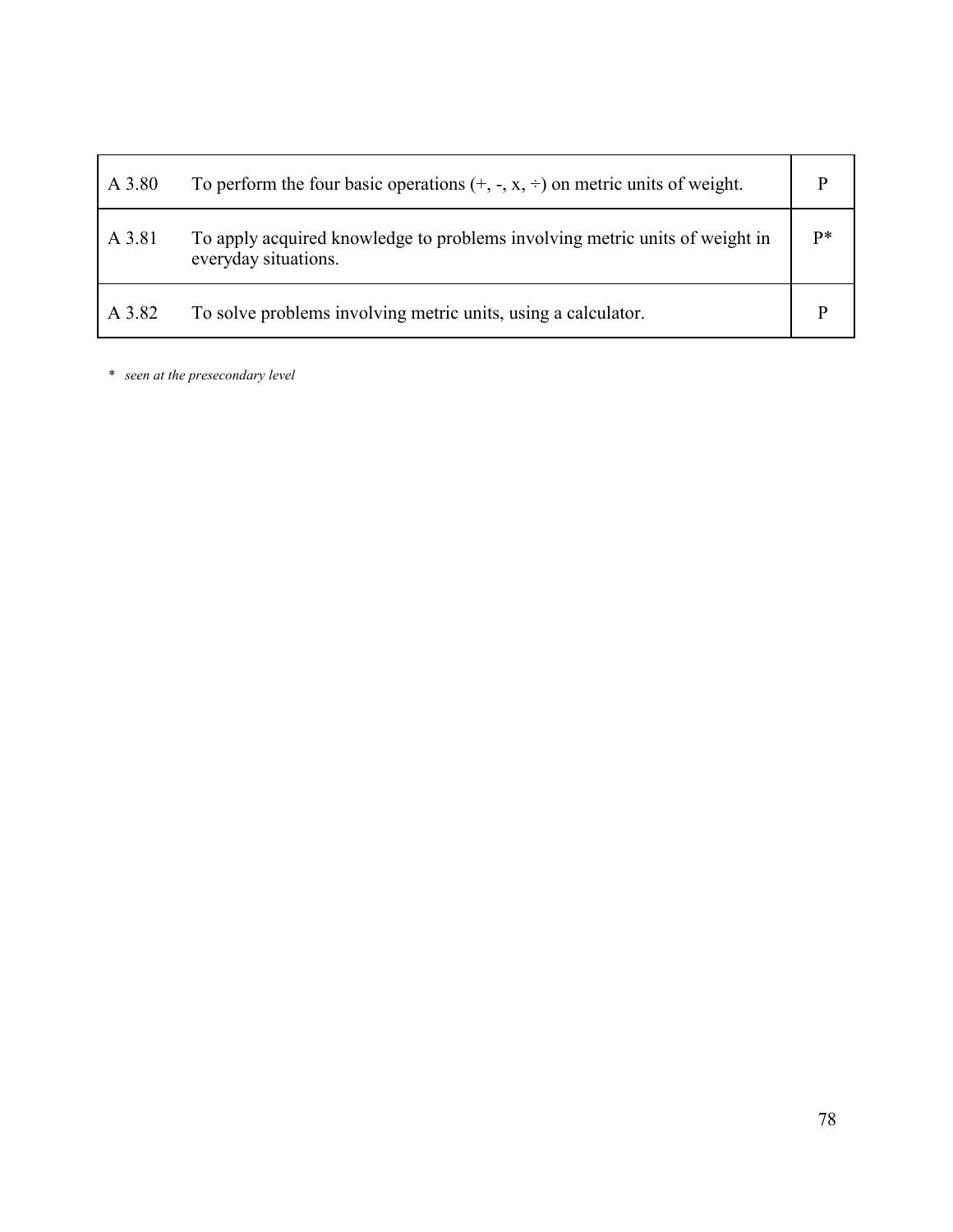| <b>MTH-B041-1</b> |
|-------------------|
| MTH-B042-1        |
| MTH-B043-1        |
| MTH-B044-1        |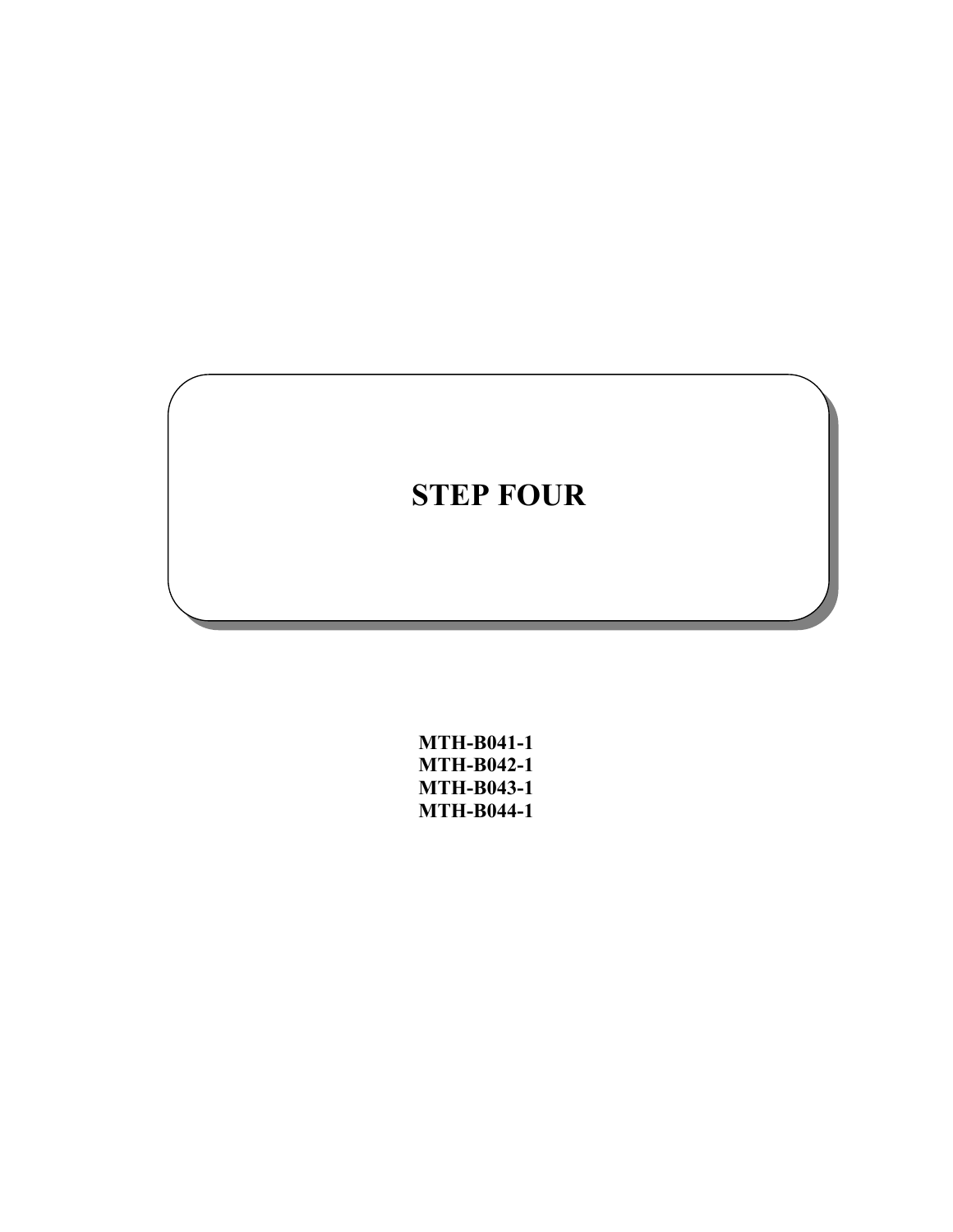## **MTH-B041-1**

| $A$ 4.01  | To recognize the percent sign.                                                       | $\mathbf{P}$ |
|-----------|--------------------------------------------------------------------------------------|--------------|
| A 4.02    | To define "percentage".                                                              | $P*$         |
| A 4.03    | To use the vocabulary associated with percentage.                                    | P            |
| A 4.04    | To calculate percentages.                                                            | $P*$         |
| A 4.05    | To estimate the result of an operation involving a percentage.                       | $\ast$       |
| $A\,4.06$ | To apply a problem-solving approach to everyday situations involving<br>percentages. | $p*$         |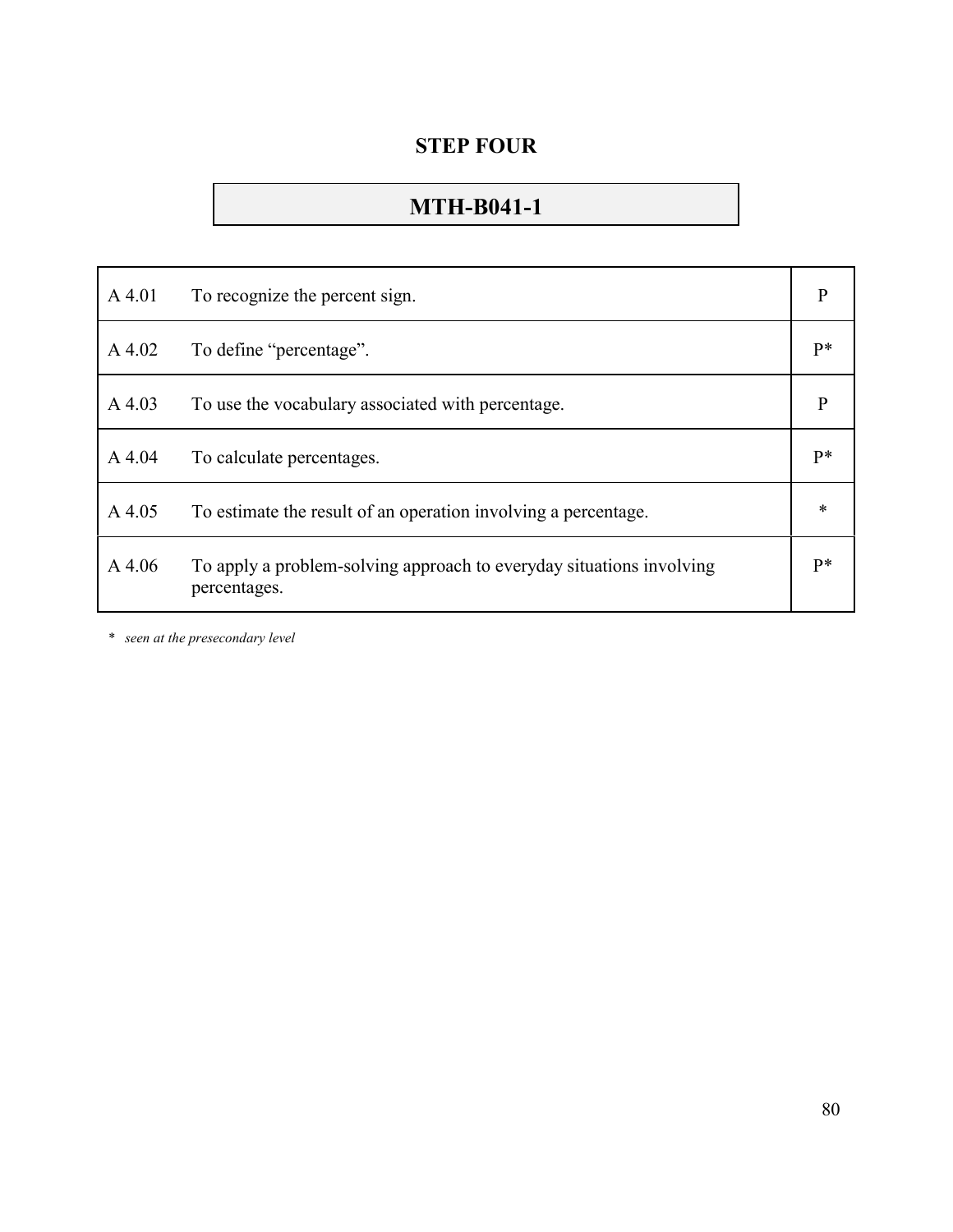## **MTH-B042-1**

| A 4.07    | To be familiar with the rule of three.                                                 | p |
|-----------|----------------------------------------------------------------------------------------|---|
| A 4.08    | To know when and how to use the rule of three.                                         |   |
| A 4.09    | To estimate the result of a problem solved using the rule of three.                    |   |
| $A\,4.10$ | To apply a problem-solving approach using the rule of three in everyday<br>situations. |   |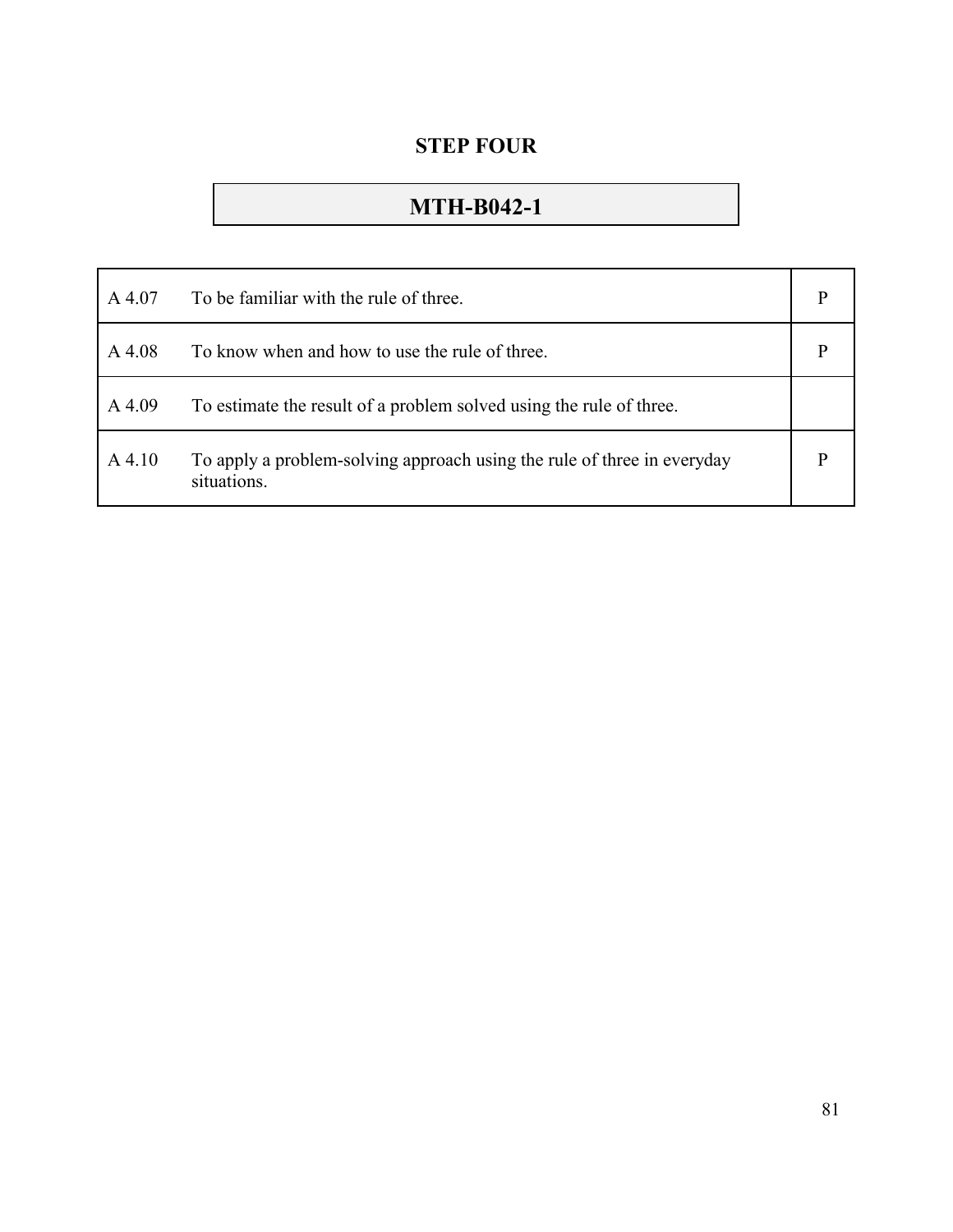## **MTH-B043-1**

| A 4.11 | To recognize certain geometric figures.                               | $P*$         |
|--------|-----------------------------------------------------------------------|--------------|
| A 4.12 | To measure straight lines.                                            | $P*$         |
| A 4.13 | To recognize certain symbols and vocabulary associated with geometry. | p*           |
| A 4.14 | To use measuring instruments.                                         | $\mathbf{P}$ |
| A 4.15 | To measure angles.                                                    | $\mathbf{P}$ |
| A 4.16 | To construct angles.                                                  | $\mathbf{P}$ |
| A 4.17 | To estimate the size of angles.                                       |              |
| A 4.18 | To recognize the symbols and vocabulary associated with perimeter.    | $P*$         |
| A 4.19 | To calculate perimeters.                                              | $P*$         |
| A 4.20 | To recognize the symbols and vocabulary associated with area.         | p*           |
| A 4.21 | To calculate area.                                                    | $P*$         |
| A 4.22 | To estimate perimeters and areas.                                     | $\ast$       |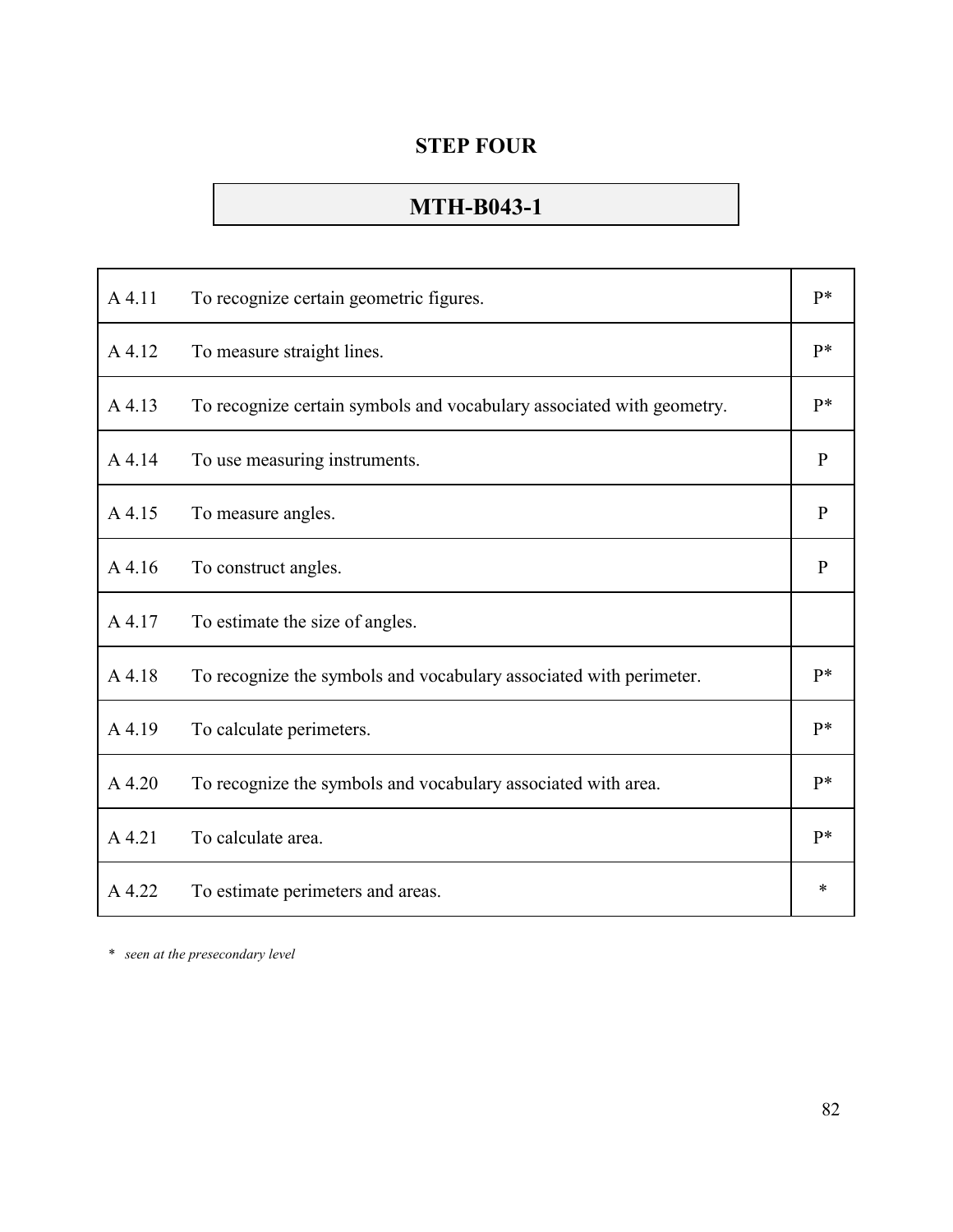## **MTH-B044-1**

| A 4.23 | To recognize the symbols and vocabulary associated with circles.              |              |
|--------|-------------------------------------------------------------------------------|--------------|
| A 4.24 | To measure a diameter.                                                        |              |
| A 4.25 | To find a radius.                                                             |              |
| A 4.26 | To measure a circumference.                                                   |              |
| A4.27  | To recognize the symbols and vocabulary associated with volume.               | $P*$         |
| A 4.28 | To calculate volume.                                                          | $P*$         |
| A 4.29 | To estimate volume.                                                           | *            |
| A 4.30 | To recognize the symbols associated with scale drawings.                      | $\mathbf{P}$ |
| A 4.31 | To calculate real dimensions or distances from a scale drawing or a road map. | $\mathbf{P}$ |
| A 4.32 | To do a scale drawing.                                                        | $\mathbf{P}$ |
| A 4.33 | To estimate size and distance.                                                |              |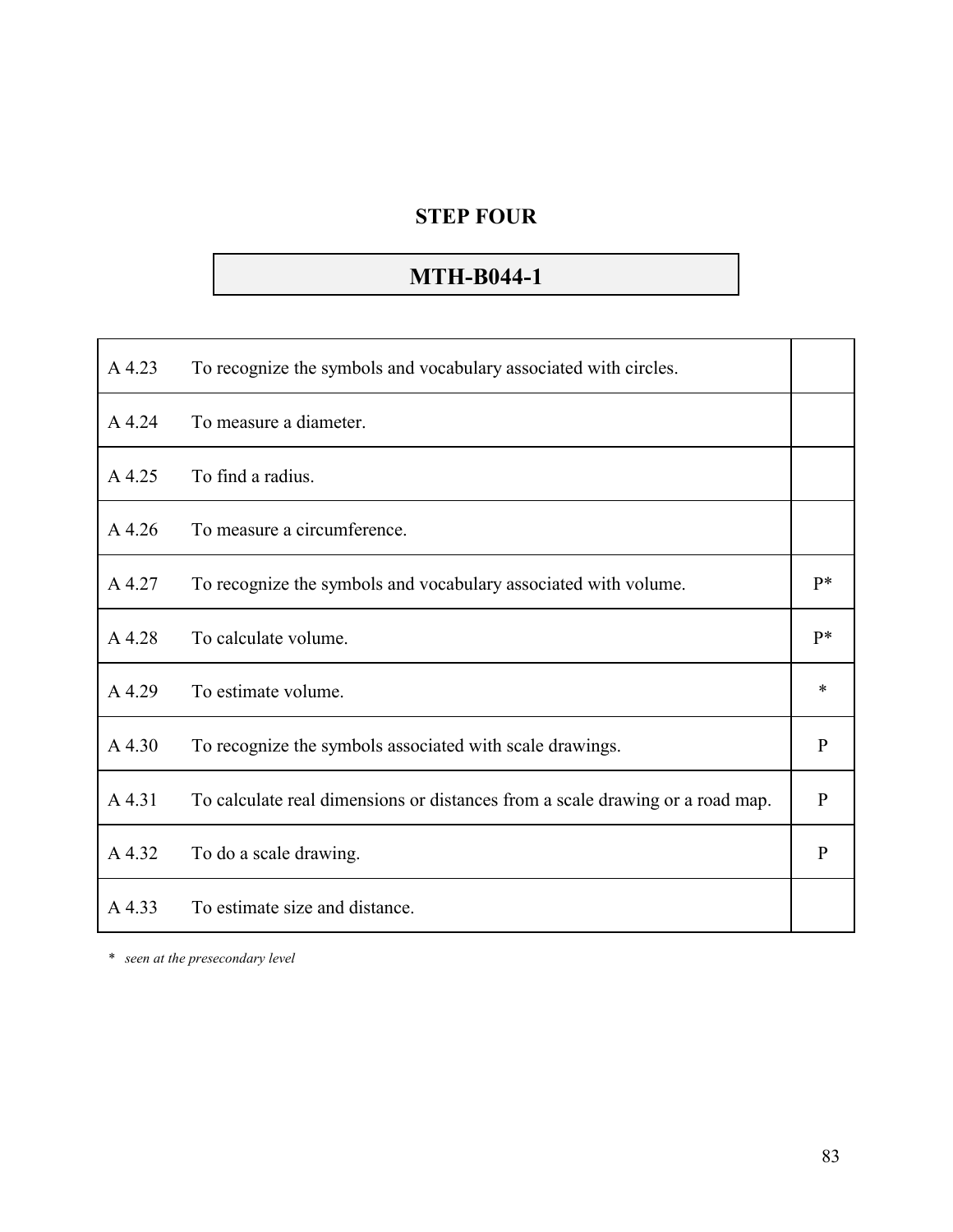**APPENDIX 2**

## **DISTRIBUTION OF ALPHANUMERICAL LITERACY CODES AMONG TRAINING UNITS**